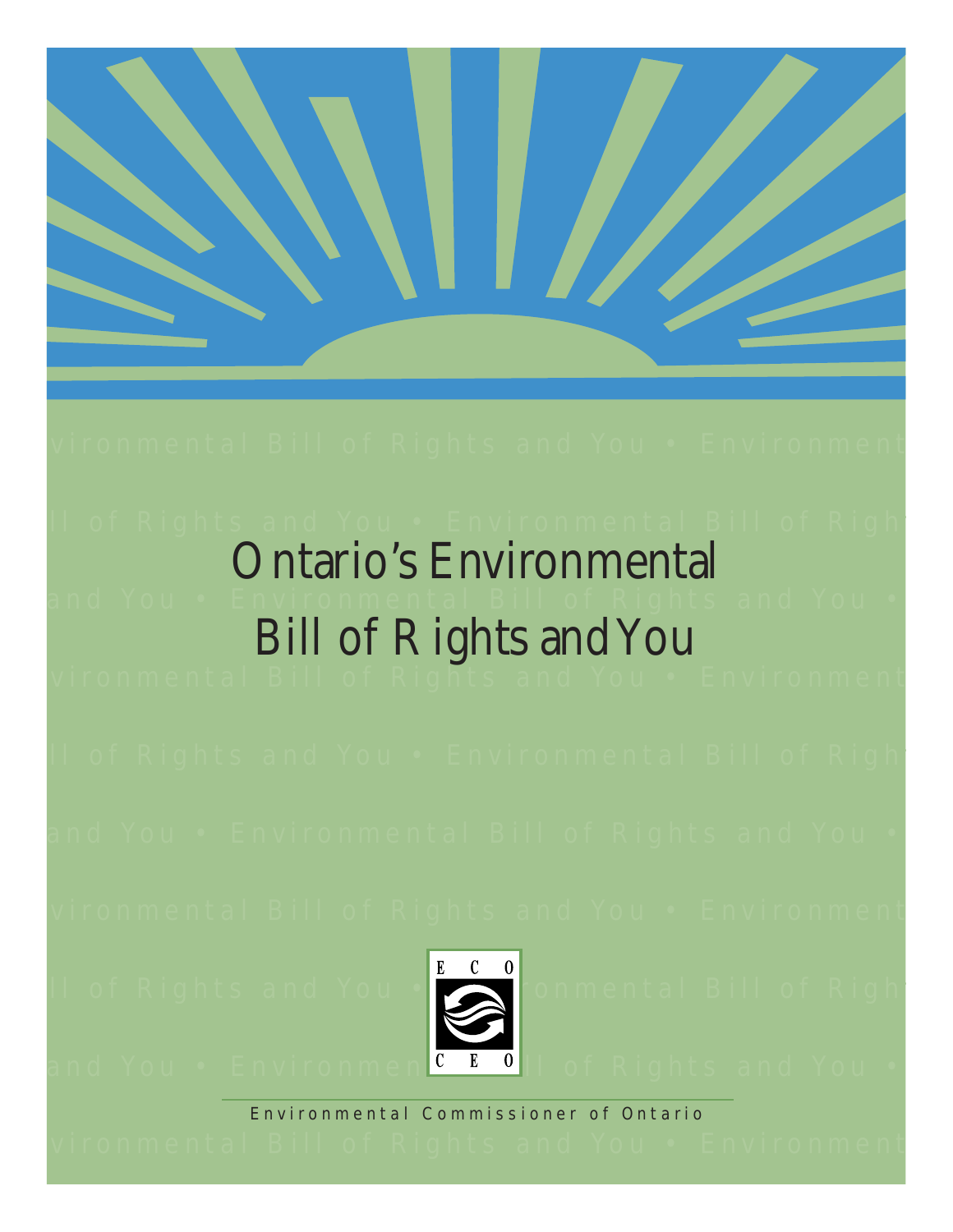# Important Note:

The information contained in this guide is provided as a public service by the Environmental Commissioner of Ontario. This document should not be considered legal advice.

We recommend that you verify the information before acting on it. For comments or questions about the guide, please send an E-mail message to inquiry@eco.on.ca, or write or phone us at:

#### **Environmental Commissioner of Ontario**

1075 Bay Street Suite 605 Toronto, Ontario M5S 2B1

**Telephone:**  (416) 325-3377

**Toll Free:**  1-800-701-6454

**Fax:**  (416) 325-3370

**Web site:** www.eco.on.ca

**E-mail:**  inquiry@eco.on.ca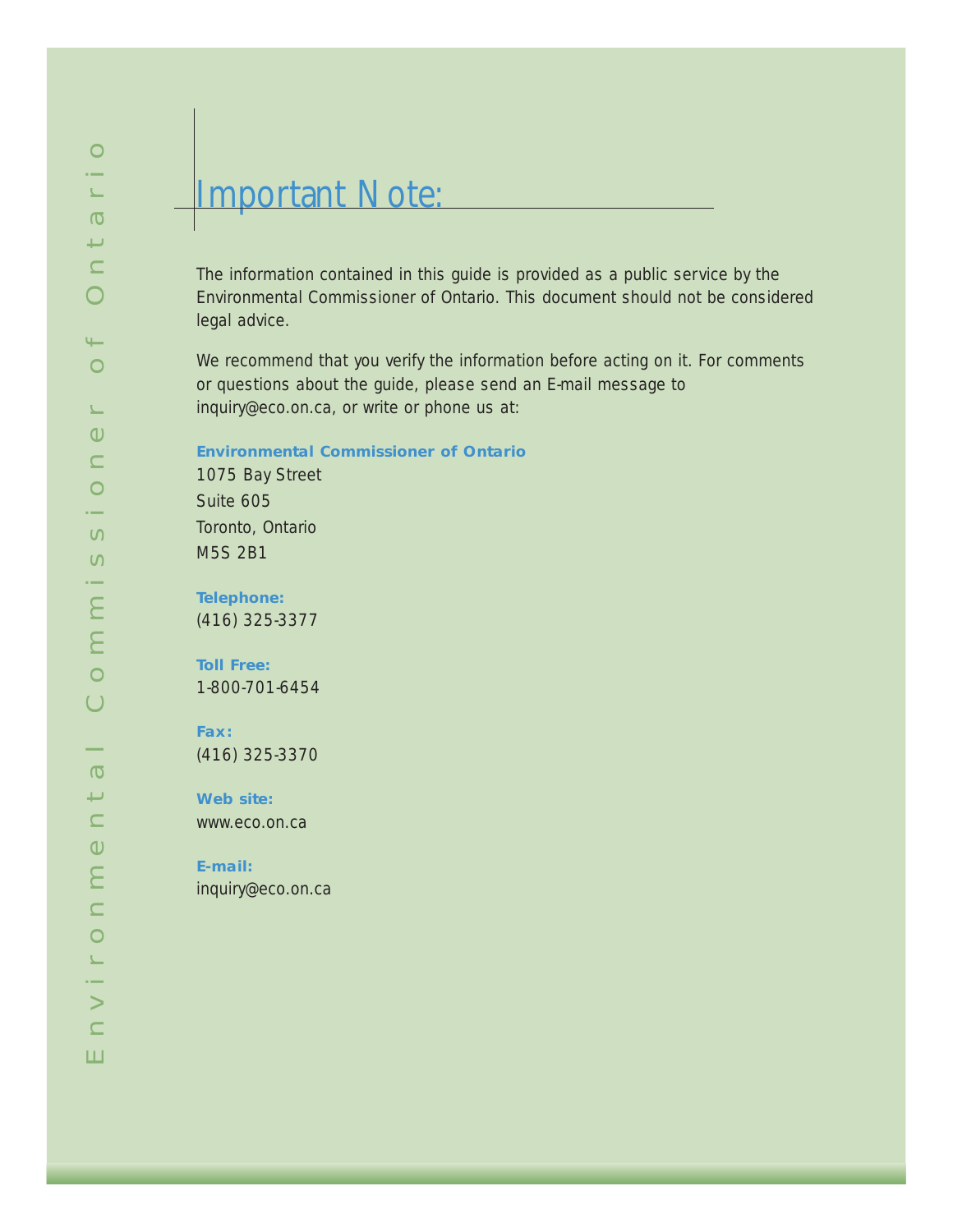# **Part 1**

What's Inside

| PART 1: The Environmental Bill of Rights2 |  |
|-------------------------------------------|--|
|                                           |  |
|                                           |  |

## PART 2: What Do I Need to Know about the *EBR*? ....4

## PART 3: How Do I Participate?..................................8

page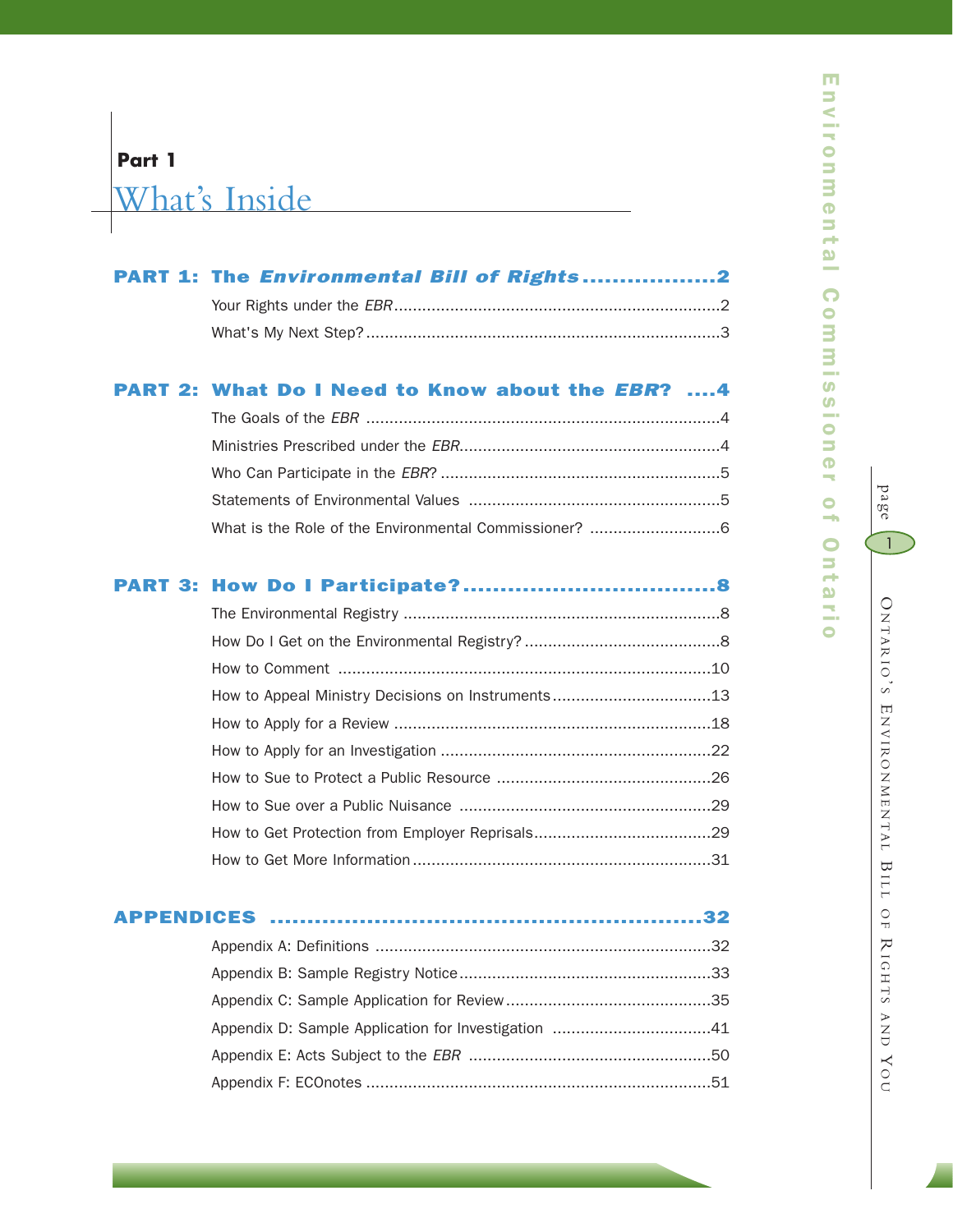rio Environmental Commissioner of Ontario  $\overline{Q}$ č  $\bullet$  $\bullet$ s.  $\ddot{\bullet}$ Commission a.  $\overline{O}$  $\mathbf{r}$  $\ddot{\mathbf{O}}$ Ε  $\subseteq$  $\bullet$ s.  $\frac{1}{2}$  $\equiv$ ш

**Part 1**

# The *Environmental Bill of Rights*

The *Environmental Bill of Rights (EBR)*, one of the most significant environmental laws in the last 25 years, was enacted in February 1994. The *EBR* recognizes that the provincial government has the primary responsibility for protecting, conserving and restoring the natural environment. It also recognizes that the people of Ontario have the right to participate in government decisions about the environment and the right to hold the government accountable for those decisions.

## Your Rights under the *EBR*

The *EBR* gives everyone certain environmental rights and responsibilities. That means that all of us — citizens, politicians, policy-makers, lawyers, business people and activists — have legal rights and formal procedures for participating in environmental matters. Here's what the *EBR* does:

- Because you can't participate in environmental decision-making if you don't know what decisions are being proposed, the *EBR* requires that certain government ministries let you know about the environmental Acts, regulations and policies they're drafting. The Environmental Registry gives you that information. It's an easy-to-use Internet database — one of the first of its kind in Canada. It keeps you up to date on environmental proposals, decisions, court cases and other related information. See pages 8-9.
- You have the right to review and comment on proposed laws and standards, and ministries are obligated to consider your comments — before decisions are finalized. See pages 10-12.
- The *EBR* requires that government ministries develop Statements of Environmental Values (SEVs) to guide ministry staff when they make environmentally significant decisions. The SEVs, which are posted on the Environmental Registry, describe how ministries will integrate environmental values with social, economic and scientific considerations when they make environmentally significant decisions. See page 5.

BILL OF

ONTARIO'S ENVIRONMENTAL BILL

 $\preceq$ 

 $O F$ 

IGHTS AND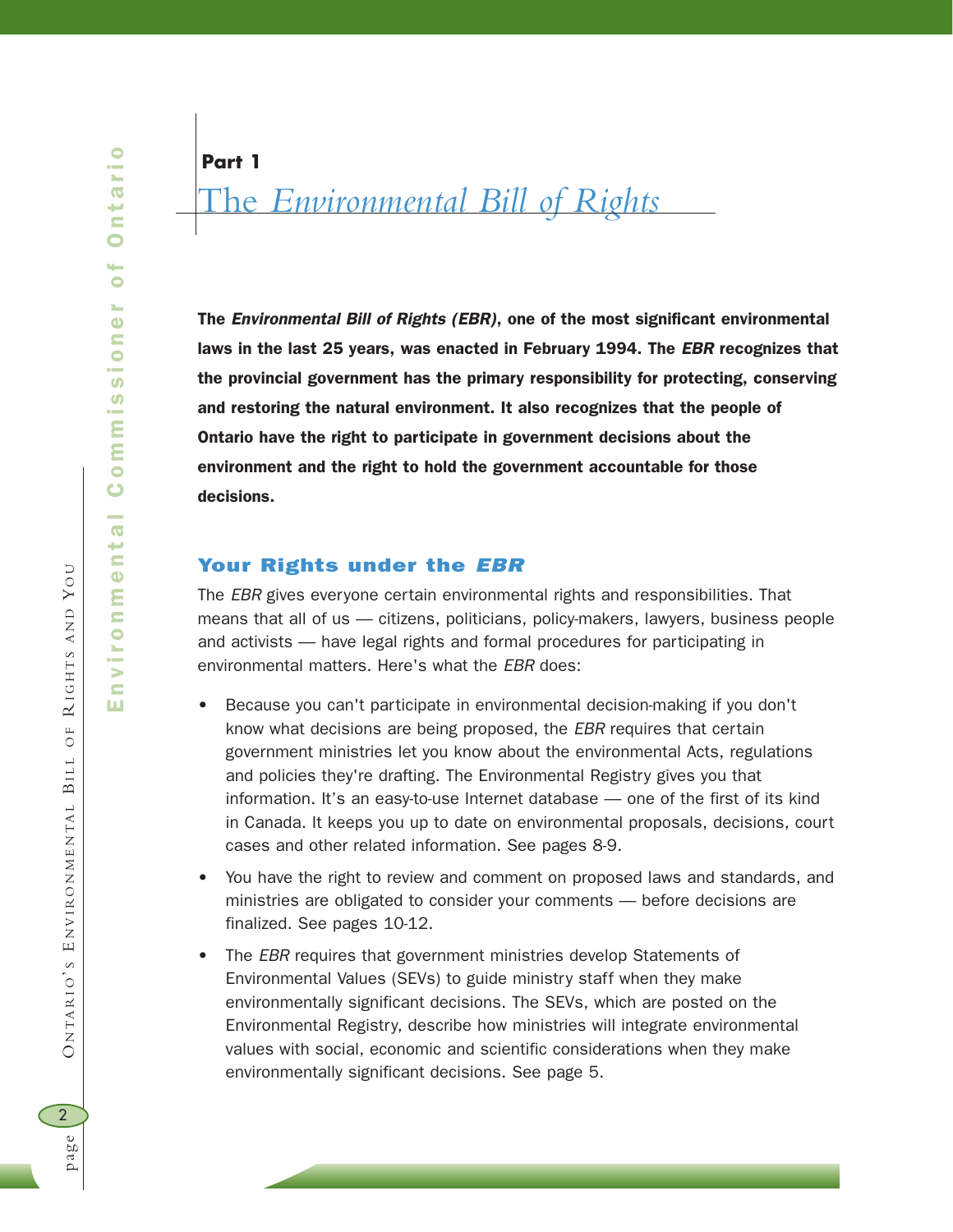m

- The *EBR* gives people the right to apply for leave to appeal certain ministry decisions, such as the licences, permits and other instruments issued to industrial facilities. See pages 13-17.
- The *EBR* gives you a formal process for proposing that existing environmental Acts, regulations, instruments or policies be reviewed, changed or improved. You can also ask the government to consider establishing new ones. See pages 18-21.
- If you think that environmental Acts or regulations are being broken, you can ask the government to investigate the alleged violation. In some cases, you can go to court if you're still not satisfied with a ministry's response to your request. See pages 22-24.
- The *EBR* gives you the right to sue someone (for example, a polluter) for causing environmental harm to a public resource. In addition, if you experience economic or personal loss because of a public nuisance that's causing environmental harm, you can now sue for personal damages. See pages 26-29.
- The *EBR* gives you added protection if you "blow the whistle" on the unsafe environmental practices of your employer. You now have legal protection from harassment if you report spills, unlawful emissions or other hazardous activities at your workplace. See pages 29-31.

## What's My Next Step?

This is your guide to the *Environmental Bill of Rights*. It's not meant to answer all of your questions or as legal advice, but it will get you started on the right track. If you need more information, please contact the Environmental Commissioner of Ontario.

page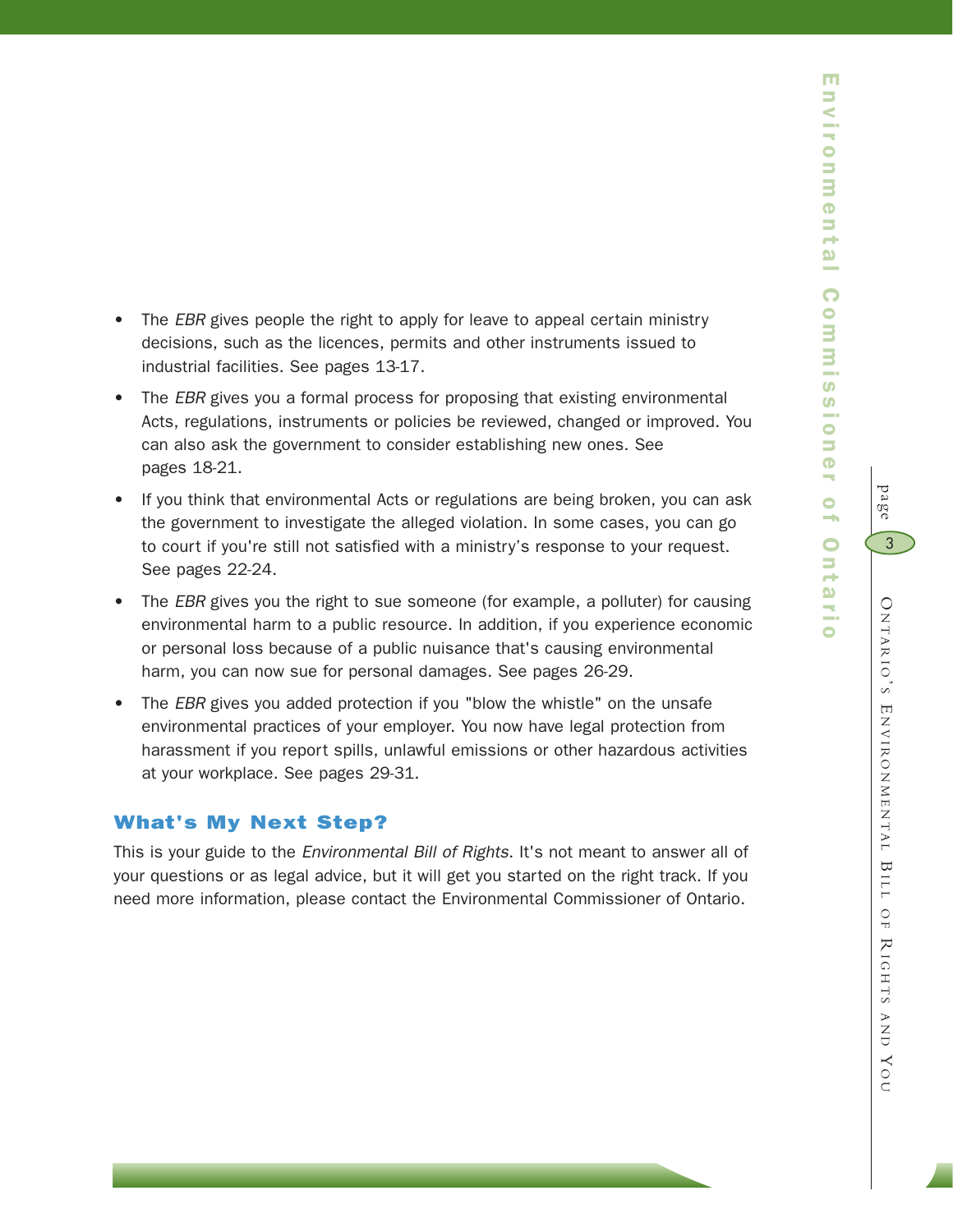# What do I Need to Know about the *EBR*? **Part 2**

## The Goals of the *EBR*

The fundamental goals of the *Environmental Bill of Rights* are to protect, conserve and restore the integrity of the environment, to provide sustainability, and to protect the right of Ontario residents to a healthful environment.

These goals include preventing, reducing and eliminating the release of pollutants that unreasonably threaten the integrity of the environment. They also include protecting and conserving biological, ecological and genetic diversity, and protecting and conserving Ontario's natural resources, including plant and animal life and ecological systems. The *EBR* encourages the wise management of our natural resources and the identification and protection of ecologically sensitive areas or processes.

## Ministries Prescribed under the *EBR*

The ministries to which the *EBR* applies may change from time to time (see following chart), so please contact the ECO for the most up-to-date list of ministries subject to the *EBR*. Or check the ECO Web site at < www.eco.on.ca >.

| Agriculture and Food                   | Management Board Secretariat   |
|----------------------------------------|--------------------------------|
| <b>Consumer and Business Services</b>  | Municipal Affairs and Housing  |
| Enterprise, Opportunity and Innovation | <b>Natural Resources</b>       |
| <b>Energy</b>                          | Northern Development and Mines |
| Environment                            | Tourism and Recreation         |
| Health and Long-Term Care              | Transportation                 |
| Labour                                 |                                |
|                                        |                                |

#### **MINISTRIES SUBJECT TO THE** *EBR* **(OCTOBER 2002)**

BILL OF

ONTARIO'S ENVIRONMENTAL BILL

 $\preceq$ 

IGHTS AND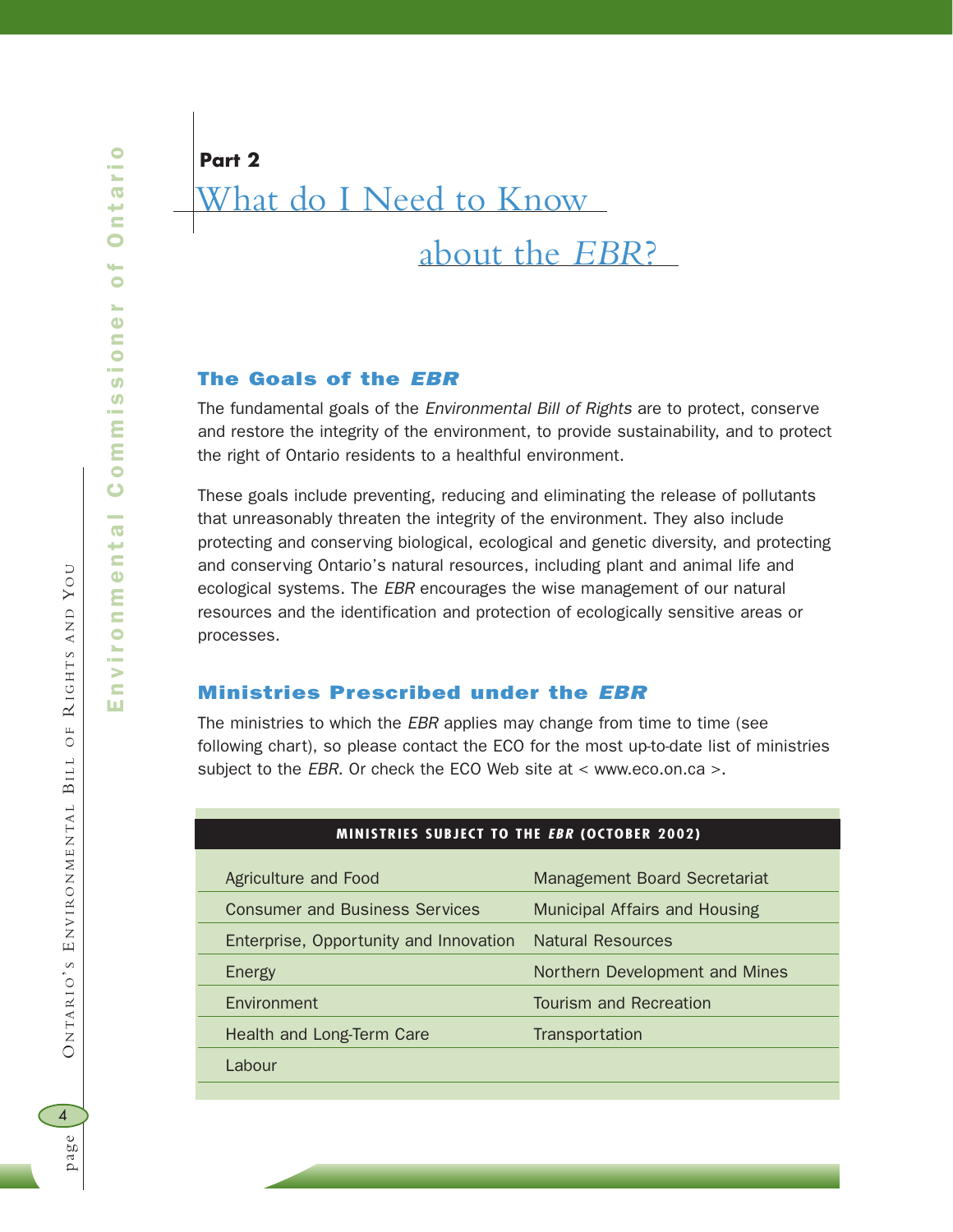page

O

5

NTARIO

' S E

NVIRONMENTAL

BILL

 OF  $\thicksim$ 

IGHTS

AND

YO $\subset$ 

## Who can Participate in the *EBR*?

Any resident of Ontario can participate in the *EBR*. For example, you may be:

- A cottager concerned that a new marina might harm local wetland areas, fish habitat or water quality.
- An employee working in a municipal sewage treatment plant with concerns about spills.
- A community group worried about emissions from a nearby refinery.
- A business person who believes that new manufacturing or production processes make certain environmental laws and regulations out-of-date.
- A witness to nighttime dumping of hazardous waste in a rural or urban area.
- A resident of a northern community who believes logging roads are threatening sensitive fish spawning areas.

### Statements of Environmental Values

Each of the ministries subject to the *EBR* has a Statement of Environmental Values (SEV). The SEV guides the minister and ministry staff when they make decisions that might affect the environment.

Each SEV should explain:

- how the ministry will consider the environment when it makes environmentally significant decisions.
- how the ministry will apply the purposes of the *EBR* when it makes environmentally significant decisions.
- how the ministry will integrate its environmental values with social, economic and scientific considerations when it makes environmentally significant decisions. Each minister also makes commitments in his or her ministry's SEV that are specific to the work of that particular ministry.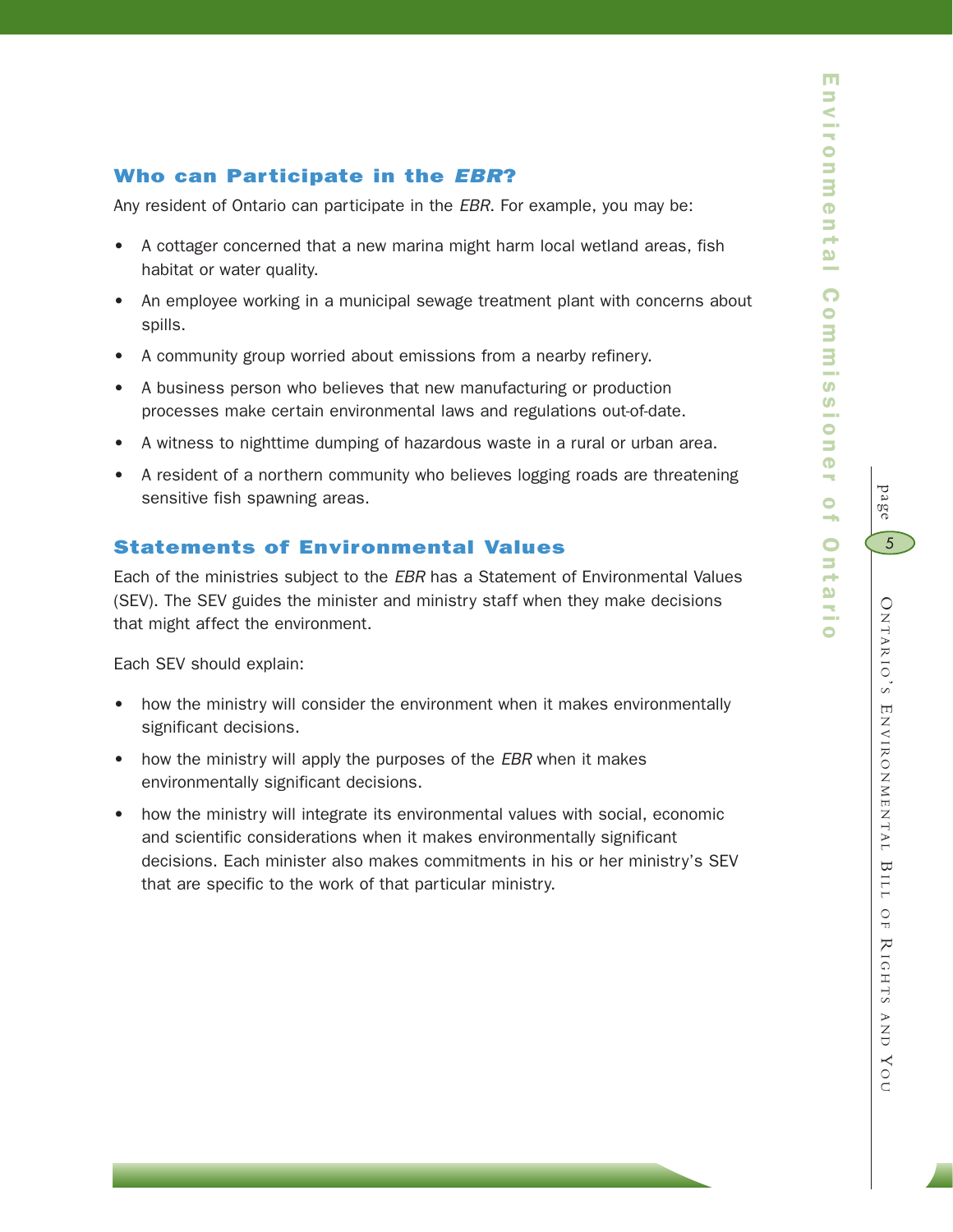## What is the Role of the Environmental Commissioner?

The Environmental Commissioner of Ontario (ECO) is an independent officer of the Legislative Assembly and is appointed for a five-year term. The Commissioner reports annually to the Legislative Assembly — not to a political party or to a ministry.

In the ECO annual report to the Legislature, the Environmental Commissioner reviews and reports on the government's compliance with the *EBR*. The ECO carefully reviews how ministers exercised discretion and carried out their responsibilities in relation to the *EBR*. How did the minister respond to applications from the public requesting ministry action on environmental matters? Did ministry staff comply with the procedural and technical requirements of the law? And were the actions and decisions of the minister consistent with the ministry Statement of Environmental Values and with the purposes of the *EBR*?

To make sure the *EBR* is upheld, the Environmental Commissioner and ECO staff review how ministries use public input to draft environmental Acts, regulations and policies, and how ministries investigate reported violations of Ontario's environmental laws. Each year the ECO also reviews the use of the Environmental Registry, monitors appeals and court actions under the *EBR*, and reviews the use of *EBR* procedures to protect employees who experience reprisals for "whistleblowing."

#### **Clearinghouse**

The office of the ECO serves as a clearinghouse for Applications for Review and Investigation. For example, if you want a ministry to review an existing environmental Act, regulation or policy, you may obtain an Application for Review from the ECO. Staff will assist you with any questions you may have in filling out your application. Send your completed Application for Review to the ECO, and it will then be forwarded to the appropriate ministry.

#### **Public Education and Assistance**

In order to use your environmental rights, it's important to understand the *EBR*. ECO staff are here to provide public education programs and to answer your questions. Educational groups interested in hearing about the *EBR* can call the ECO to arrange for a presentation by a Public Education Officer, who can provide publications and informative workshops on the *EBR*.

6

BILL OF

ONTARIO'S ENVIRONMENTAL BILL OF

 $\preceq$ 

IGHTS AND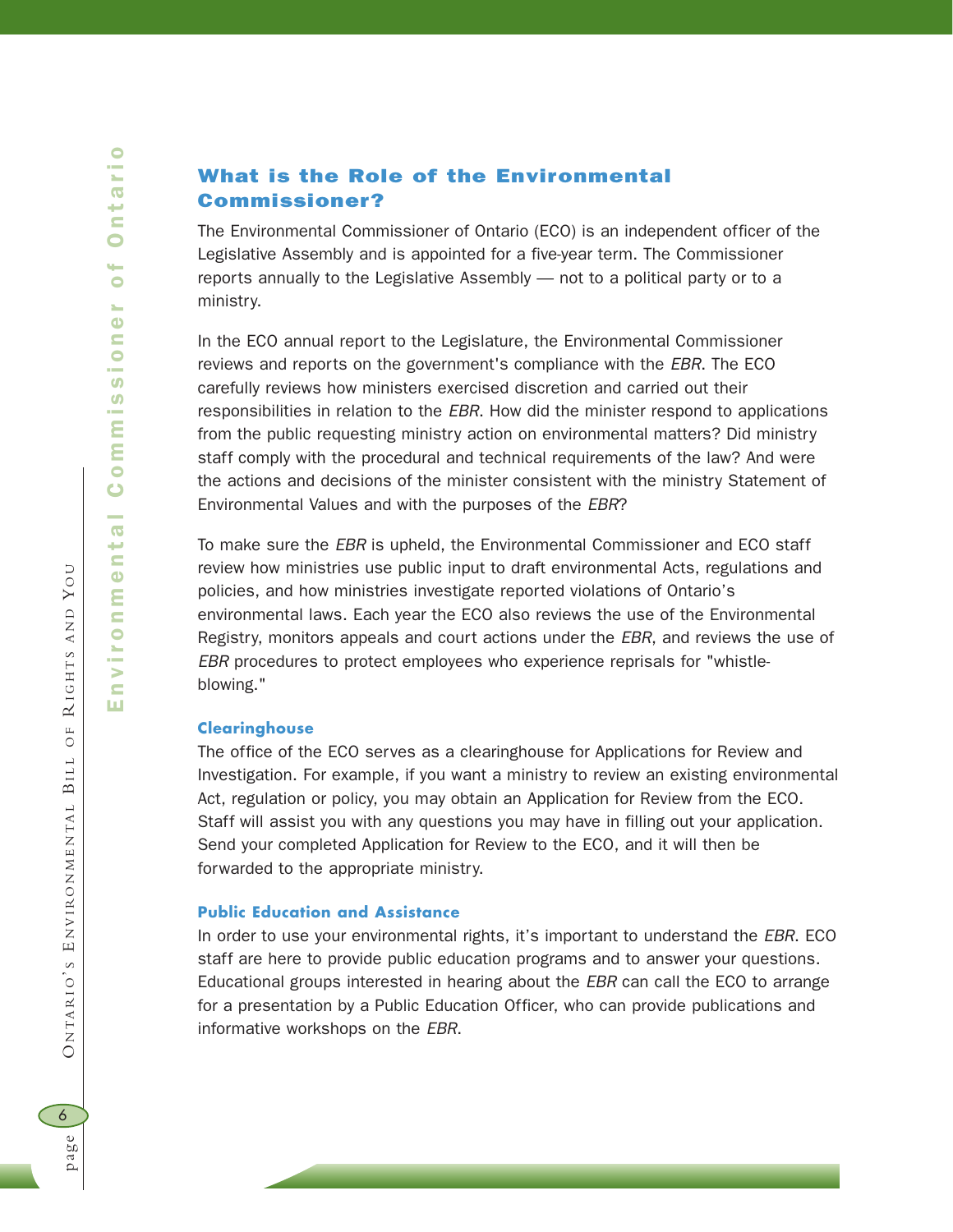#### **ECO Web Site**

Many of the ECO's educational publications and forms, as well as copies of the annual reports, are available online at the ECO's Web site at www.eco.on.ca.

#### **Resource Centre**

The ECO is home to a Resource Centre with a strong and growing collection of environmental resource documents. The Centre is open to the public, who are welcome to use the facility to find out more about the *EBR* and related issues and legislation. You can also access the Environmental Registry at the Resource Centre. Call us for Resource Centre hours at (416) 325-0363, (416) 325-3377 or 1-800- 701-6454.

page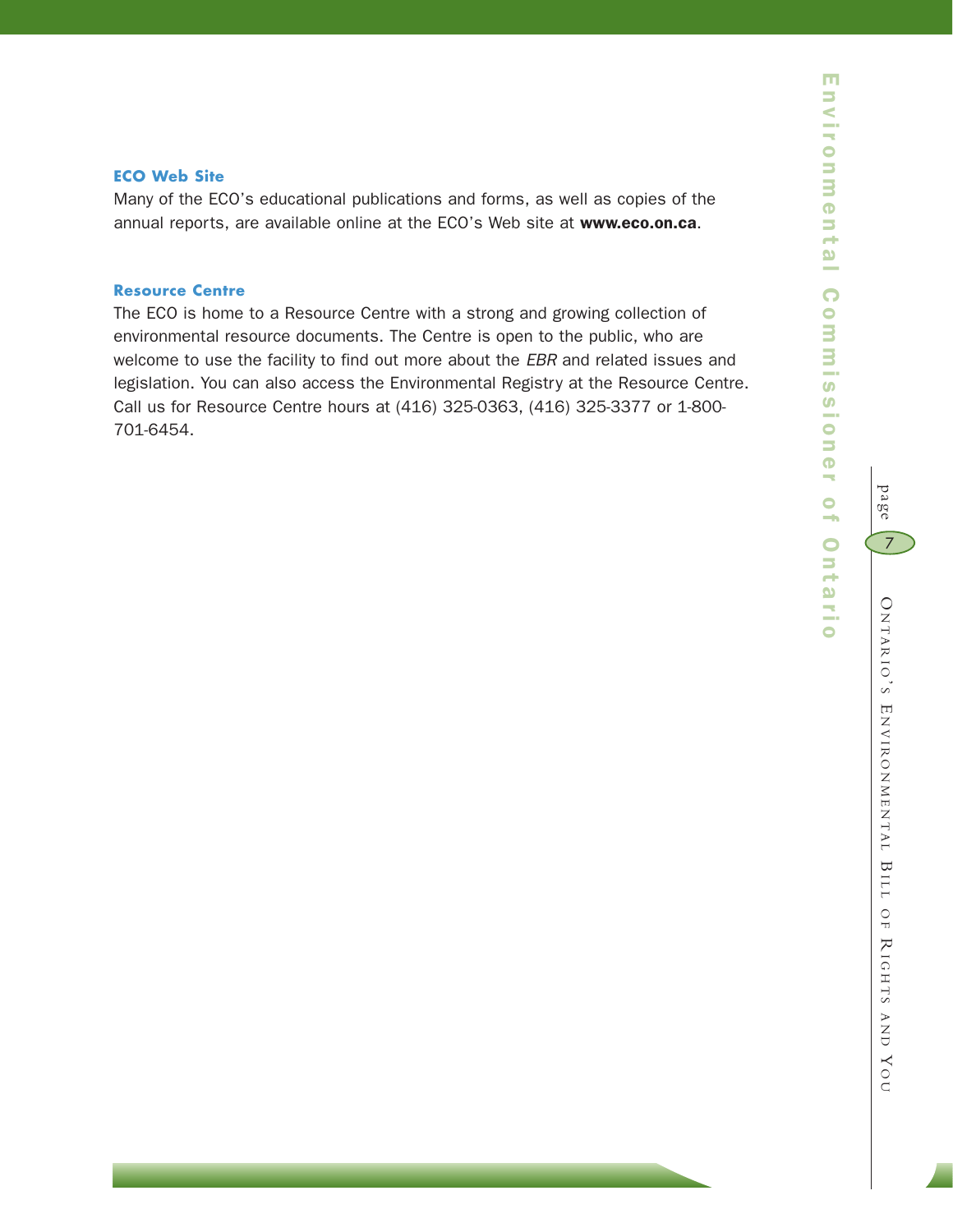Environmental Commissioner of Ontario t  $\overline{Q}$ č  $\bullet$  $\bullet$ s.  $\ddot{\bullet}$ ommission  $\bar{\mathbf{o}}$  $\overline{O}$  $\mathbf{r}$  $\ddot{\mathbf{O}}$ Ε  $\subseteq$  $\bullet$ s.  $\frac{1}{2}$ E ш

 $\bullet$ 

BILL OF

ONTARIO'S ENVIRONMENTAL BILL

 $\preceq$ 

 $O F$ 

IGHTS AND

YO U

## **Part 3**

# How Do I Participate?

## The Environmental Registry

The Environmental Registry is an Internet database of all the important proposals related to environmental decision-making by most Ontario government ministries. Ministries must post this information on the Registry so that the public is able to provide input on decisions before they are made.

The Registry gives you the information you need to participate in environmental decision-making, including:

- The text of the *Environmental Bill of Rights (EBR)* and its regulations.
- General *EBR* information.
- Ministries' Statements of Environmental Values.
- Summaries of proposed Acts, regulations, policies and instruments.
- Ministry decisions on proposed Acts, regulations, policies and instruments, and explanations of how public comments influenced the decisions.
- Notices of appeals of instruments and appeal decisions.
- Notices of court actions and final results.
- Links to the full text for many proposals for Acts, regulations and policies.

## How Do I Get on the Environmental Registry?

You don't have to be a computer whiz to use the Environmental Registry. You can get online:

- through the Internet.
- at the ECO's Resource Centre.
- at your nearest public library.

8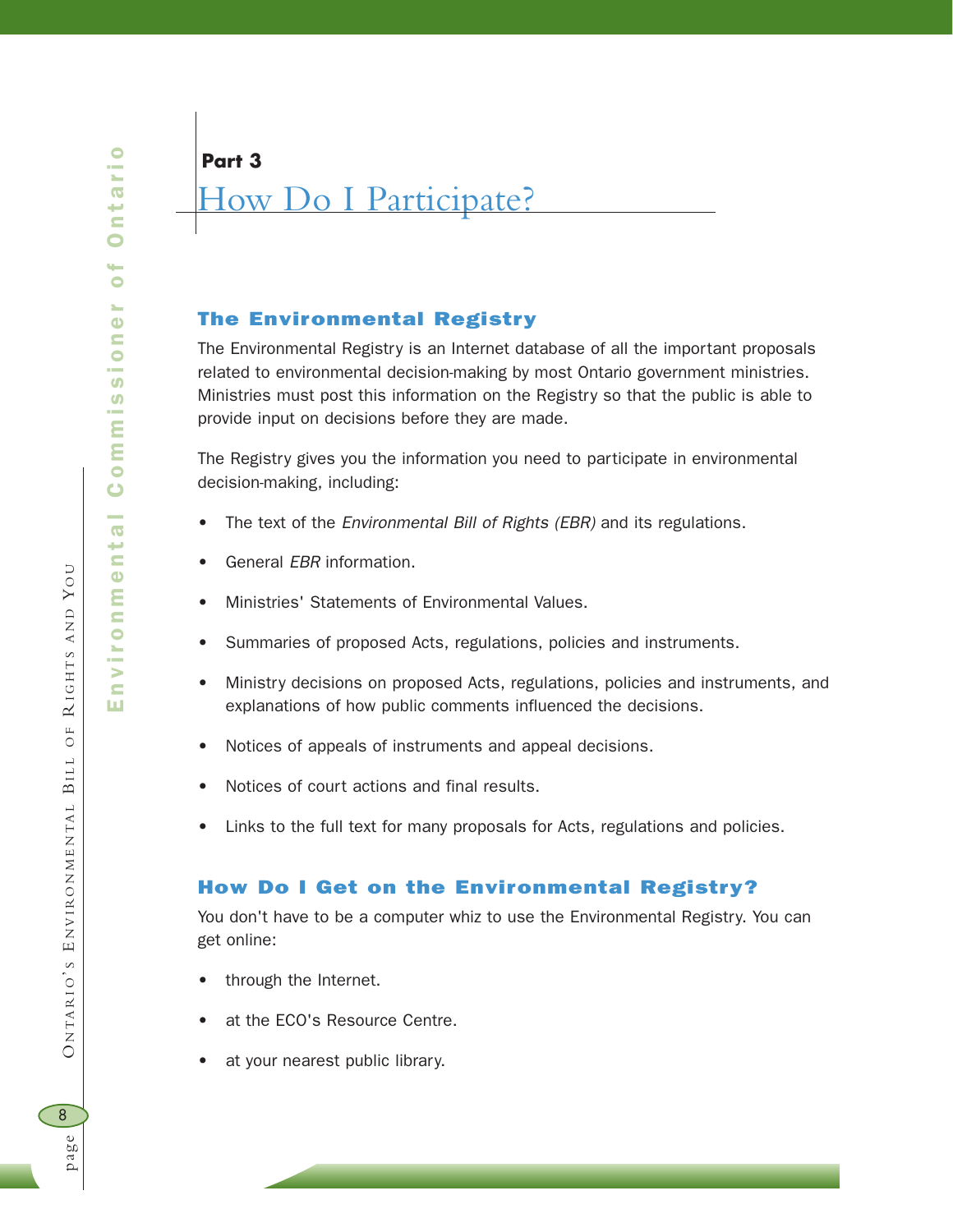## **Getting Online through the Internet**

Log on to the Internet as usual. The Web site address for the Environmental Registry is www.ene.gov.on.ca/envision/ebr.

#### **Getting Online at a Library**

Public libraries allow the public to use the Internet. Library staff are available to assist you in using the Registry.

#### **Getting Online at the ECO**

You can access the Environmental Registry at the ECO's Resource Centre, where staff can assist you. Call the ECO for Resource Centre hours.

 $\subset$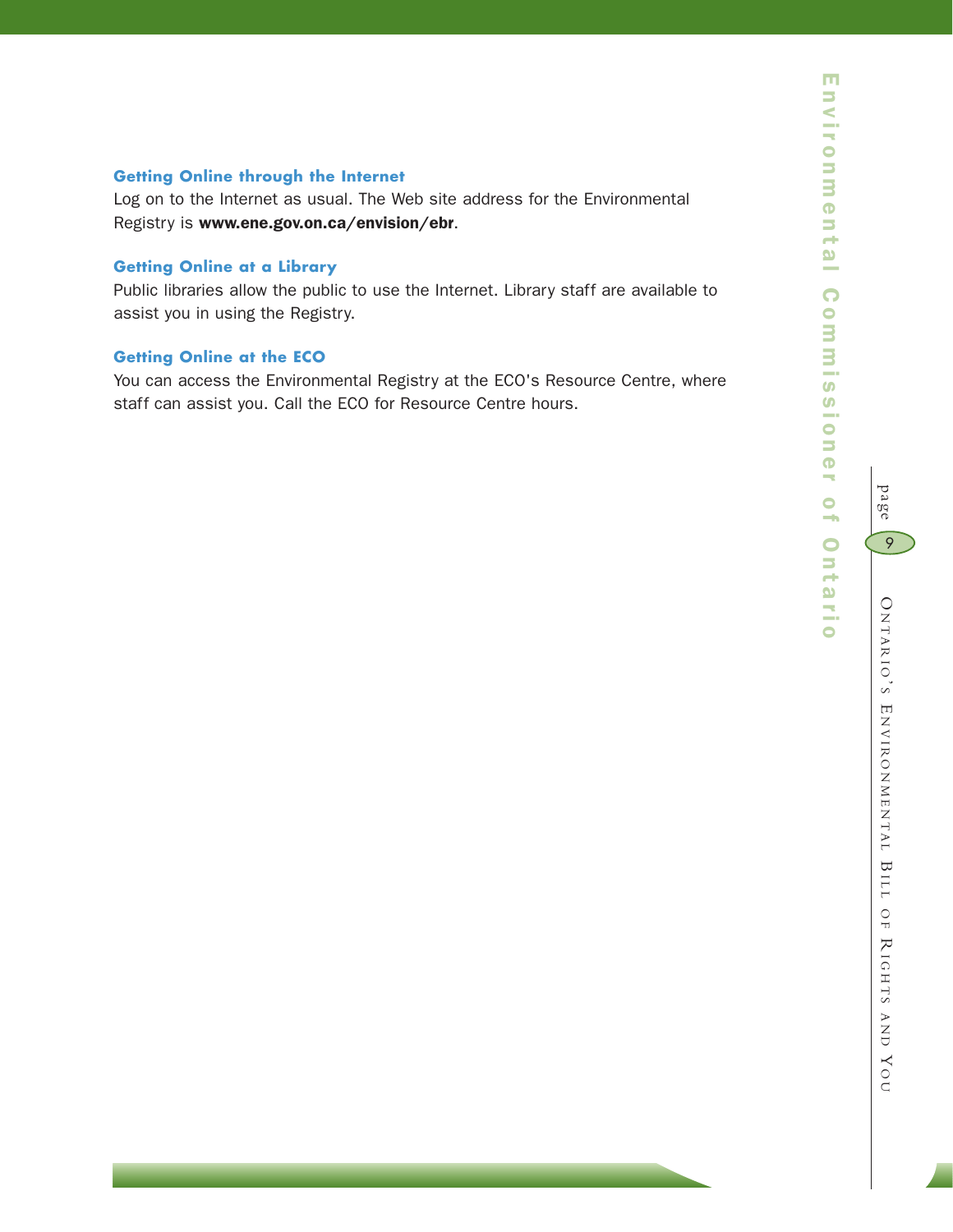BILL OF

ONTARIO'S ENVIRONMENTAL BILL

 $\preceq$ 

 $O$  F

IGHTS AND

YO U

Environmental Commissioner of Ontario

 $\bar{\mathbf{o}}$ and in  $\overline{\mathbf{e}}$ t  $\ddot{\bullet}$ Ε  $\subseteq$  $\bullet$  $\mathbf{r}_\mathrm{c}$  $\overline{5}$  $\equiv$ 

ommissio

 $\bullet$ t  $\overline{\sigma}$ ť  $\bullet$ 

> $\bullet$ s.  $\ddot{\mathbf{C}}$  $\blacksquare$

#### How to Comment

The *EBR* gives you a way to help shape proposed environmental Acts, regulations, instruments and policies to protect the environment. You have the right to comment on environmental decisions proposed by the Ontario government — right from the start.

#### **Public Comment Process**

1. PROPOSAL POSTED ON ENVIRONMENTAL REGISTRY

The ministry posts an environmentally significant proposal on the Environmental Registry. The notice is posted for a minimum of 30 days. It summarizes the proposal, tells you how you can participate, the deadline by which you must get your comments in, where to send them, and where you can get additional information. (A sample notice is provided in Appendix B.)

If you think you need additional time to comment on a proposal, you can request an extension of the comment period. Make sure you send your request to the ministry before the comment period on the proposal ends, and if possible, send a copy of your request to the ECO.

#### 2. PREPARE YOUR COMMENTS

If you decide to participate, put your comments in writing. Remember to ask yourself these questions:

- Do I have all the information I need? (Written material on the proposal can be reviewed at a ministry office. In some cases, the ministry contact person may be able to provide more information.)
- Do I need expert advice?
- Is my submission clear and thorough?
- Did I include all relevant supporting material?
- Have I contacted others who may also be interested in the proposal?

#### 3. SEND YOUR COMMENTS TO THE MINISTRY

Send your written comments to the ministry contact person listed at the end of the proposal within the time frame in the notice. If possible, send a copy of your comments to the ECO at the same time. The proposal notice will specify the information you must include with your comments (for example, the Ministry of the Environment requires that the Registry proposal number be included with your comments).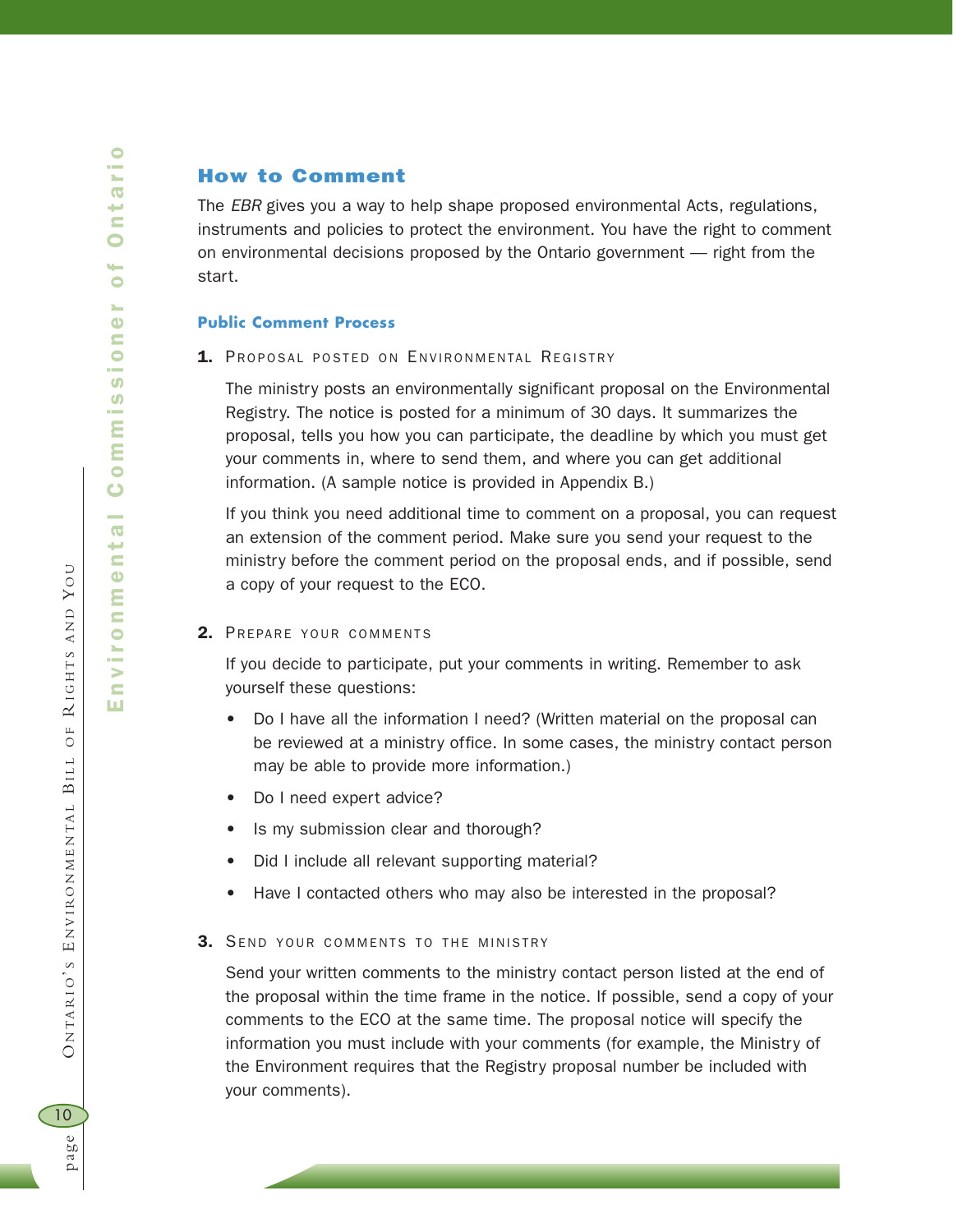m

page

O

11

NTARIO

' S E

NVIRONMENTAL

BILL

 OF  $\thicksim$ 

IGHTS

AND

YO $\subset$ 

#### 4. DECISIONS ARE POSTED BY THE MINISTRY ON THE ENVIRONMENTAL REGISTRY

After the ministry reviews all written comments and considers all those relevant to the decision, the final decision is posted on the Environmental Registry, including an indication of the number of comments received and how the ministry considered the comments. Since the minister does not have to decide whether to approve a particular proposal within a set time frame, you may have to monitor the Registry for several months.

#### **5.** SEE HOW YOUR COMMENTS WERE CONSIDERED

Review the decision to see if your comments were considered. The ECO reviews ministry decisions to see how comments were taken into account and reports annually on whether ministries complied with the requirements of the *EBR*.

#### **Enhanced Public Participation**

For most proposals posted on the Registry, ministries are required to provide only a minimum level of public participation. But for some of the permits and licences that ministries grant (for example, Class II instruments, which have a higher level of risk and potential threat to the environment), the *EBR* requires that ministries provide additional notice, such as ads in local newspapers, at the time the instrument is posted on the Environmental Registry. Moreover, ministers are required by the *EBR* to provide for enhanced public participation (EPP). This can include the chance to speak directly to ministry decision-makers, public meetings, informal discussions or more formalized mediation. Enhanced public participation opportunities are at the discretion of ministry decision-makers, but if you wish to request EPP measures on an instrument proposal, you should consider the following options:

- **1.** Before the comment period on the proposal ends, write a letter to the ministry contact person outlining the types of EPP measures you are seeking. If possible, send a copy of your letter to the ECO.
- **2.** You can ask the minister to extend the comment period on the proposal, hold a public meeting, or allow you to make a presentation to the minister or ministry staff. You can also request that the minister initiate mediation on the proposal. The ministry will probably respond to your request with a letter, and in some cases, may repost the proposal and describe the EPP measures that have been agreed to by the minister.

The ECO reviews how these requests are handled by ministries.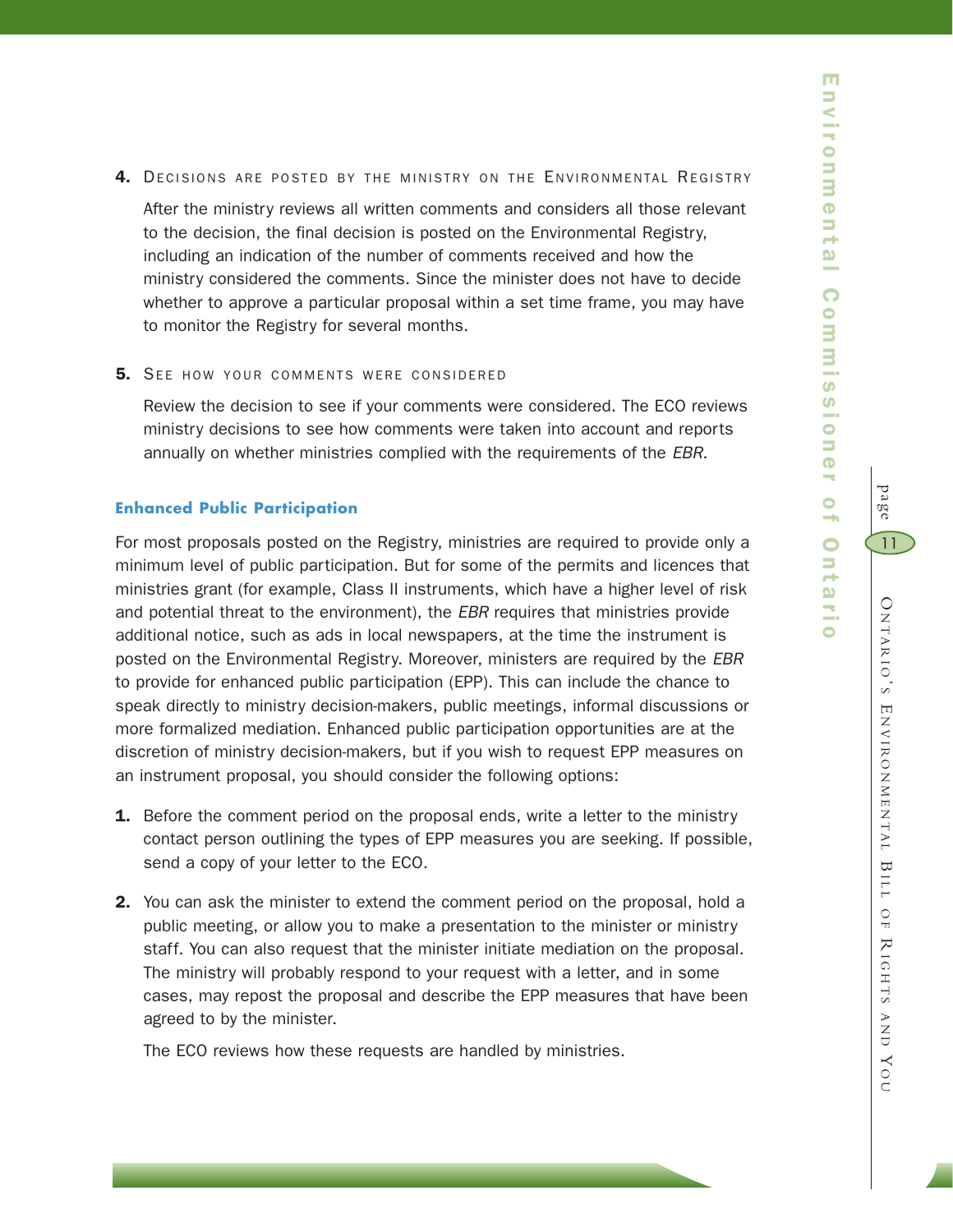## **Example**

#### **Public Comments on a Ministry Proposal**

The public can have an effect on the decisions that ministries make about the environment. The following example shows how public comments influenced a final ministry decision.

**Bronte Creek Provincial Park Management Plan Review** Registry # PB7E3002

**description** Bronte Creek is a small provincial park located in the City of Oakville. The area south of the creek, which bisects the park, already contained picnic areas, parking lots, sports facilities, a working farm and a museum. Proposed changes by the Ministry of Natural Resources (MNR) to the existing Bronte Creek park plan included still more development — an amphitheatre, education centre, natural history museum, Ontario Parks store, roofed accommodations, 500-site campground and a welcome centre, possibly housing a conference centre, restaurant, and an IMAX theatre with virtual reality rooms. Part of the new development, including the campground, was being proposed for the undeveloped lands north of the creek.

**public comments** Many commenters were opposed to the proposed scale of development, to the number of campsites, to plans to build a bridge over Bronte Creek and to put cabins and permanent tents in an undisturbed woodlot. Several people were concerned about MNR's plans to reduce the nature reserve zoning that protected the creek valley and the adjacent lands. Other commenters wanted the northern part of the park to remain undeveloped.

**decision** In response to public comments, MNR reduced the park's proposed development zone from 60 per cent of the parklands to 50 per cent, and increased the nature reserve zone from 18 per cent to 25 per cent. The area set aside for natural restoration in the northern part of the park was more than doubled in size, and the proposed campground was reduced from 500 sites to 400.

page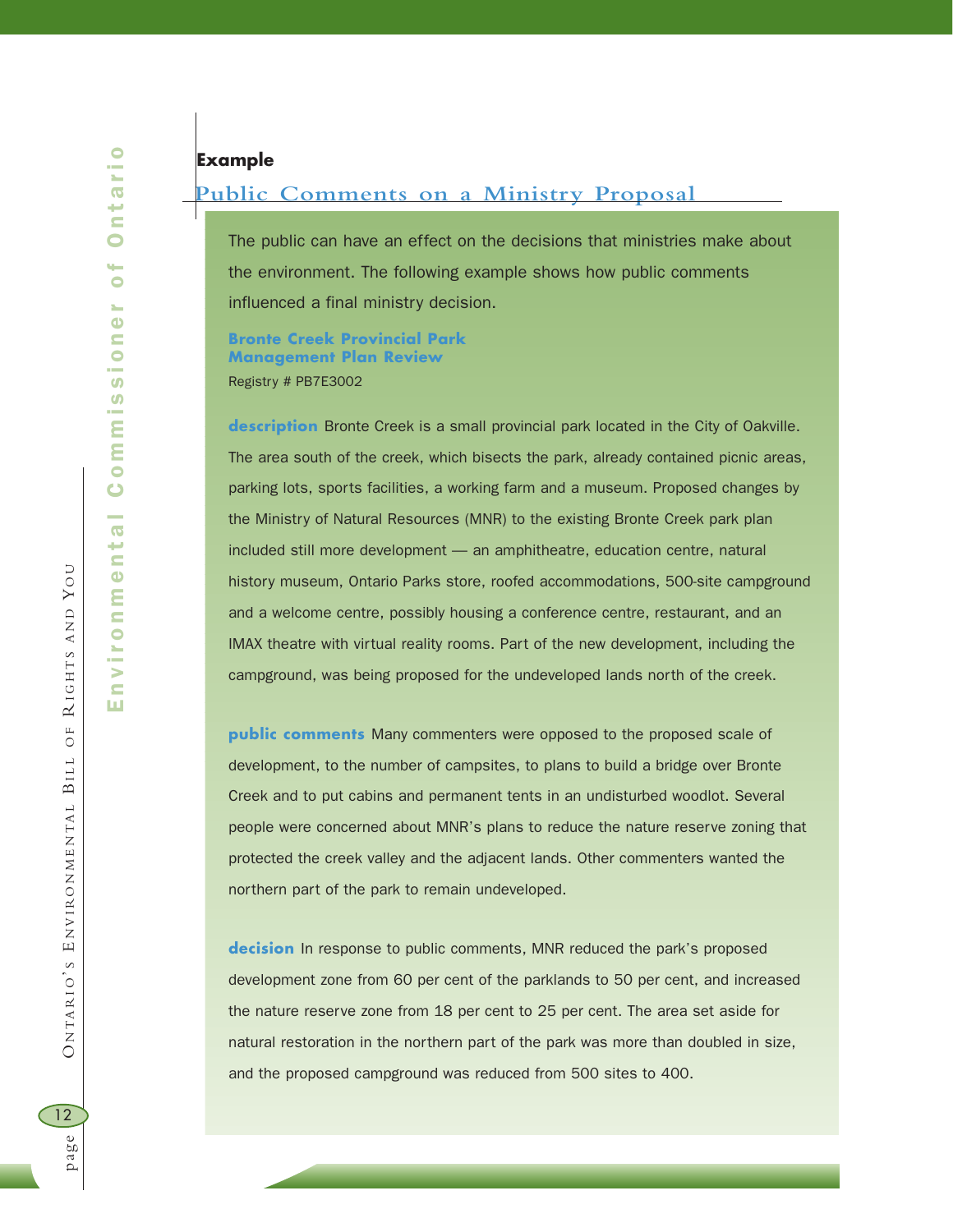## How to Appeal Ministry Decisions on Instruments

Under the *EBR*, ministries must classify instruments — the permits, licences or certificates of approval they issue to proponents such as industrial facilities according to their environmental significance. This classification determines which

## **Lawyer Referral Service**

The Lawyer Referral Service of the Law Society of Upper Canada can provide you with the names of Ontario lawyers who practise environmental law. You can call them at 1-416-947-3330 or 1-800-268-8326.

instrument proposals are posted on the Environmental Registry and whether they are subject to *EBR* processes such as review, investigation and appeal.

There are two ways you can become involved in appealing ministry decisions on instruments. You can start an appeal process yourself by seeking leave (or permission) to appeal a decision.

Or you can participate in an existing appeal process already initiated by a proponent. Appealing a ministry decision on an instrument takes time, money and expertise, and you may wish to hire a lawyer. (See Lawyer Referral Service, this page.)

## A) Initiating an appeal process yourself by seeking leave to appeal a ministry decision

This is called the "third-party" appeal process. You are the "third party" because the proponent and the ministry are considered the "first" and "second" parties.

You must ask for permission to appeal a ministry decision from the proper appeal body — the Environmental Review Tribunal, for instance. Because each appeal tribunal is different, you should contact the tribunal for information about its procedures before you begin. (The appeal tribunal is listed on the decision notice posted on the Environmental Registry.)

Here's the process:

- **1.** To apply for leave to appeal a ministry decision, you have to show:
	- a. that you have an "interest" in the decision.

(For example, you may live near the facility granted the instrument, or you may have commented on the original proposal to issue the instrument.)

page

13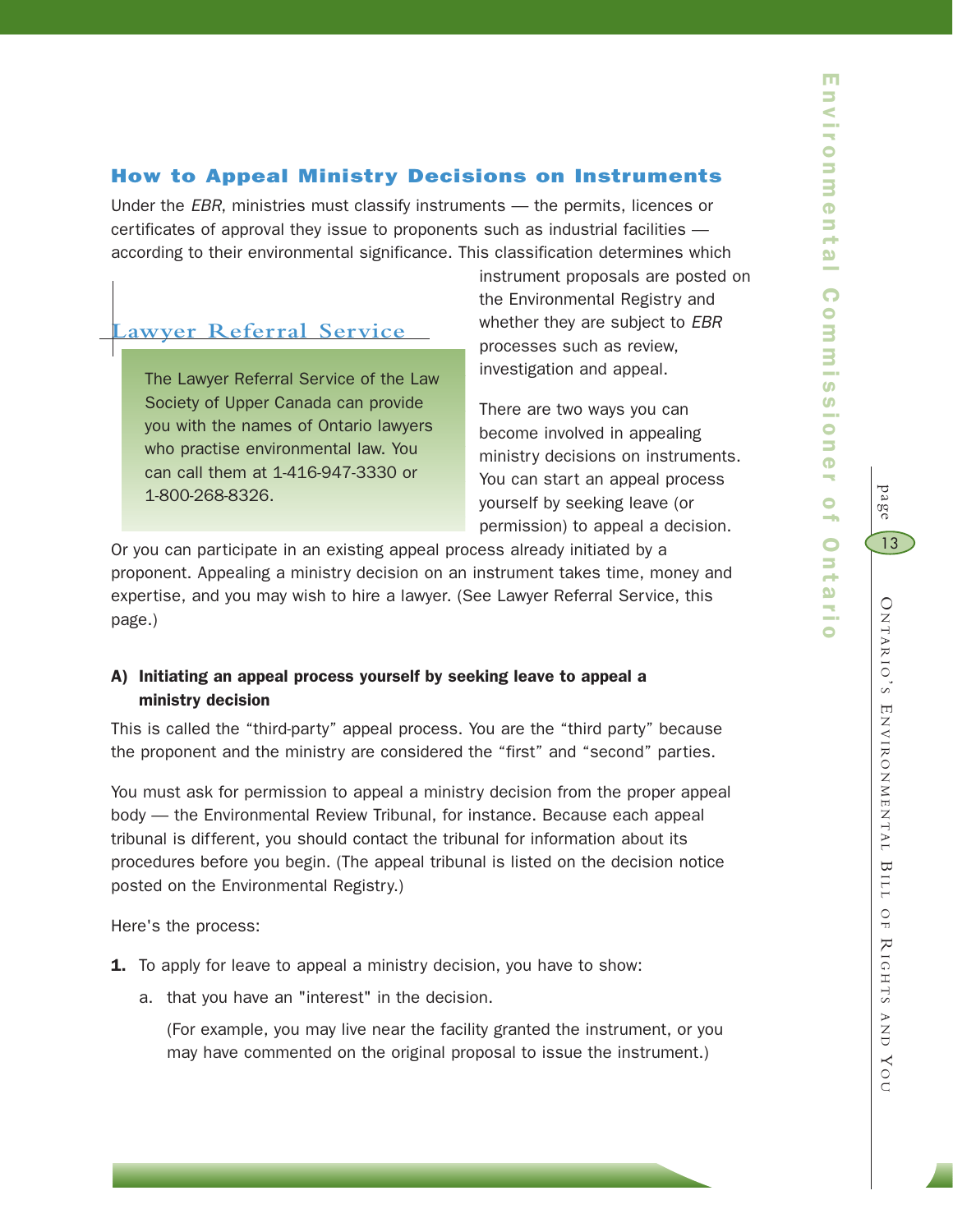b. that this kind of decision can be appealed under another Act.

(For example, the owners of a waste management company may have a right under the *Environmental Protection Act* to appeal some terms and conditions of the certificate of approval to operate their facility. The Registry posting will tell you whether or not the decision can be appealed.)

- 2. You must seek leave to appeal a decision within 15 days after the ministry places the decision on the Environmental Registry.
- **3.** Send your application for leave to appeal to the ECO, to the appeal tribunal, to the company or proponent holding the instrument, and to the ministry official who issued the instrument. The Environmental Commissioner then places notice of your leave to appeal application on the Environmental Registry.
- 4. The tribunal considers the following two questions in deciding whether to hear your appeal:

Is there good reason to believe that no "reasonable" person, having regard to the law and any relevant government policies, could have made the decision? Could the decision being appealed result in significant harm to the environment?

- **5.** In your application, make sure you include:
	- a. Proof that you have an interest in the decision and that you meet the other conditions required to appeal. (For example, certain tribunals allow only Ontario residents to appeal decisions.)
	- b. A statement of all facts you are relying on for the appeal.
	- c. A statement explaining why you think your appeal passes the basic tests described in step 4 above.
	- d. Copies of all supporting documents relied on for the appeal.
	- e. A copy of the instrument you are appealing (this can be obtained from the ministry issuing the instrument).
	- f. A statement describing the portions of the instrument you wish to challenge in the appeal hearing.
	- g. Your telephone number and fax number where you can be reached during the tribunal's business hours (usually 9 a.m. to 5 p.m. most weekdays).

page O NTARIO ' S E NVIRONMENTAL

ONTARIO'S ENVIRONMENTAL BILL

14

page

BILL OF

 $O$  F

 $\preceq$ 

IGHTS AND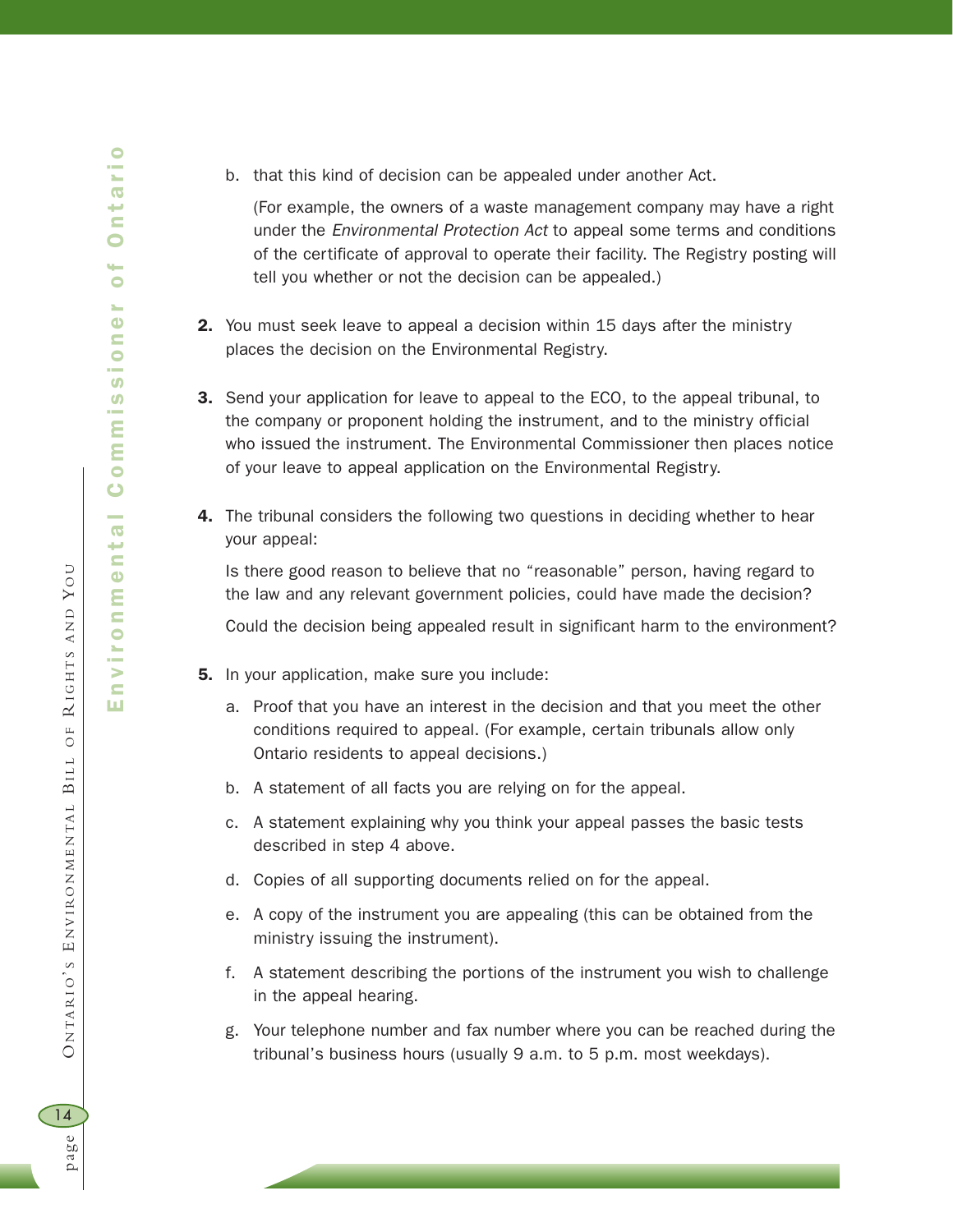page

15

If your application is incomplete, the tribunal will send a letter explaining the deficiencies. The tribunal may dismiss the leave application unless the deficiencies are corrected within the time frame provided by the tribunal.

- **6.** Lawyers for the ministry and the proponent will be invited to respond to your application and asked to put forward arguments as to why you should not be granted leave to appeal. If these responses raise new issues and involve new evidence, you may be permitted to reply.
- 7. Generally, the appeal tribunal will decide on your application within 45-60 days, unless there are unusual circumstances.
- 8. If the tribunal finds you have not met the requirements for leave to appeal and that your grounds for appeal do not have merit, it will dismiss your application.
- 9. If the tribunal finds that you have met the requirements for leave to appeal and your grounds for appeal do have merit, it will allow you to proceed with a regular appeal hearing. In that case, the tribunal will usually put the ministry's decision on hold until the appeal is decided.

10. After hearing the appeal, the tribunal may:

- agree with the ministry's decision, or
- overturn the decision, or
- decide if new conditions should be added to the ministry's original decision.

Please note that each tribunal has different decision-making powers.

#### B) Participating in an existing appeal process

Here's how it works:

- **1.** A proponent named in an instrument (such as a company seeking approval to discharge chemicals into the environment) appeals the ministry's decision because they may not like certain conditions in the approval.
- 2. A notice of the appeal is placed on the Environmental Registry.

The tribunal or the proponent may also give you notice of the appeal, sending you a letter, for example, if you live in the vicinity of the facility.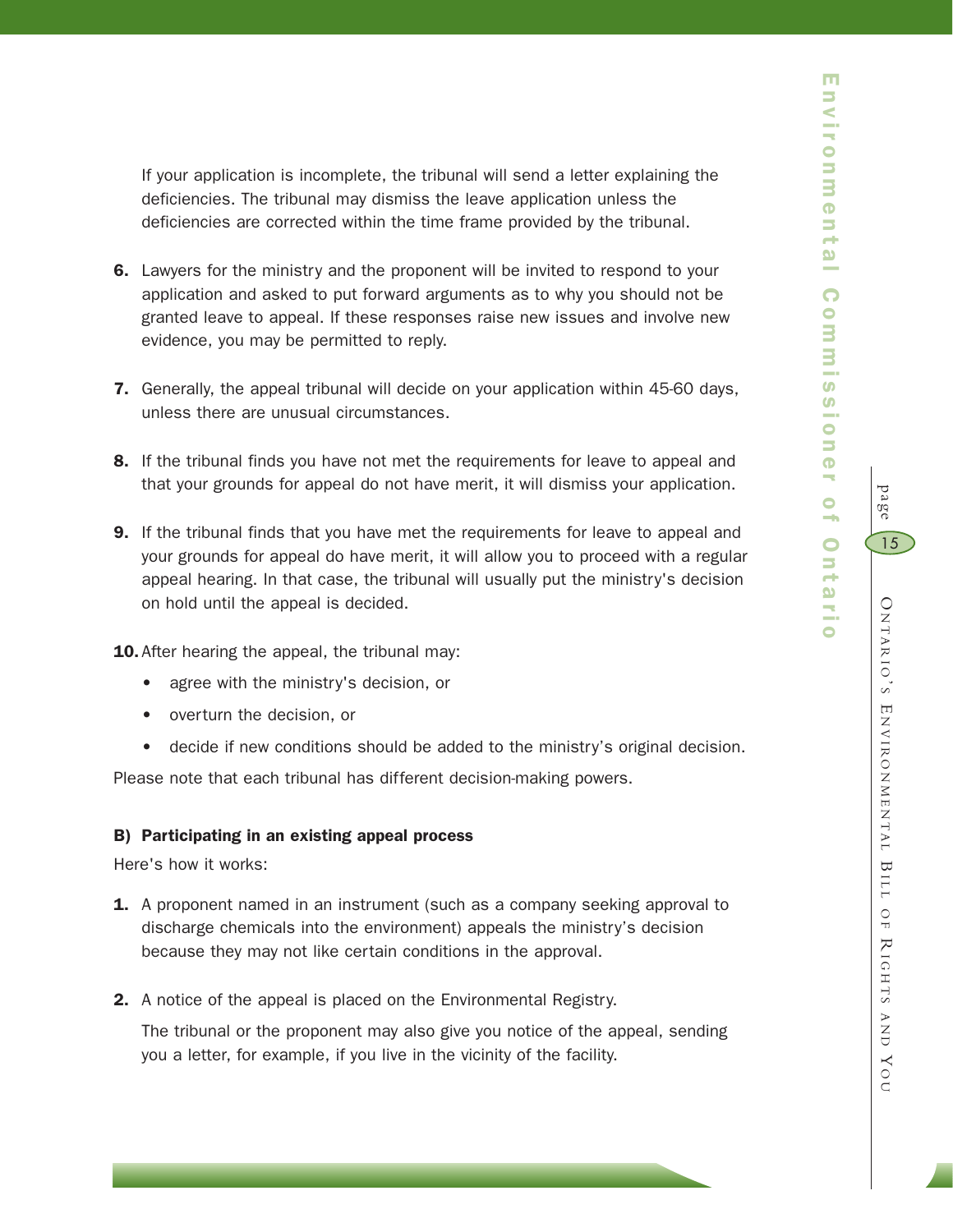- rio Environmental Commissioner of Ontario  $\overline{\mathbf{e}}$ nti  $\bullet$  $\overline{\phantom{a}}$  $\bullet$ s.  $\ddot{\mathbf{O}}$ Commission  $\overline{6}$ ronment nvil ш
- **3.** The tribunal may let you participate.

The relevant tribunal (for example, the Environmental Review Tribunal) may allow any person with an interest in the appeal to participate fully in the hearing, or to take part in pre-hearing meetings or settlement negotiations. For more information about this kind of appeal process, contact the relevant tribunal.

## **Which Ministries Post Instrument Proposals?**

- 1. Ministry of Consumer and Business Services — Technical Standards and Safety Authority (TSSA)\*
- 2. Ministry of the Environment
- 3. Ministry of Municipal Affairs and Housing
- 4. Ministry of Natural Resources
- 5. Ministry of Northern Development and Mines
- The TSSA has been delegated this responsibility by the Minister of Consumer and Business Services.

16

page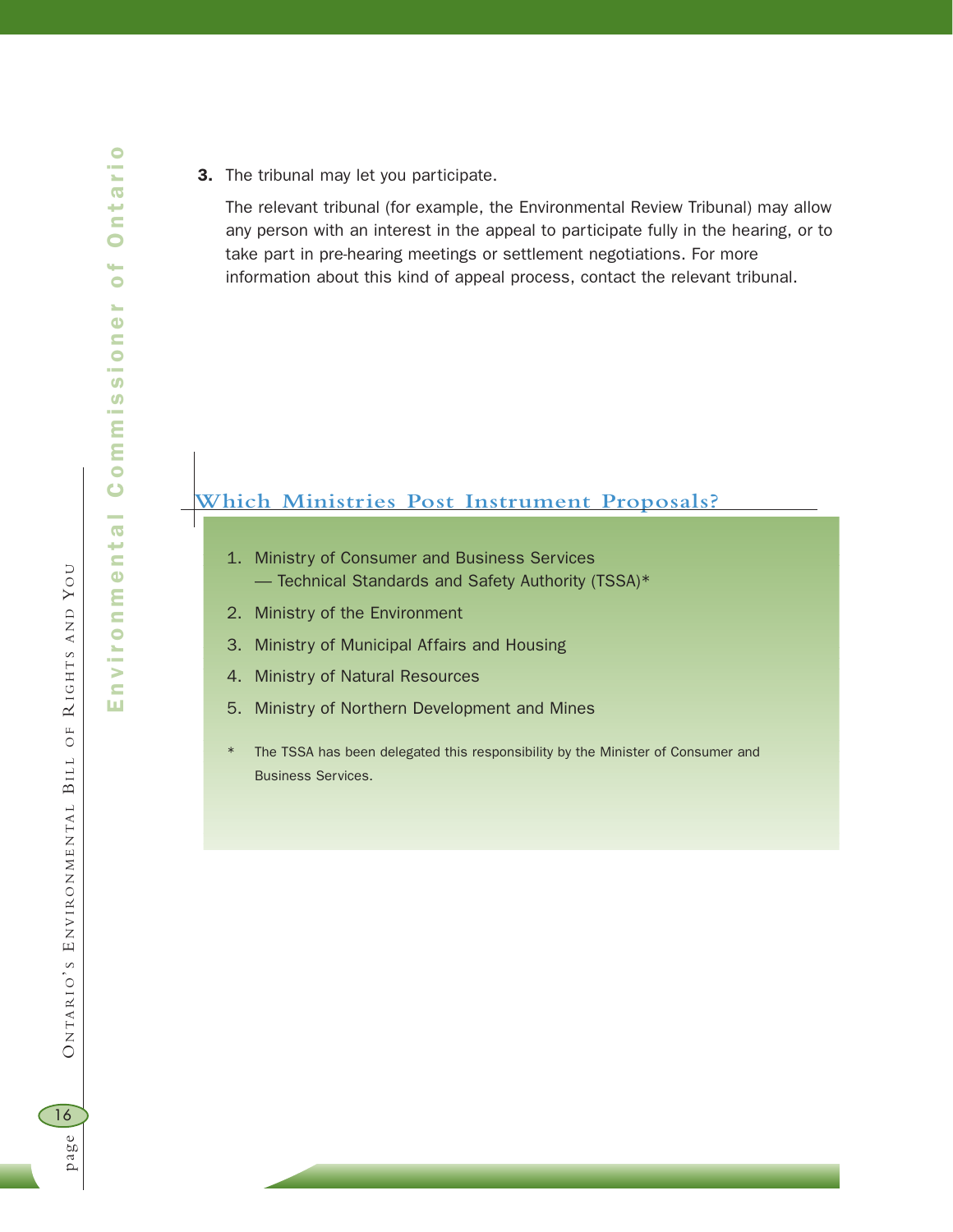#### **Example**

### **Seeking Leave to Appeal a Ministry Decision**

In February 1999, the Soyers Lake Ratepayers Association (SLRA) applied to the Environmental Appeal Board for leave to appeal a decision by the Ministry of the Environment (MOE) to permit a local golf course in Haliburton to take water for irrigation from Little Soyers Lake, which is the principal source of water for Soyers Lake. The ministry's decision would have allowed the golf course to take up to 4,450 litres of water from the lake per minute during the summer months  $-2,724,000$  litres per day  $-$  for 25 years.

In their application seeking leave to appeal MOE's decision, the SLRA pointed out that its members lived on Soyers Lake and thus had an "interest" in the decision. The SLRA listed a number of reasons why no "reasonable" person would have made the decision to allow the golf course to take up so much water from Little Soyers Lake:

- Since there had been almost no rainfall in summer 1998, the permit would lower the level of Little Soyers Lake by more than 50 cm, eliminating the outflow from Little Soyers Lake and thus virtually extinguishing the flow of water into Soyers Lake.
- Because of the run off from the golf course, the reduced water levels would increase the concentration of fertilizers, herbicides and pesticides in the lakes and related wetlands.

SLRA recommended that the rate of water taking be reduced under dry conditions, that the amounts withdrawn be validated by an independent third party, and that annual reports be submitted to nearby municipalities and to the SLRA. They also recommended that the permit to take water be issued for five years only.

In its own submission to the Board, MOE decided to support some of the SLRA's suggestions, and in March 1999, the Environmental Appeal Board granted the ratepayers association leave to appeal. After negotiations, the SLRA withdrew its appeal, since most of its concerns had been addressed by the golf course and by MOE, and new conditions were included in the permit to take water.

page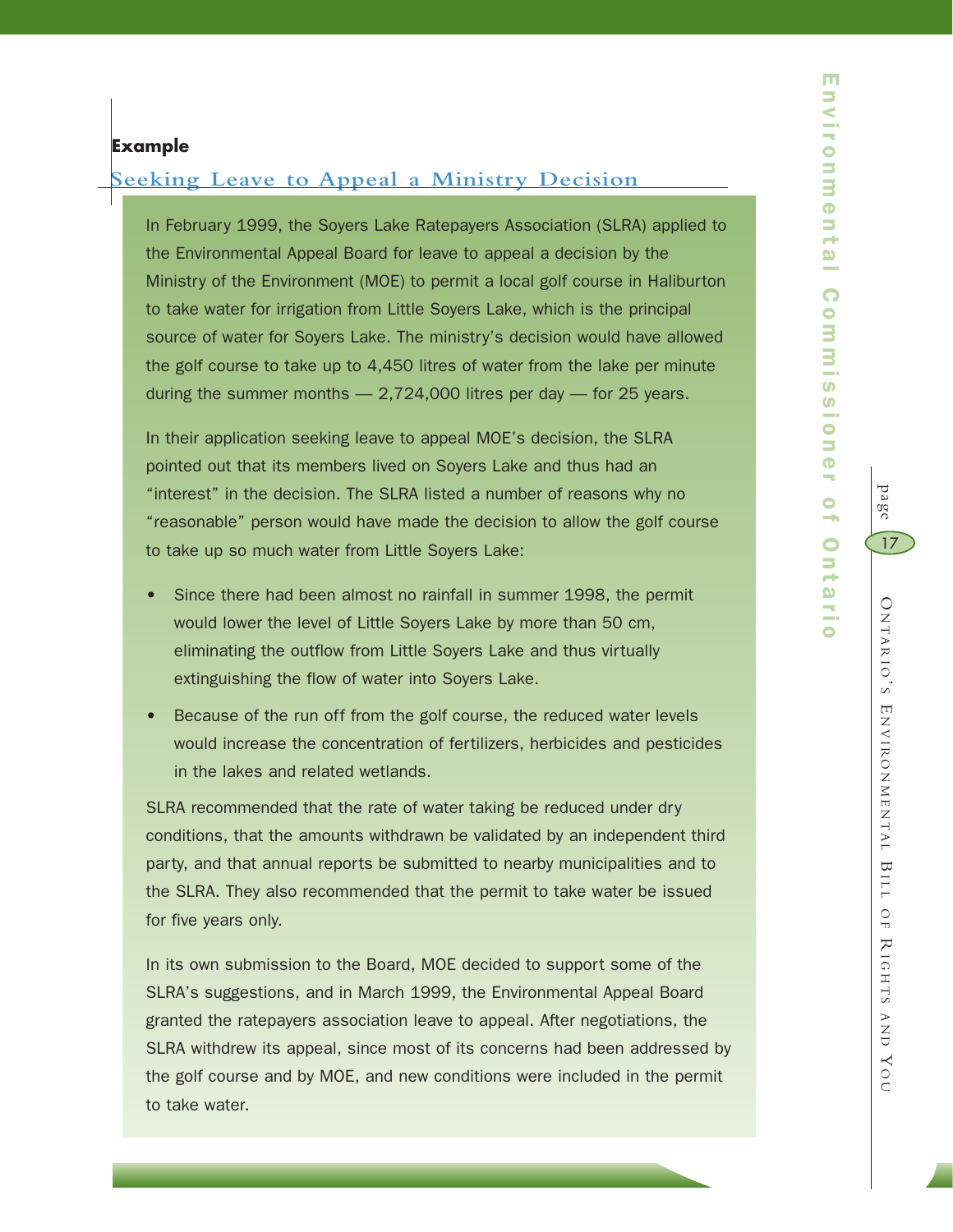## How to Apply for a Review

There are two kinds of reviews in the review process established under the *EBR*. You can ask a minister to review existing policies and prescribed Acts, regulations, and instruments. (For example, you may have evidence that shows drinking water guidelines are too weak.) Or you can ask a minister to review the need for new Acts, regulations and policies. (See Appendix E: Acts Subject to the *EBR*, page 49.) Two Ontario residents must co-apply for a review.

#### **The Review Process**

- **1.** Call or write the ECO for an Application for Review. You can also download an application from the ECO Web site.
- 2. Complete the application.

Make sure you include:

- a. Your names, addresses and proof that you are Ontario residents. (The application form has an easy-to-complete space for proof of residency.)
- b. The name of the Act, regulation or policy you want reviewed, or the ministry reference number of the instrument you want reviewed. (Contact the ECO if you need help obtaining the reference number for an instrument.)
- c. The reason you want a review.
- d. A summary of evidence supporting your request.

If you need assistance filling out your application, contact the ECO. Don't be afraid to include details — all personal information is kept confidential. (A sample Application for Review is provided in Appendix C to assist you in the process.)

- **3.** Make sure both you and your co-applicant sign and date the application.
- **4.** Send your completed application to the ECO. Remember to keep copies for yourselves.
- 5. Within 10 days of receiving your completed application form, the ECO will forward it to the ministry responsible, or will contact you if there are any problems with the application that need to be addressed before it can be forwarded.

BILL OF

ONTARIO'S ENVIRONMENTAL BILL

 $\preceq$ 

IGHTS AND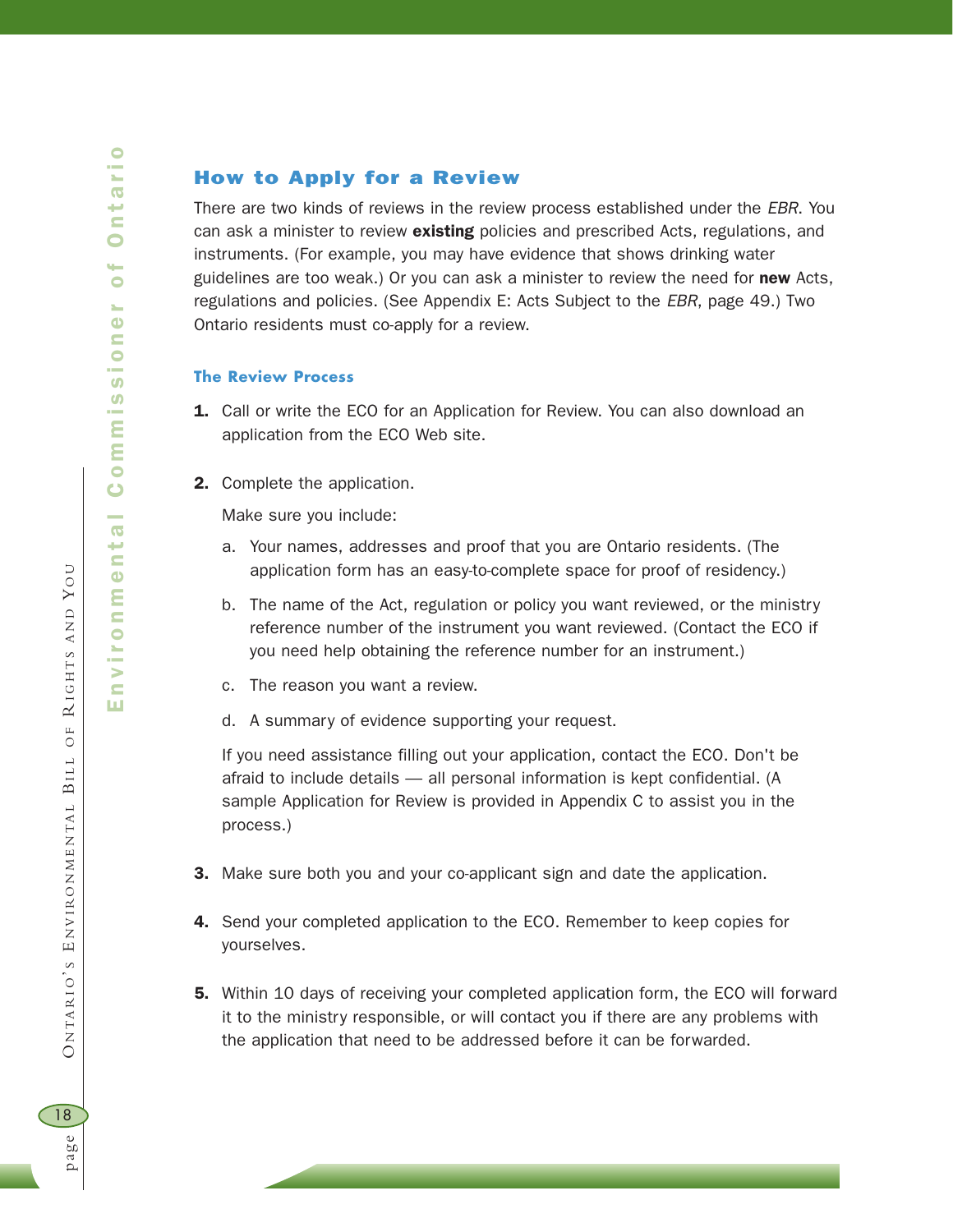page

O

19

NTARIO

' S E

NVIRONMENTAL

BILL

 OF  $\thicksim$ 

IGHTS

AND

YO $\subset$ 

**6.** The ministry will acknowledge receipt.

Within 20 days of receiving your application from the ECO, the ministry lets you know it has received it. The ministry will also notify anyone else who may have a direct interest in the issues you raise in your application, particularly if you have asked for a review of a licence or approval issued to a company. However, the ministry will not disclose the names of the applicants and is permitted to provide only a general description of the request.

**7.** The ministry decides whether or not to review.

Within 60 days of receiving your application, the ministry lets you know whether or not there will be a review. To decide whether a review is necessary, the ministry may consider the following:

- a. The ministry's Statement of Environmental Values.
- b. The potential for harm to the environment.
- c. Whether the matter is already subject to periodic review.
- d. Relevant social, economic, scientific or other evidence.
- e. Submissions from anyone else with a direct interest in your application.
- f. Resources needed to conduct the review.
- g. How recently the Act, regulation, instrument or policy was proposed or approved.
- h. How much public participation there was when the ministry proposed the decision.
- 8. The ministry will determine that a review is not in the public interest if:
	- a. the ministry approved the Act, regulation, instrument or policy within the past five years.
	- b. there was public participation consistent with *EBR* requirements.

However, the minister could decide to undertake a review if you can show new evidence that failure to review could significantly harm the environment, and that this evidence was not taken into account when the decision was made.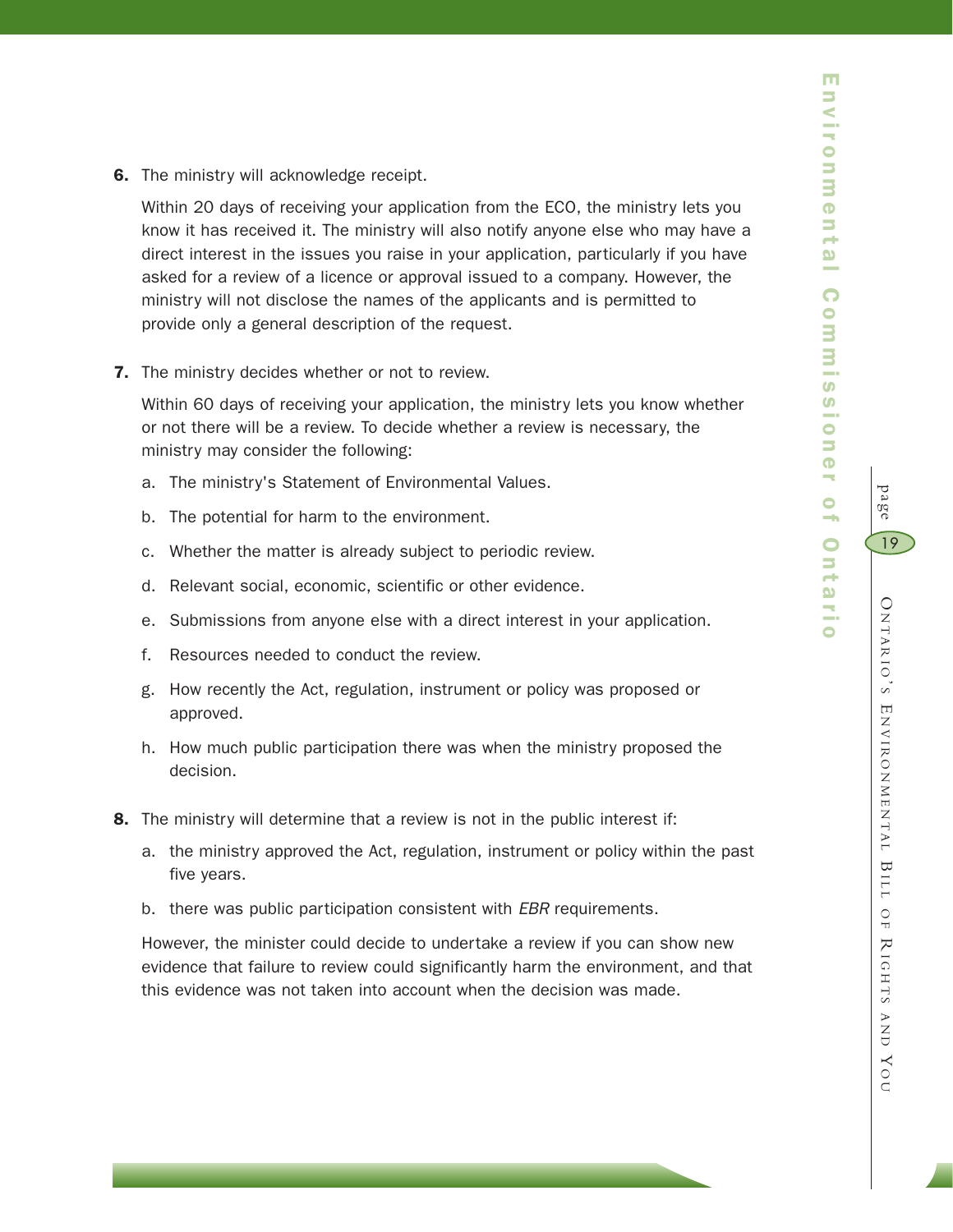**9.** There is no time limit on how long the ministry has to carry out the review. But if your Application for Review is approved, you'll be notified of the outcome within 30 days of completion of the review. The ministry also lets you know what action will be taken as a result of the review. 10. Once a ministry has decided whether or not to conduct a review, the Environmental Commissioner and ECO staff review and report on how the ministry handled the application in the ECO's annual report to the Legislature.

#### **MINISTRIES SUBJECT TO APPLICATIONS FOR REVIEW**

The following ministries and organizations are required to assess Applications for Review and consider whether or not to conduct a requested review:

- 1. Ministry of Agriculture and Food
- 2. Ministry of Consumer and Business Services — Technical Standards and Safety Authority (TSSA)\*
- 3. Ministry of the Environment
- 4. Ministry of Energy
- 5. Ministry of Municipal Affairs and Housing
- 6. Ministry of Natural Resources
- 7. Ministry of Northern Development and Mines
- The TSSA has been delegated this responsibility by the Minister of Consumer and Business Services.

page O NTARIO ' S E NVIRONMENTAL 20 page

BILL OF

ONTARIO'S ENVIRONMENTAL BILL OF

 $\preceq$ 

IGHTS AND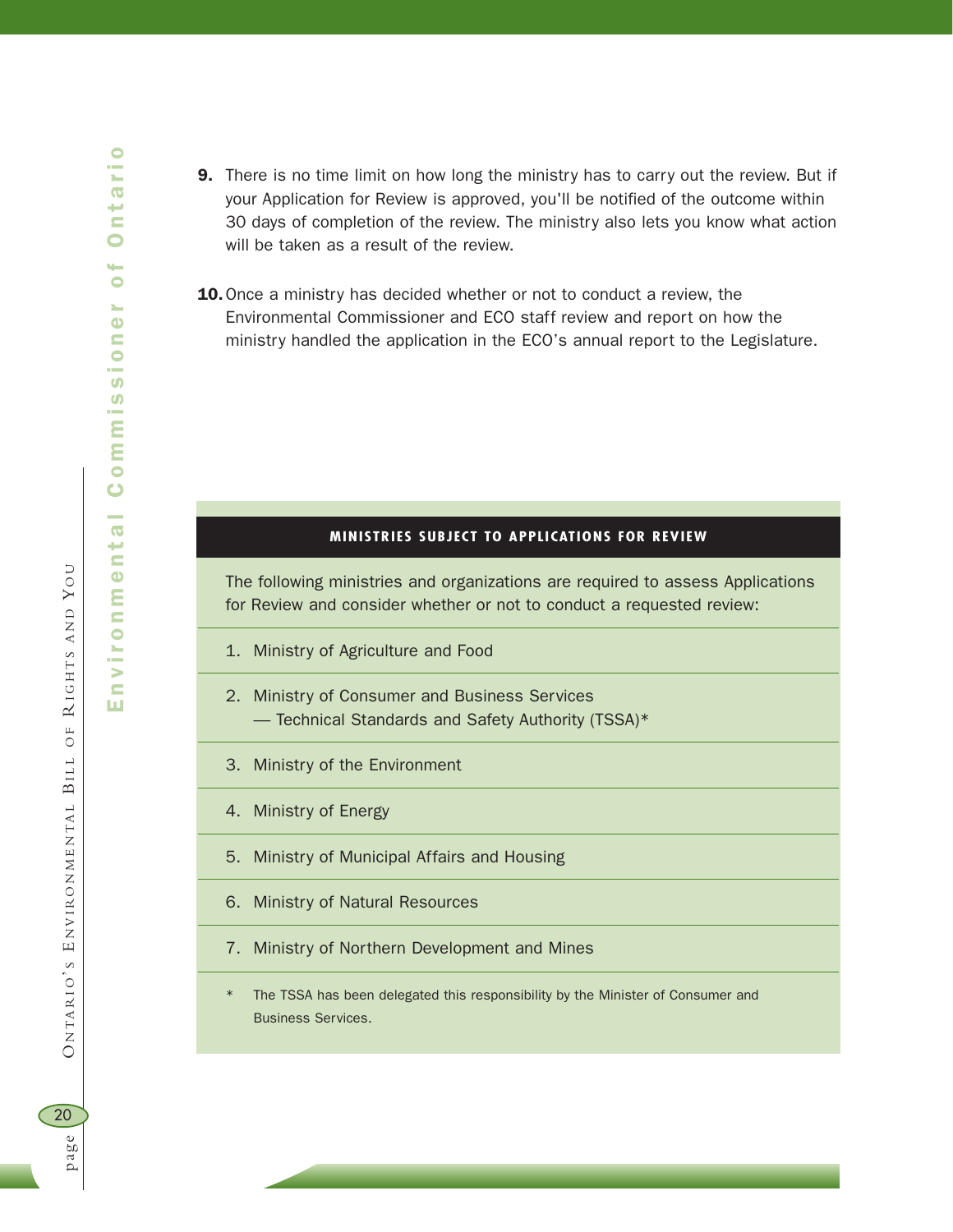## **Example**

## **Application for Review**

#### **(Hazardous Waste)**

In February 1998, two applicants applied to the Ministry of the Environment for a review of Ontario's regulations for hazardous wastes. The application raised many concerns about whether information-gathering and public reporting of hazardous wastes by the ministry were adequate. The applicants also stated there was not enough emphasis on pollution prevention, and they called for more stringent controls in areas such as emissions standards for incinerators, for bans on certain kinds of waste disposals, and for stronger recycling rules for hazardous materials such as batteries and waste oil.

MOE denied the review in April 1998, noting that it was already conducting a review through the ongoing regulation reform process taking place in several of the areas raised in the application. However, in its 1998 annual report, the ECO pointed out that the ministry had failed to address evidence or concerns raised by the applicants in many other areas, including gaps in databases and poor information-gathering.

 O NTARIO ' S E NVIRONMENTAL BILL OF  $\thicksim$ IGHTS AND YO

 $\subset$ 

page

21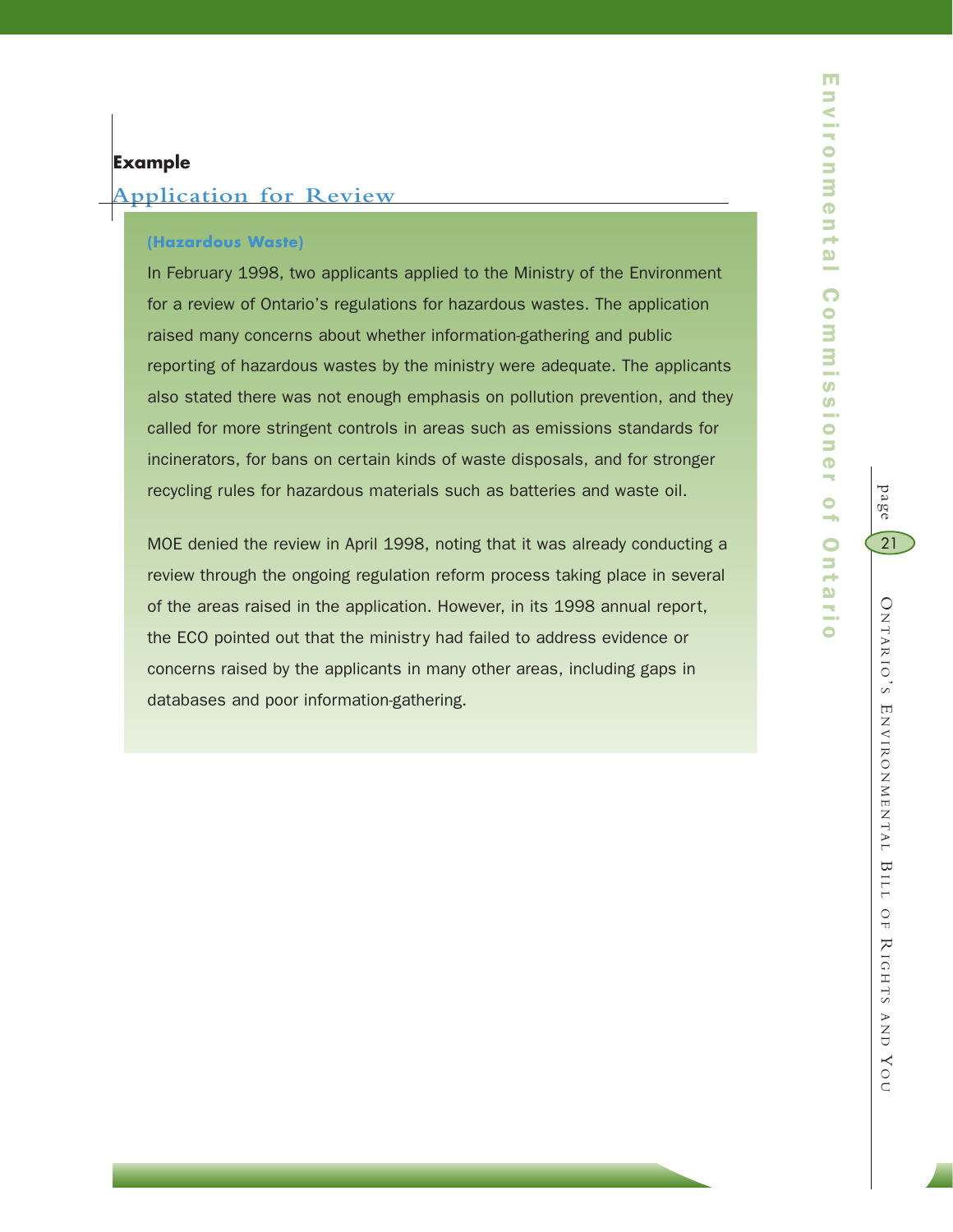## How to Apply for an Investigation

Any two Ontario residents can join together to ask a ministry to investigate if they think someone has contravened or violated an environmentally significant Act, regulation, or instrument. (See Appendix E: Acts Subject to *EBR*, page 49.) For example, you may believe that the owner of a junkyard is illegally disposing of tires at night, or a construction company is filling in protected wetlands, or your company is illegally releasing toxic air emissions at a rate higher than allowed in its certificate of approval.

Before you complete your application, gather as much evidence as you can about the alleged violation. Note the location, time of day, people involved, any physical evidence (such as dead fish, empty chemical barrels, etc.), and any other evidence (for example, licence plate numbers, company names, videos or photographs of the activity). If you witnessed the incident, write down what you saw.

If you think the situation is an emergency, call or visit your nearest ministry office responsible (see the Blue Pages in your telephone book). Or if it is a spill onto land or into water, call the Ministry of the Environment's Spills Hotline at 1-800-268- 6060 or 416-325-3000.

If the situation is not an emergency, begin the investigation process under the *EBR*:

- **1.** Call or write the ECO for an Application for Investigation. You can also download one from the ECO Web site.
- 2. Complete the application. Make sure you include:
	- a. Your names, addresses and proof that you are Ontario residents. (The application form has an easy-to-complete space for proof of residency.)
	- b. A description of the alleged violation. Make sure you identify the law, regulation or instrument you think has been contravened. If you need help doing this, please contact the ECO.
	- c. The names and addresses of the alleged violators, if available.
	- d. A summary of evidence supporting your request.
	- e. A list of witnesses, if possible.
	- f. Details about previous contact you've had with the ministry or the ECO about the alleged contravention.

BILL OF

ONTARIO'S ENVIRONMENTAL BILL

 $\preceq$ 

IGHTS AND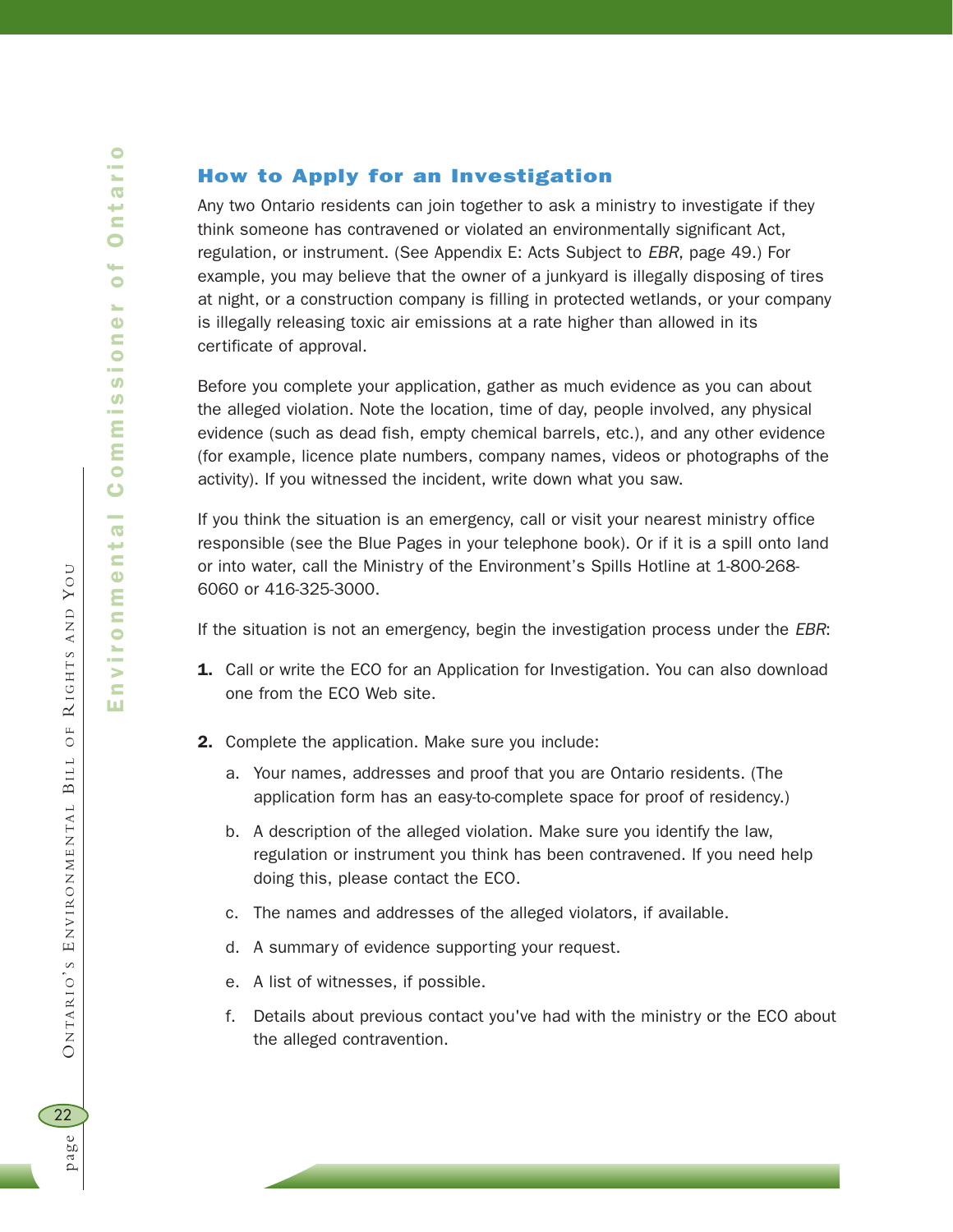page

23

Don't be afraid to include details — all personal information is kept confidential. However, if the ministry decides to prosecute or use your information to impose an administrative monetary penalty, you may have to testify in court or provide additional information to ministry officials.

If you need assistance filling out your application, contact the ECO. (A sample application is provided in Appendix D to assist you in the process.)

- **3.** Swear affidavits. Take your completed application to a lawyer, notary public or Commissioner of Oaths. They'll help you complete an affidavit swearing your allegations are true. Make sure both you and your co-applicant have sworn an affidavit.
- 4. Send your application along with your affidavits to the ECO. You should keep copies for yourselves.
- 5. Within 10 days of receiving your completed application form, the ECO will forward it to the ministry responsible, or will contact you if there are any problems with the application that need to be addressed before it can be forwarded.
- 6. Within 20 days of receiving it from the ECO, the ministry must let you know it has received your application.
- 7. If the ministry decides not to investigate, it must let you know within 60 days of receiving your application. The ministry's response should indicate why it decided not to investigate. The ministry does not have to investigate if:
	- a. Your application is considered frivolous or vexatious.
	- b. The alleged contravention isn't serious enough to warrant an investigation.
	- c. The alleged contravention isn't likely to harm the environment.
	- d. An investigation is already under way or has already been done.

If you do not receive notice of a ministry decision not to investigate within 60 days, this usually means the ministry has decided to undertake the investigation.

8. If the ministry decides to investigate, and the investigation is not completed within 120 days of receiving your application, the ministry will let you know how long the investigation will take.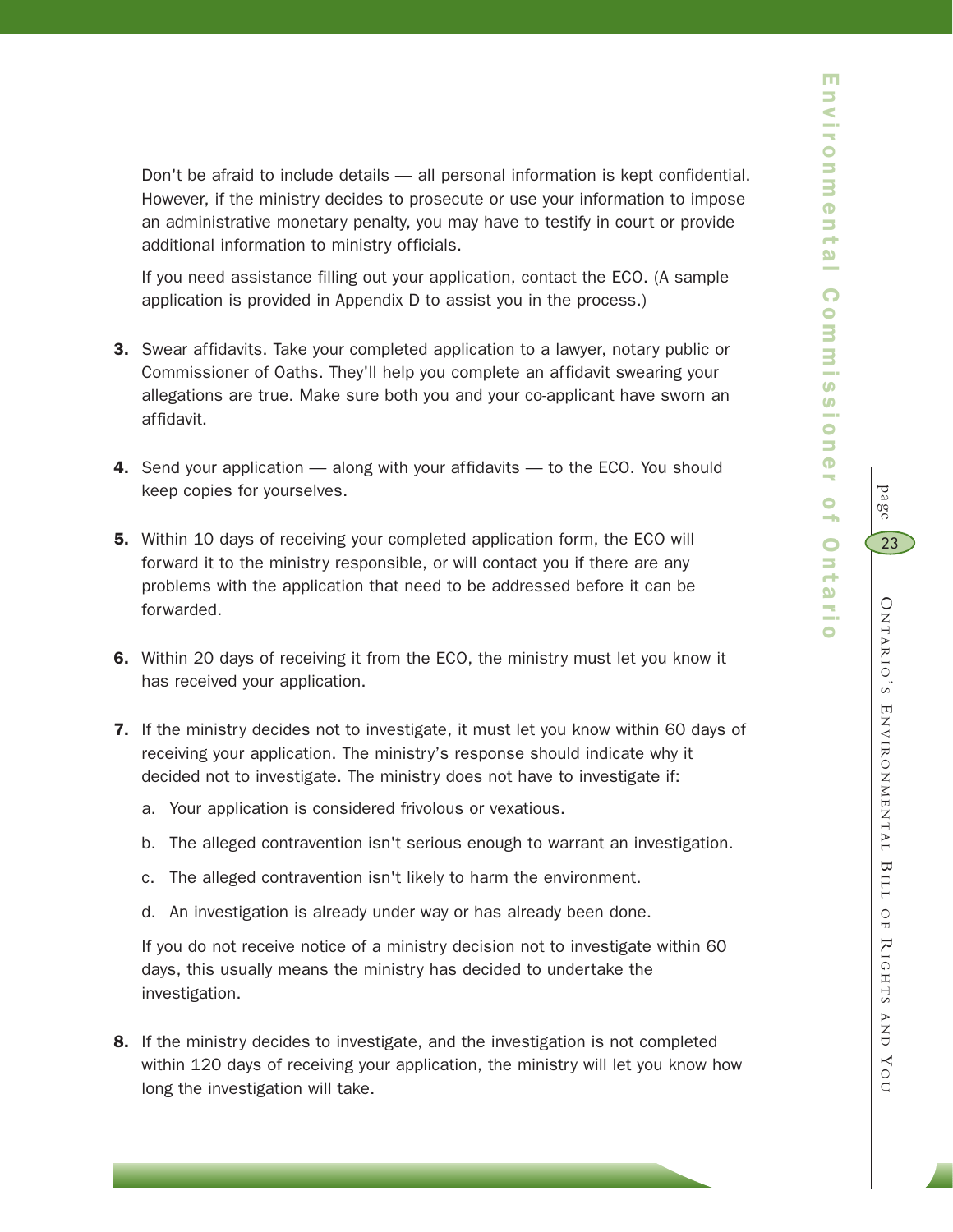- **9.** After the investigation is completed, the ministry has 30 days to let you know the outcome and any actions taken or to be taken.
- 10.Once a ministry has decided whether or not to conduct an investigation, the Environmental Commissioner and ECO staff review and report on how the ministry handled the application.

#### **MINISTRIES SUBJECT TO APPLICATIONS FOR INVESTIGATION**

The following ministries and organizations administer Acts, regulations and instruments that are subject to Applications for Investigation:

- 1. Ministry of Consumer and Business Services
	- Technical Standards and Safety Authority\*
- 2. Ministry of the Environment
- 3. Ministry of Energy
- 4. Ministry of Natural Resources
- 5. Ministry of Northern Development and Mines
- The TSSA has been delegated this responsibility by the Minister of Consumer and Business Services.

BILL OF

 $\preceq$ 

IGHTS AND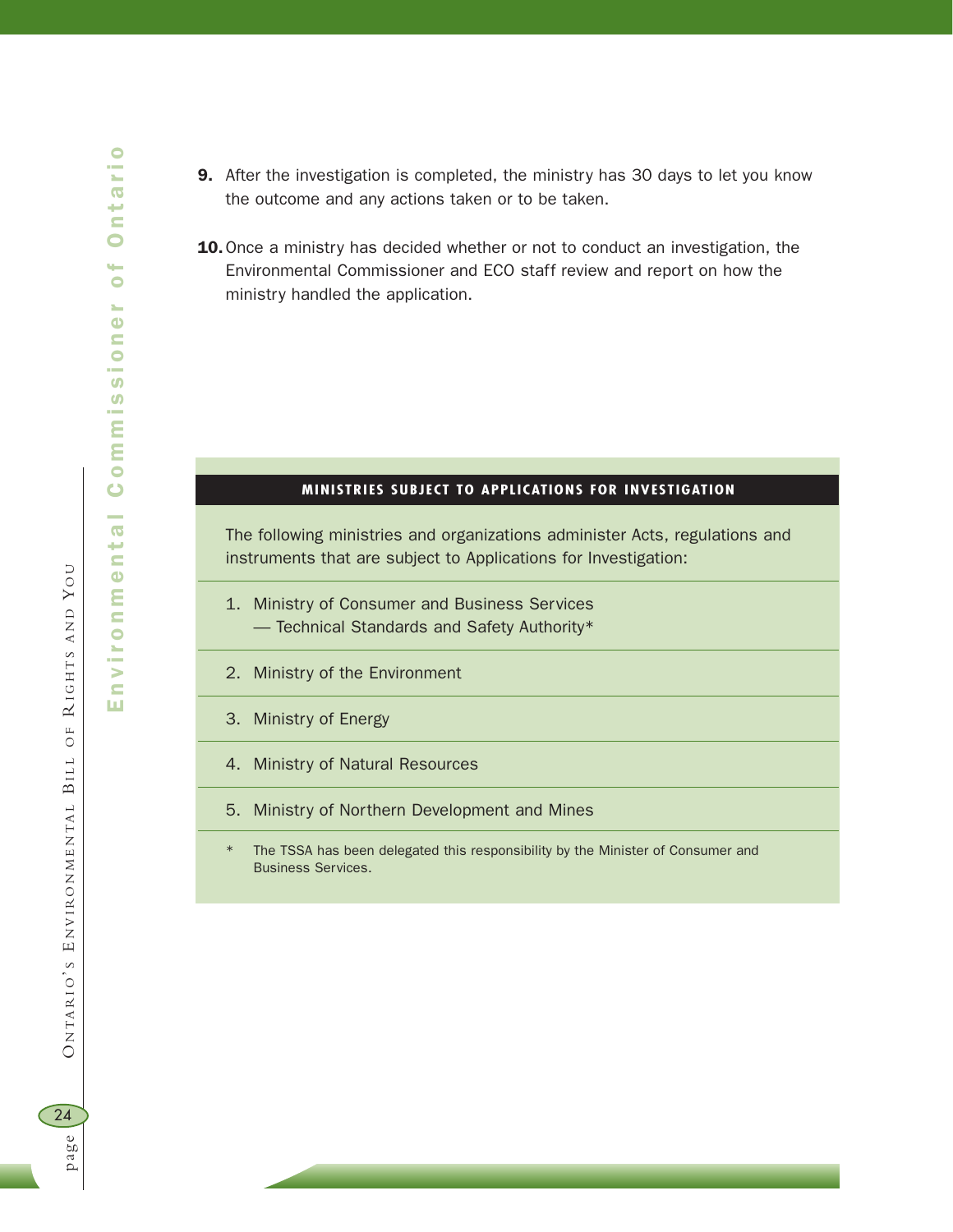## **Application for an Investigation**

In 1996, two Ontario residents filed an Application for Investigation with the Ministry of the Environment, alleging that a large manufacturing company in Oshawa was not complying with *Environmental Protection Act (EPA)* regulations that require companies to perform waste audits, carry out waste reduction workplans, and put in place a consistent plan for source-separating waste. The applicants also provided evidence that the company had been made aware of the regulatory requirements, but had still not taken any action.

In response to the application, MOE's investigation revealed that indeed the company was not complying with requirements for waste audits and waste reduction workplans. Moreover, the ministry also discovered that the company did not have a certificate of approval for air emissions and had also failed to register as a generator of liquid industrial waste. MOE and the company agreed to a deadline for submitting applications for these permits. In addition, the ministry issued violation notices to the company for failing to meet the *EPA* requirements related to waste audits and other recycling regulations.

 $\subset$ 

page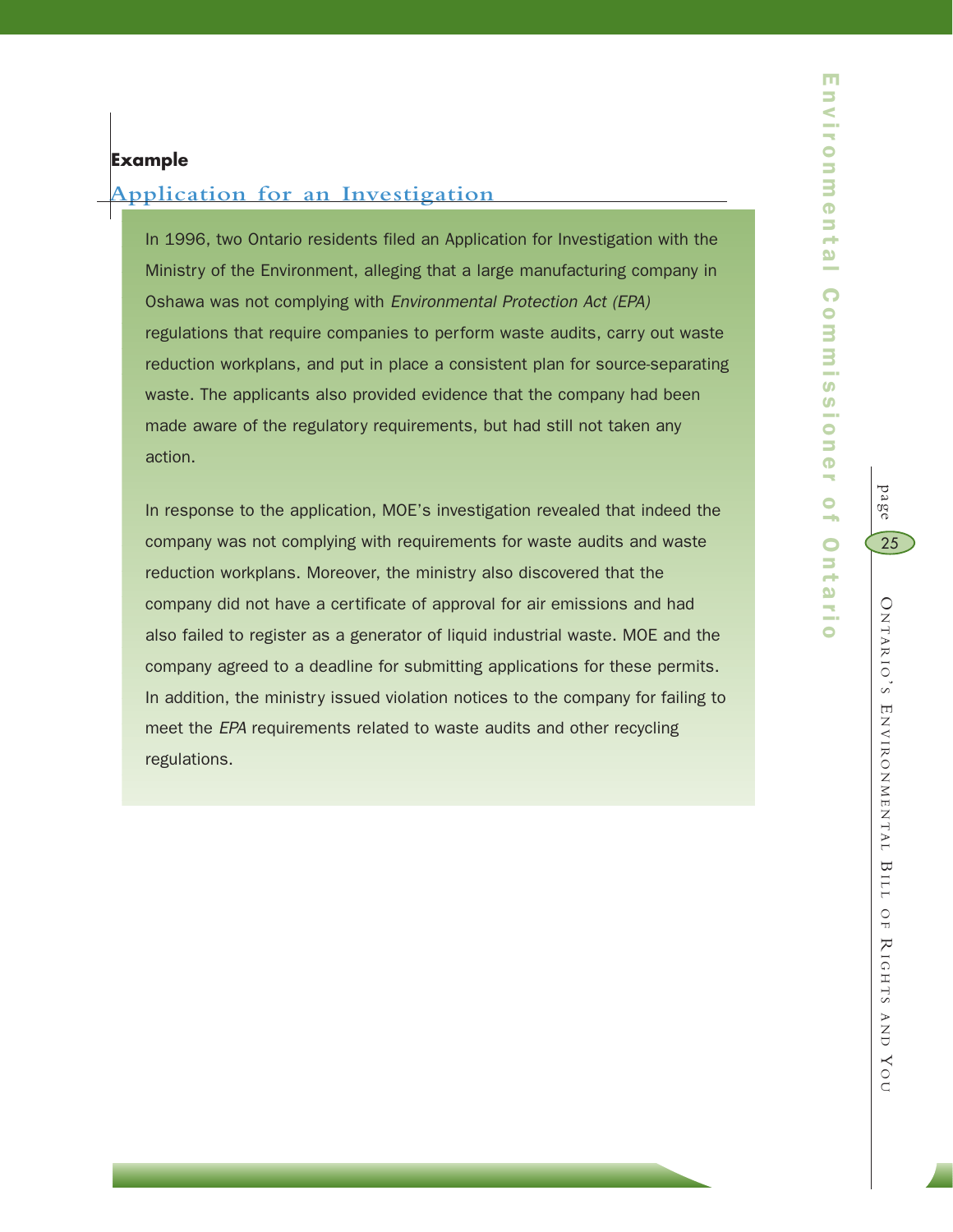## How to Sue to Protect a Public Resource

The *EBR* gives you the right to sue someone who is violating or is about to violate an environmental Act or regulation, and is harming, or about to harm a public resource. You are not entitled to personal awards or compensation for damages under this civil action — you can go to court only to protect a public resource.

#### **What Do I Need to Know Before I Sue?**

You should carefully consider the pros and cons of going to trial. Even if your case is strong, court actions can be expensive, time-consuming and stressful. Make sure you've considered all your options before you decide to sue.

You must first apply for an investigation before you can bring a lawsuit through the *EBR* (unless there's a serious risk of harm to a public resource). If you've asked for an investigation, you can sue only if:

- a. the ministry didn't give notice of a decision not to investigate within a reasonable time.
- b. the ministry didn't complete the investigation within a reasonable time.
- c. the ministry didn't give notice of the outcome of an investigation within a reasonable time.
- d. the ministry's response to your Application for Investigation was unreasonable.

Please note that if you wish to sue because you think odour, noise, dust, vibration, flies, smoke or light from a farm is harming the environment, you must first apply to the Normal Farm Practices Protection Board to get approval for your lawsuit. You cannot take legal action until the Board has ruled on your application and approved the lawsuit.

#### **The Court Process**

- 1. If you decide to sue, contact a lawyer and start your lawsuit. (See the Lawyer Referral Service, p. 13.)
- 2. Have your lawyer serve a statement of claim on the defendant (the person or company you're suing). Within the next 10 days, the Attorney General of Ontario must also be formally notified. Please notify the ECO at this time as well.

BILL OF

ONTARIO'S ENVIRONMENTAL BILL

 $\preceq$ 

 $O F$ 

IGHTS AND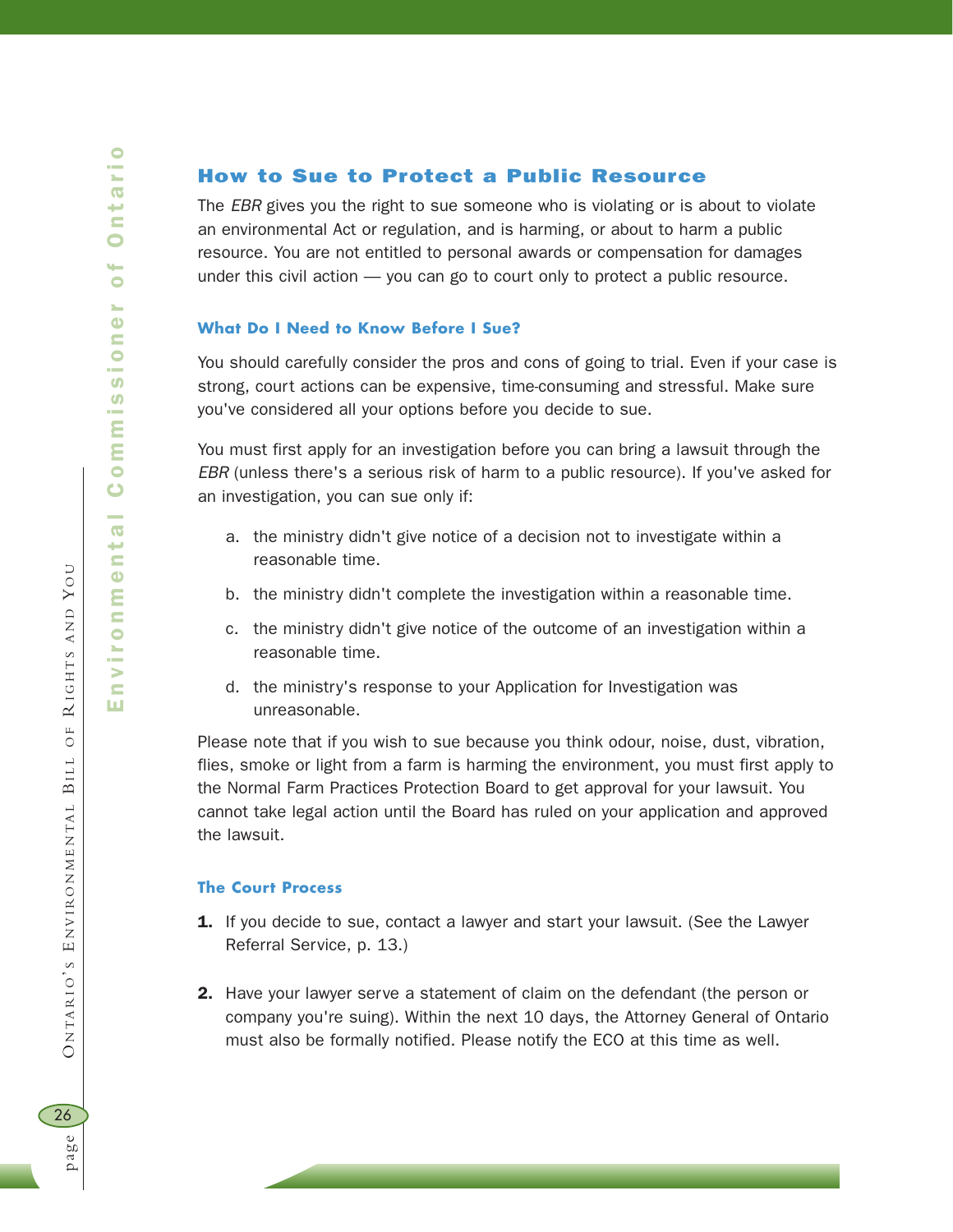- **3.** Within 30 days of receiving the statement of defence from the defendant and serving all official papers to the court, draft a notice for the Environmental Registry — a statement of the facts and claims on which your case is based for the court to approve. Forward the proposed notice to the defendant and ask the court if additional notice of your action should appear in local newspapers or elsewhere. Once the notice has been approved by the court, forward a copy to the ECO and we will post it on the Registry.
- 4. Now you're ready to go to trial. It's up to you to prove your case. If your case is strong, the defendant may offer you a settlement proposal to stop or change their environmentally harmful behaviour. If you agree to this, you can have the defendant's settlement proposal approved by the court and entered as a court judgement. This way, you save the expense and stress of a full trial.
- 5. If you go to a full trial, here's what could happen:
	- a. If the court finds that the defendant complied with the law, and didn't break any Acts or regulations, the court may dismiss your case. If that happens, the court may order you to pay some or all of the defendant's legal costs.
	- b. If the court finds the defendant broke an environmental law, it may grant an order to stop the polluting practice, approve a settlement agreement between you and the defendant, order a cleanup and restoration plan, or make any other order it judges appropriate. If the court rules in your favour, it may order the defendant to pay some or all of your legal costs.
- 6. The ECO posts the court's ruling on the Environmental Registry.

YO $\subset$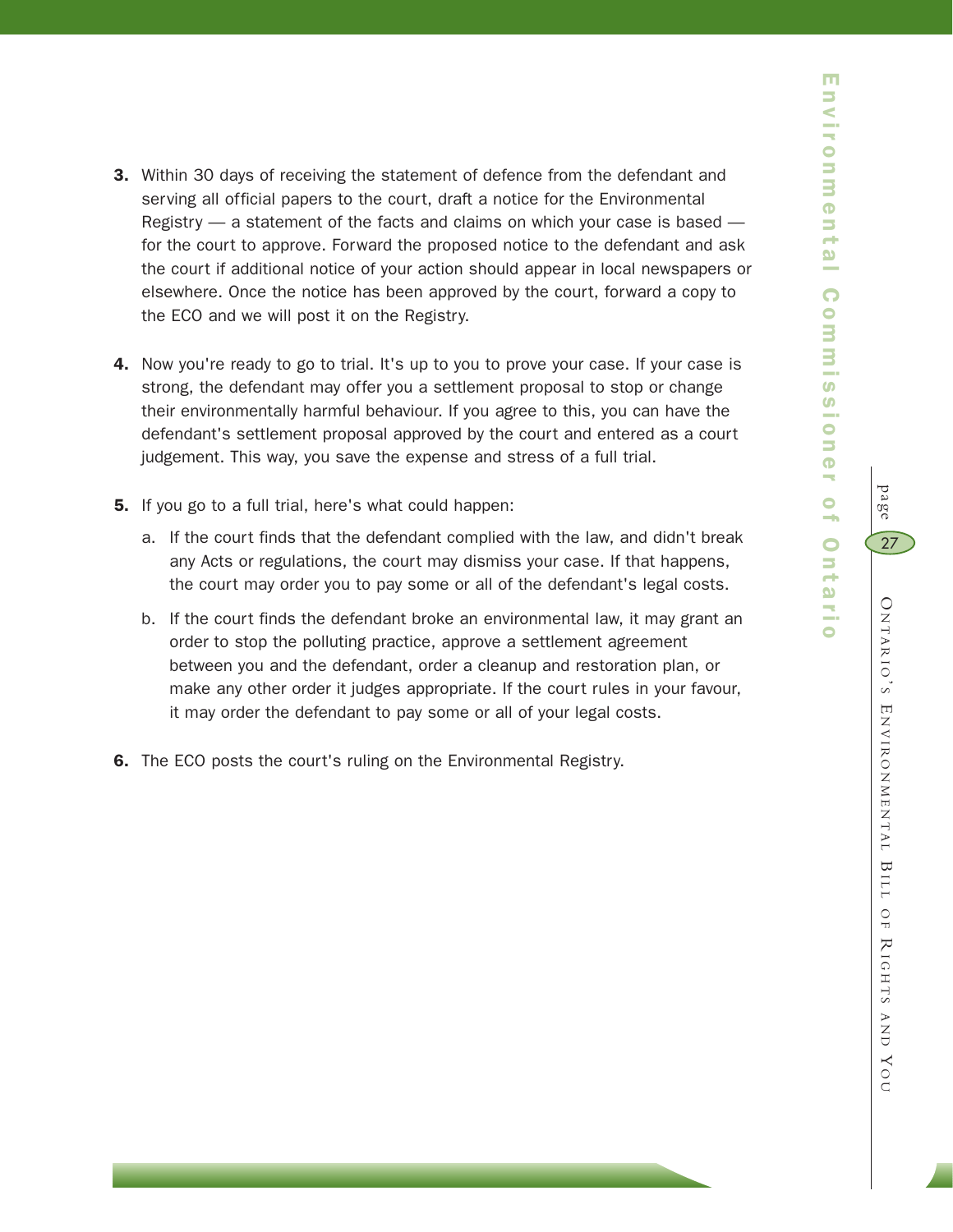## **Example**

## **Lawsuit for Harm to a Public Resource**

In 1998, Karl and Vicki Braeker, owners of a farm in Grey County, began legal proceedings against Max Karge, the owner of a property adjacent to their own farm, and against the Ministry of the Environment, alleging that more than 33,000 scrap tires had been illegally dumped and then buried on Karge's property. The tires had contaminated the subsoil, groundwater, and surface water in the surrounding vicinity, including their well water, the Braekers said. MOE bore some responsibility for the situation, alleged the claimants, by acting negligently in monitoring and inspecting the property, failing to enforce pollution laws, and authorizing the burial of the tires.

The Braekers said that in the seven years since the tires had been buried, under the supervision of MOE staff, they had been deteriorating and leaching contaminants into the local groundwater. Their statement of claim further stated that testing in 1994 by MOE revealed that the contaminants from the tires were toxic to fish and other aquatic life and that a ministry groundwater specialist recommended the tires be removed. Yet, three years later, MOE was still unwilling to act on the problem. Further testing done in 1997 found water at the site was contaminated with chemicals in concentrations that greatly exceed levels permitted under the Provincial Water Quality Objectives.

MOE began work in the summer of 1998 to remove the tires so they could be recycled for use in an asphalt mix to be applied on Grey County roads. When the ministry refused to clean up the groundwater as well, the Braekers began their legal proceedings.

Although the Braekers had not submitted an Application for Investigation before beginning their legal proceedings, they relied upon ss. 84 (6) of the *EBR*, which states that this requirement does not apply where delay would result in harm or serious risk of harm to a public resource. The claimants are seeking a declaration from the court that the defendants unlawfully caused, permitted, or failed to stop the actual or imminent contamination of the plaintiffs' properties by contaminants emanating from the illegal waste dump; an interim and permanent injunction preventing the use of the property for any use other than rural uses; a declaration or injunction requiring an environmental plan to restore the site to its prior condition; and damages in excess of \$1 million.

A statement of defence was filed in 1999 by MOE and the numbered company that acquired title to the land previously owned by Mr. Karge. As of January 31, 2000, the lawsuit had not proceeded to trial or been settled by the parties.

BILL OF

ONTARIO'S ENVIRONMENTAL BILL

 $\preceq$ 

 $O F$ 

IGHTS AND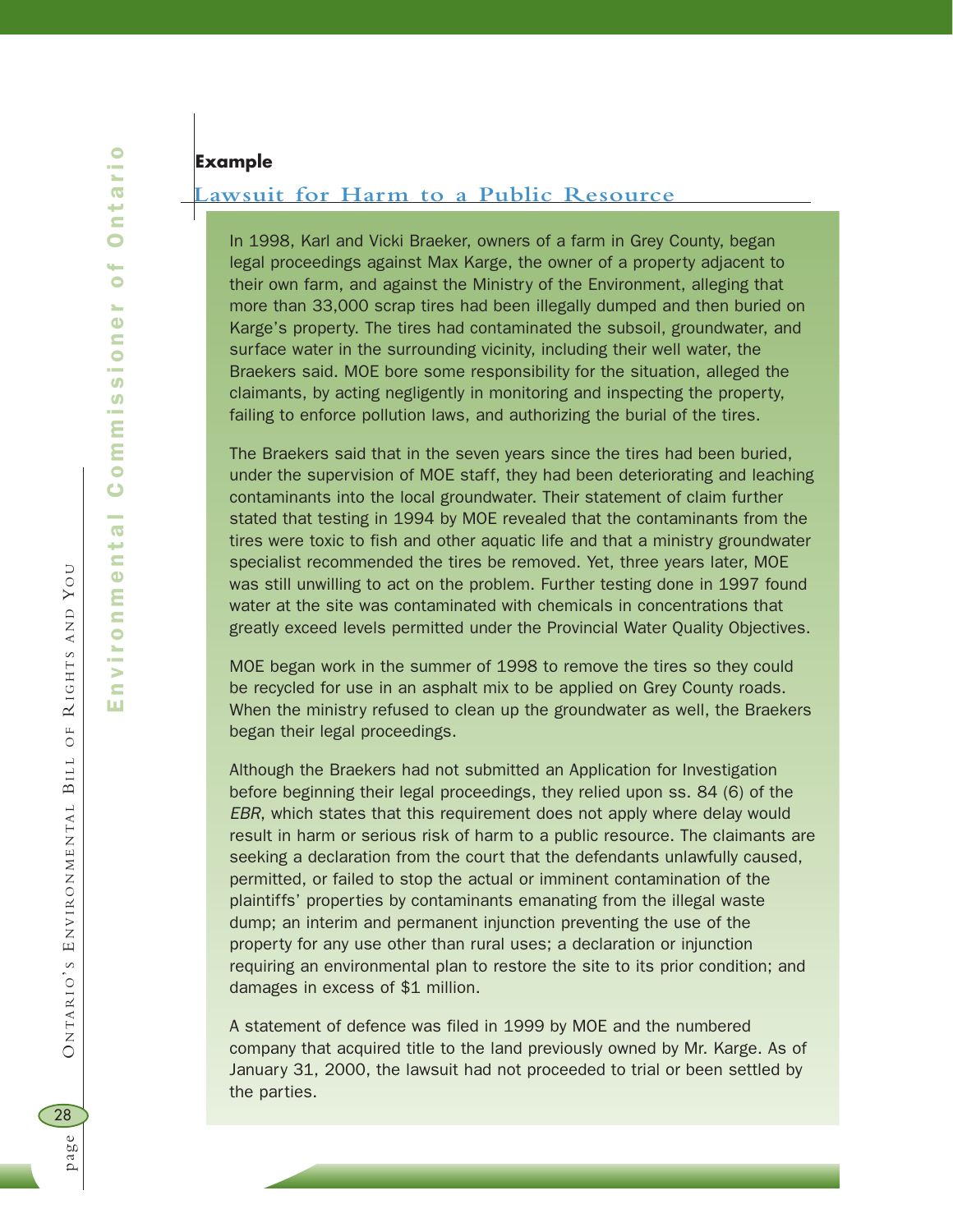page

O

29

NTARIO

' S E

NVIRONMENTAL

BILL

 OF  $\thicksim$ 

IGHTS

AND

YO $\subset$ 

## How to Sue over a Public Nuisance

Individuals in most other parts of Canada have limited access to the courts when they want to sue for public nuisances because of the requirement that they first obtain the consent of the provincial Attorney General. But under s.103 of the *EBR*, any person in Ontario who experiences direct economic or personal loss because of a public nuisance causing harm to the environment, such as a widespread pollution problem, may sue for damages or other personal remedies without having to obtain the Attorney General's consent.

There is an important exception for farming. Under the *Farming and Food Production Protection Act, 1998*, farmers may be protected against public nuisance lawsuits relating to odour, noise, dust, vibration, flies, smoke and light. If you wish to sue using these public nuisance provisions of the *EBR*, you must first apply to the Normal Farm Practices Protection Board, and you cannot take legal action until the Board has ruled on your application.

For details about how to sue a polluter using the public nuisance provisions in the *EBR*, consult a lawyer. (See p. 13 for the Lawyer Referral Service.)

## How to Get Protection from Employer Reprisals

Many employers in Ontario both use and create toxic or hazardous materials and wastes. If you know about or have been forced to participate in unsafe practices, spills, leaks, or violations of environmental laws, you can report your employer without fear of reprisal. For example, you could be:

- A truck driver who is told to fill out false reports and dump some hazardous chemicals in a rural area at midnight.
- A dry-cleaning store attendant who discovers your employer is using a duct system to vent dangerous fumes directly into the atmosphere in contravention of a ministry order or certificate of approval prohibiting the activity.
- A municipal staff planner who has a confidential report showing that a councilapproved subdivision may destroy a wetland and result in discharges of materials into waters used by local fish species.

Today, you don't have to choose between your civic duty and your job. The *EBR* provides protection for employees who may in the past have been dismissed, penalized, disciplined, coerced, intimidated or harassed for reporting environmental contraventions. You are also protected from retaliation by your employer if you participate in any of the processes under the *EBR*.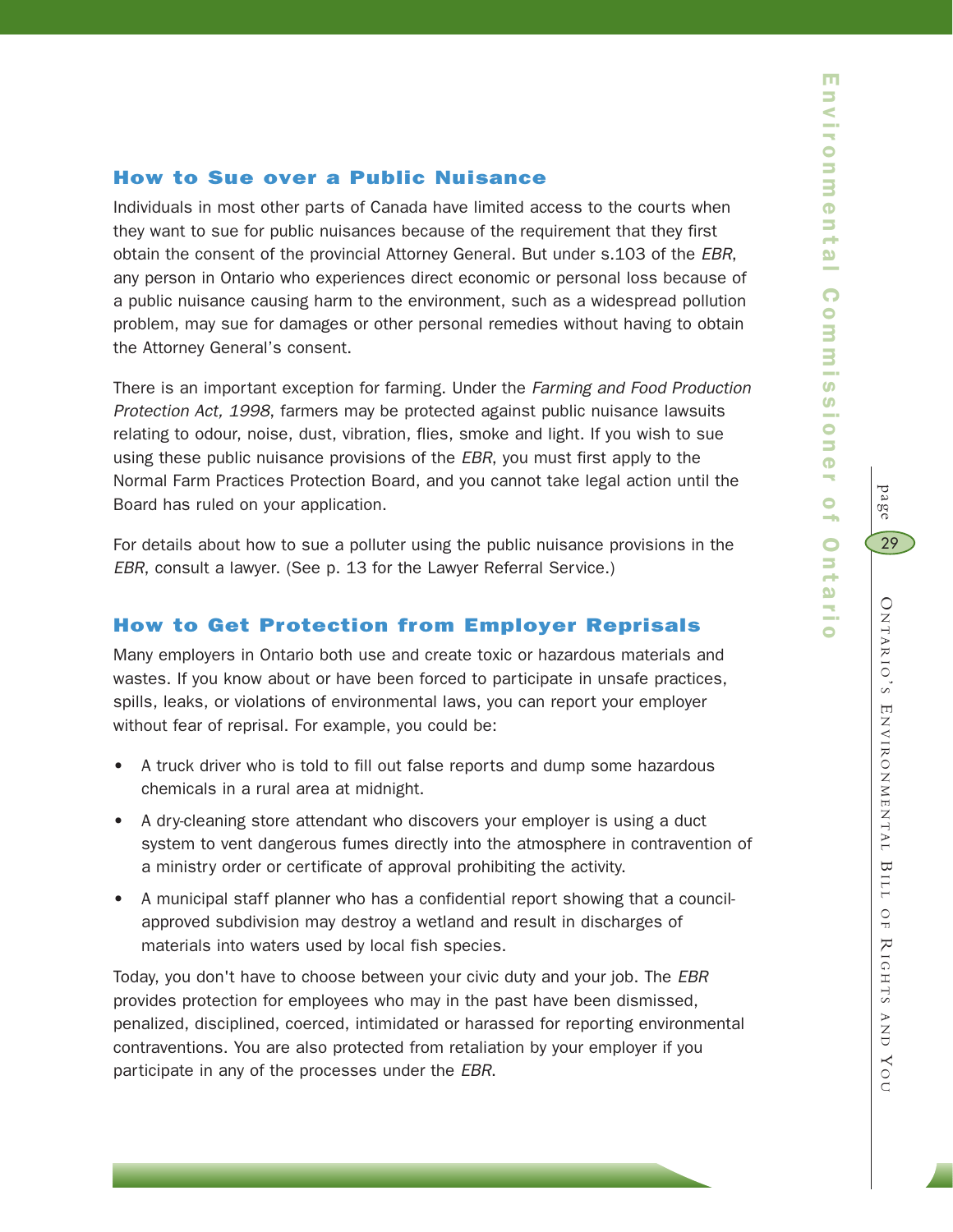BILL OF

 $\preceq$ 

IGHTS AND

YO U

You are also protected if you disobey your employer but comply with laws and regulations subject to the *EBR*. For example, you may turn off a valve to stop an illegal discharge of effluent directly into a river. However, don't take any of these steps lightly. Talk to your co-workers, shop steward or a lawyer first unless the situation is an emergency.

If you do participate in the *EBR* and you believe your employer has taken reprisals against you, here's what to do:

#### **The Employer Reprisal Protection Process**

1. Contact the Ontario Labour Relations Board (OLRB) for an Unlawful Reprisal Application form (OLRB Form A-59). You can obtain background information and copies of the OLRB application forms at www.gov.on.ca/lab/olrb/eng

Complete the application form and file it with the OLRB.

2. A Labour Relations Officer will investigate.

If there are grounds to support your complaint, a Labour Relations Officer will look into the situation and try to settle the matter with you and your employer.

- **3.** If there is no settlement, the OLRB may review the complaint directly. Your employer must prove to the Board that no reprisals were taken against you.
- 4. Settlement

If the Board finds that you did experience reprisals, it may order your employer to:

- a. stop or fix the action you've complained about.
- b. reinstate you.
- c. compensate you for lost earnings.
- 5. Enforcement

If your employer does not follow the Board's order or the settlement agreement, you must let the Board know and its decision will be filed with the Ontario Superior Court of Justice. The decision can then be enforced as if it were a court order.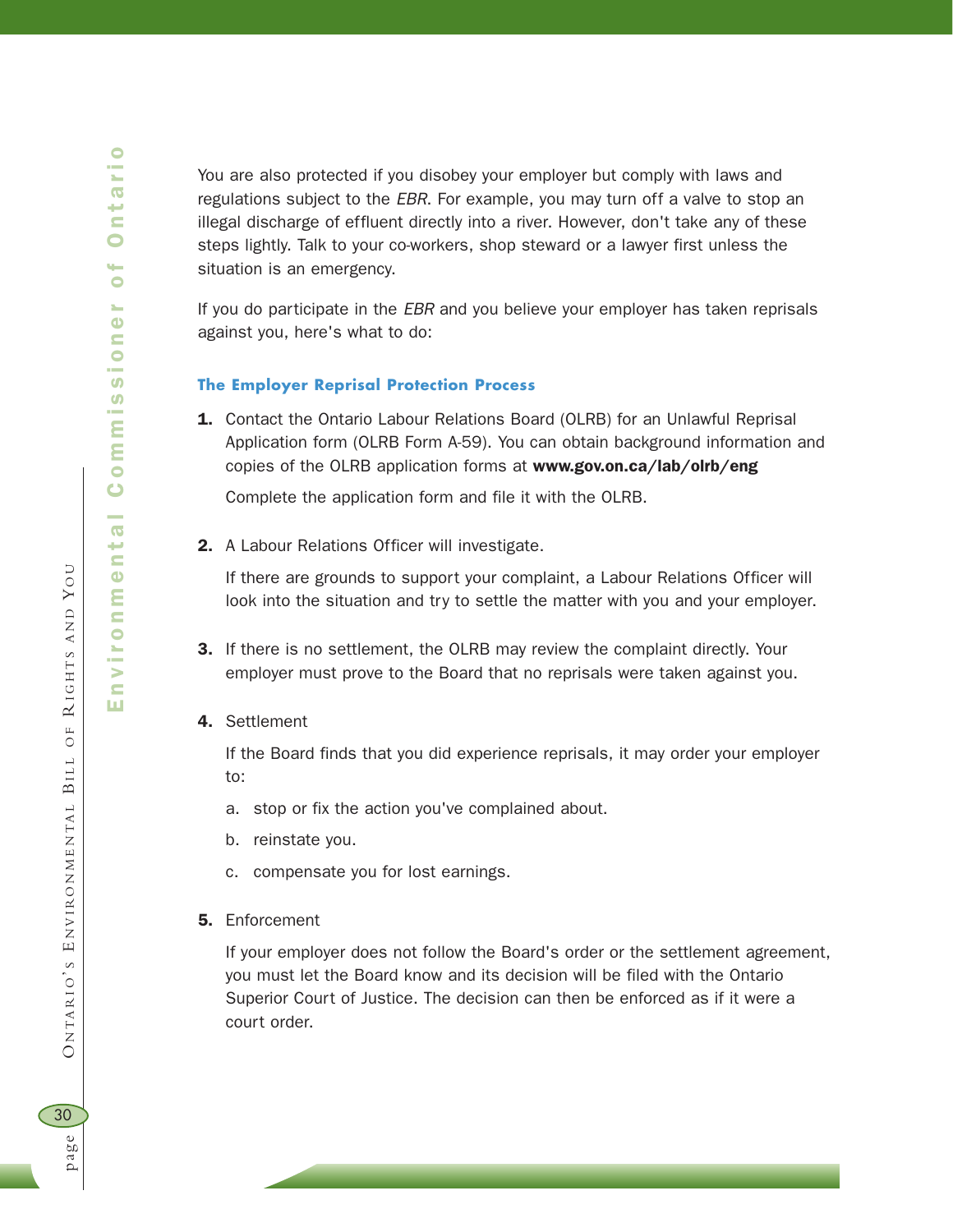For more details about protection against employer reprisals under the *EBR*, contact the ECO or:

Ontario Labour Relations Board 505 University Avenue, 2nd Floor Toronto, ON M5G 2P1 Phone: (416) 326-7500 Fax: (416) 326-7531

## How to Get More Information

If you need more information about the *Environmental Bill of Rights* or want an Application for Review or Investigation, contact the Environmental Commissioner of Ontario.

## **Address:**

Environmental Commissioner of Ontario 1075 Bay Street, Suite 605 Toronto, ON M5S 2B1

**Phone:** (416) 325-3377

**Toll Free:** 1-800-701-6454

**Fax:**  (416) 325-3370

**Web site:** www.eco.on.ca

**E-mail:**  inquiry@eco.on.ca

 $\subset$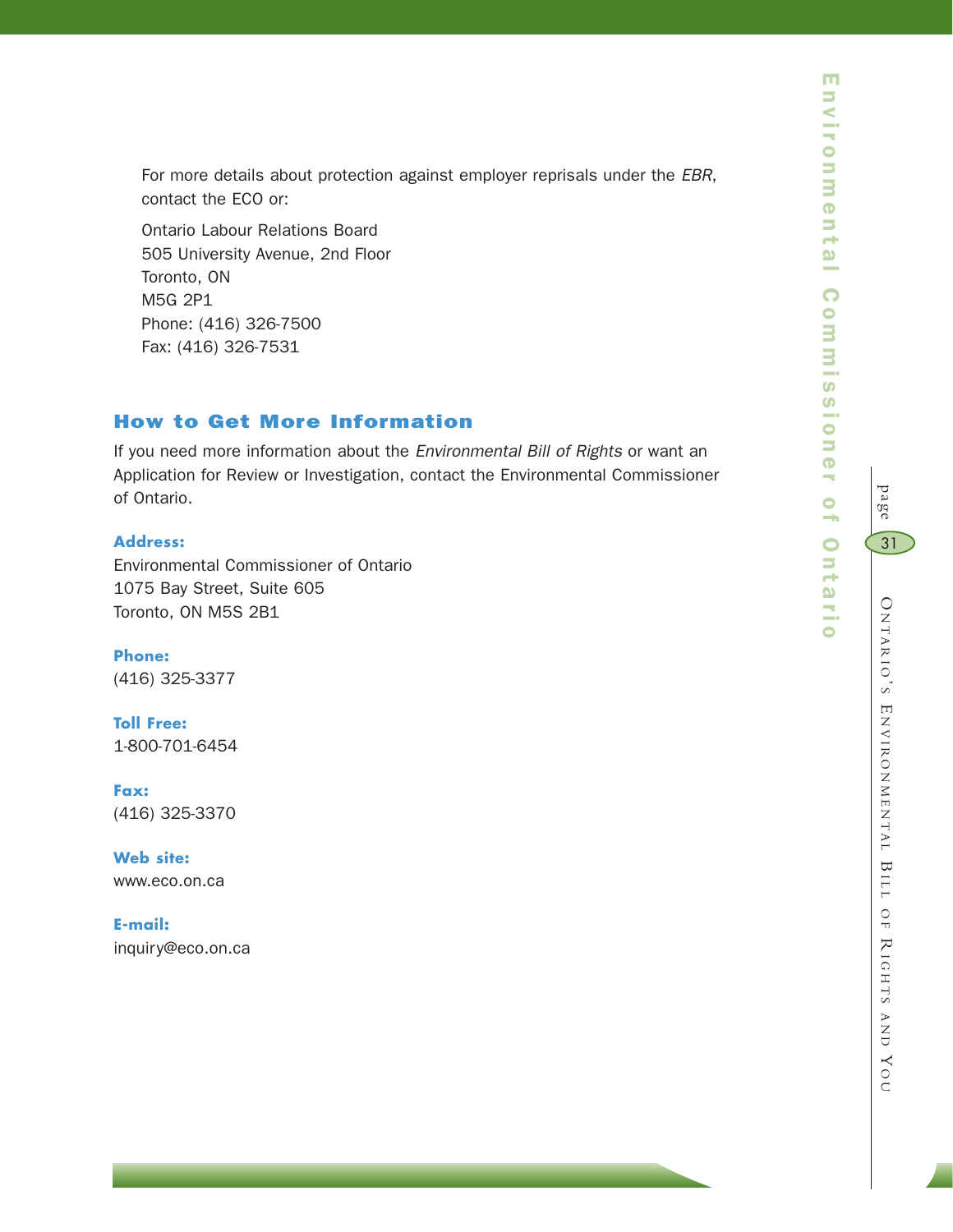BILL OF

ONTARIO'S ENVIRONMENTAL BILL

 $\preceq$ 

 $O F$ 

IGHTS AND

YO U

## **Appendix A**

## **Definitions**

The following definitions apply under the *EBR*.

#### **Air**

Open air not enclosed in a building, structure, machine, chimney, stack or flue.

#### **Environment**

The air, land, water, plant life, animal life and ecological systems of Ontario.

#### **Harm**

Any contamination or degradation, including harm caused by the release of any solid, liquid, gas, odour, heat, sound, vibration or radiation.

#### **Instrument**

Any document of legal effect issued under an Act, including a permit, licence, approval, authorization, direction or order. Instruments do not include regulations.

#### **Land**

Surface land not enclosed in a building, land covered by water (including wetland) and all subsoil.

#### **Policy**

A program, plan or objective, including guidelines or criteria for making decisions to issue, amend or revoke an Act, regulation or instrument.

#### **Prescribed**

Anything established by the regulations of the *EBR*.

#### **Regulation**

A form of law, rule or order of a legislative nature, specifically authorized under a provision of a statute and approved by Cabinet. Regulations have the force of law when in effect.

#### **Water**

Surface and groundwater.

32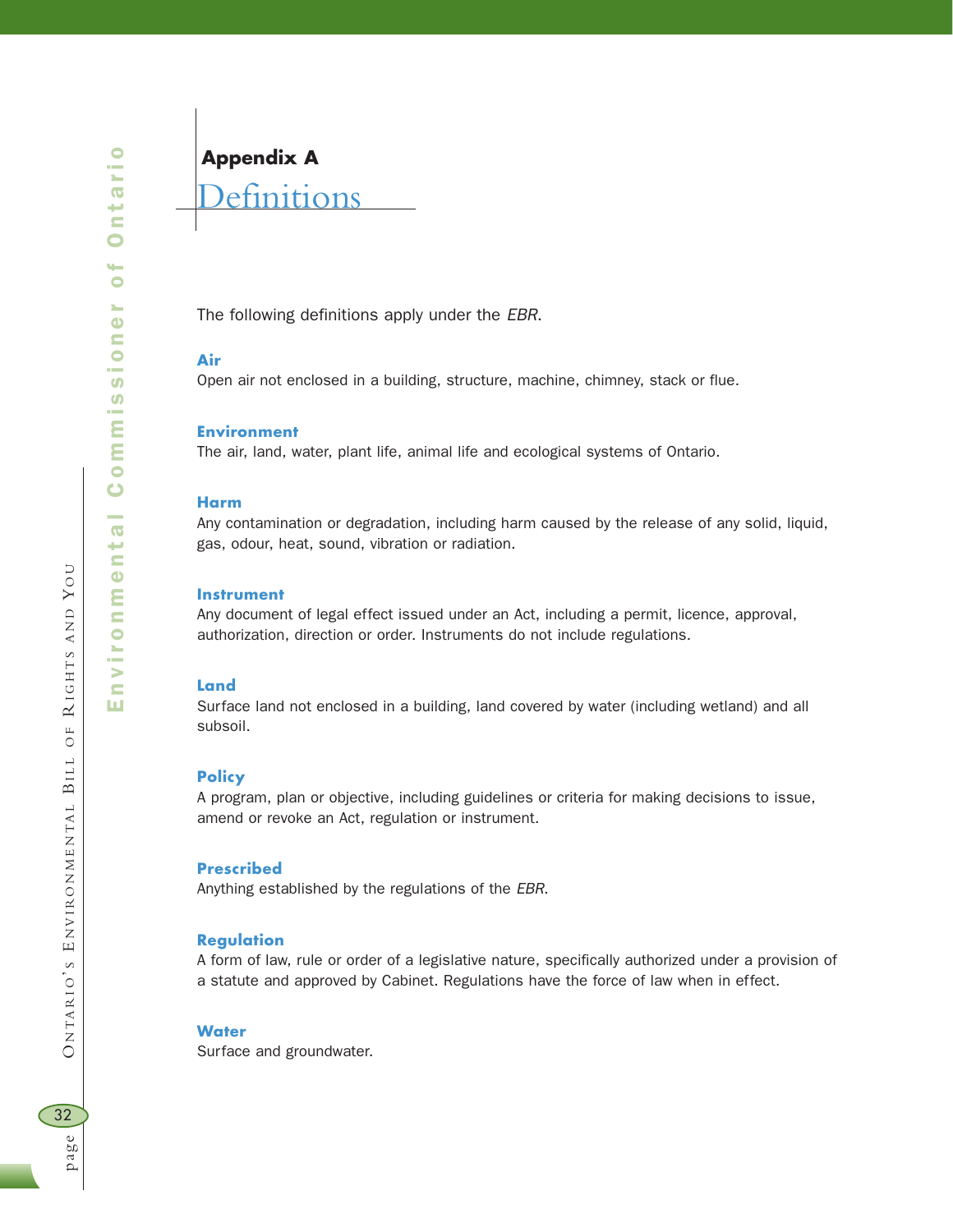## **Appendix B**

# Sample Registry Notice

| Ministry Reference Number: 8320399 |  |
|------------------------------------|--|
| <b>Status of Posting:</b> Proposal |  |
|                                    |  |
| <b>Comment Period:</b> 30 day(s)   |  |
|                                    |  |

Written submissions may be made between June 29, 1999 and July 29, 1999.

## **NOTICE OF PROPOSAL FOR AN INSTRUMENT:**

**Instrument Type:** EPA s. 9 - Approval for discharge into the natural environment other than water (i.e.Air)

#### **Proponent:**

West-End Chrysler Dodge (1971) Limited, 1865 Weston Road,Toronto, Ontario, M9N 1V9

**Location of Activity:** City of Toronto

**County/District/Region:** Municipality of Metropolitan Toronto

## **Other Activity Location Identifiers:**

1865 Weston Road

#### **Description:**

This application is for a certificate of approval (air) for the installation of a down-draft, filtertype, automotive paint spray booth.

#### **Comments should be directed to the following Contact Person:**

Information Officer, Industrial & Municipal

Approvals Branch 3rd Floor, 250 Davisville Ave. Toronto, Ontario, M4S 1H2 PHONE: (416) 314-8079 FAX: (416) 314-8452

Some government offices may have copies of this proposal for viewing.

page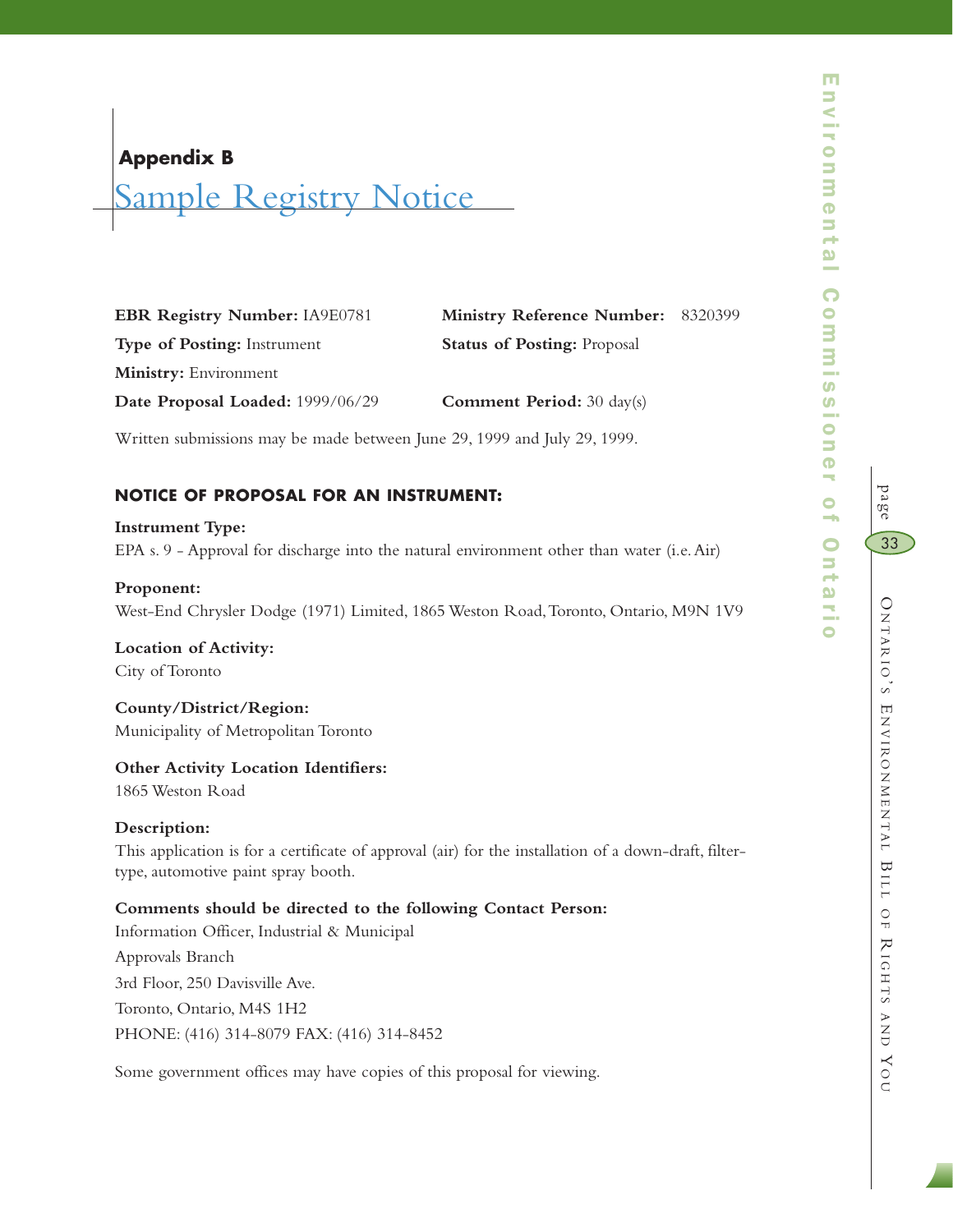**These are listed below:** Env.Assessment & Approvals Branch 250 Davisville Avenue 3rd Floor,Toronto, Ontario M4S 1H2 PHONE: (416) 314-8001 FAX: (416) 314-8452

Toronto District Office 5775 Yonge Street 8th Floor,Toronto, Ontario M2M 4J1 PHONE: (416) 326-6700 FAX: (416) 325-6346

#### **All comments will be considered as part of the decision-making by the ministry if they:**

- (a) are submitted in writing;
- (b) reference the EBR Registry number; and
- (c) are received by the Contact Person within the specified comment period.
- \*\* No acknowledgement or individual response will be provided to those who comment. All comments & submissions received will become part of the public record. \*\*

BILL OF

 $\preceq$ 

IGHTS AND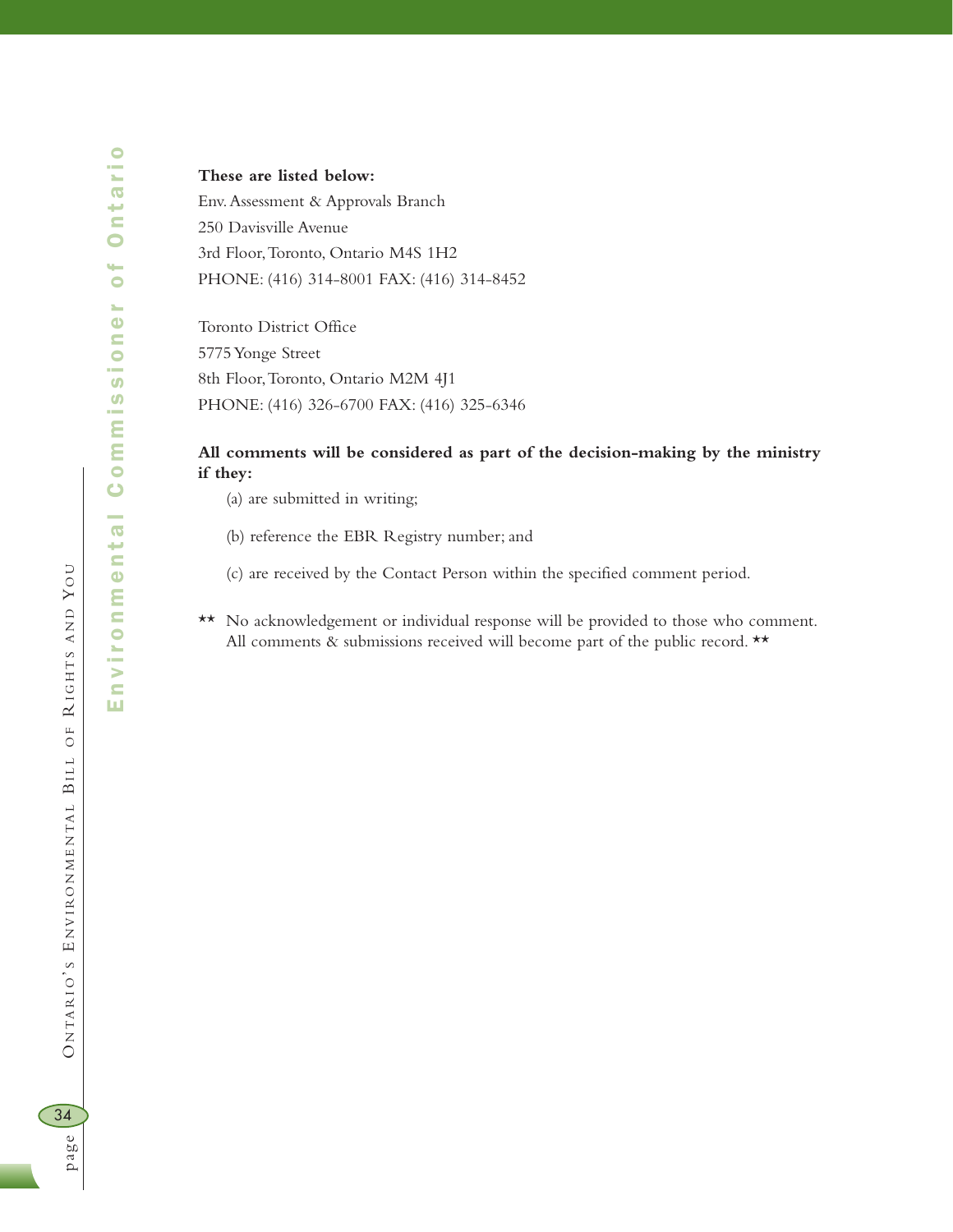# Application For Review **Appendix C**

consider:

*Some of the information contained in the application below is taken from an example of an Application for Review contained in "The Environmental Bill of Rights,A Practical Guide" (1995), and is reprinted here with the permission of the authors, Paul Muldoon and Richard Lindgren, and the publisher, Emond Montgomery Publications Ltd.*



## **Application For Review**

**Section 61,** *Environmental Bill of Rights*

Under section 67 of the *Environmental Bill of Rights (EBR)*, the minister must consider each Application for Review in a preliminary way to determine whether the public interest warrants a Review of the issues raised in your Application.Among other factors, the minister must

2. The potential for harm to the environment if the Review applied

3. The fact that matters sought to be reviewed are otherwise subject to

4. Any social, scientific or other evidence that the minister considers

5. Any submission from a person who may be directly interested in the Review who has been notified about the Review;

If the decision asked to be reviewed was made within the last five years with public participation consistent with the *EBR*, the minister will not determine that the public interest warrants a Review.This provision does not apply where it appears to the minister that there is other evidence that failure to review the decision could result in significant harm to the

environment and that this evidence was not considered when the

decision sought to be reviewed was made.

## **General Information About This Application**

1. The ministry Statement of Environmental Values;

6. The resources required to conduct the Review; and 7. Any other matter the minister considers relevant.

for is not undertaken;

periodic review;

relevant;

**Environmental Commissioner of Ontario**

**1075 Bay Street Suite 605 Toronto, Ontario M5S 2B1 Tel: (416) 325-3377 Fax: (416) 325-3370 1-800-701-6454**



The personal information requested in this Application is gathered under the legislative authority of the *EBR*.All the information requested on this form is required by the *EBR* for the minister to determine whether an existing policy,Act, regulation or instrument of Ontario should be reviewed, or to decide whether there is a need for a new policy,Act or regulation.

page

35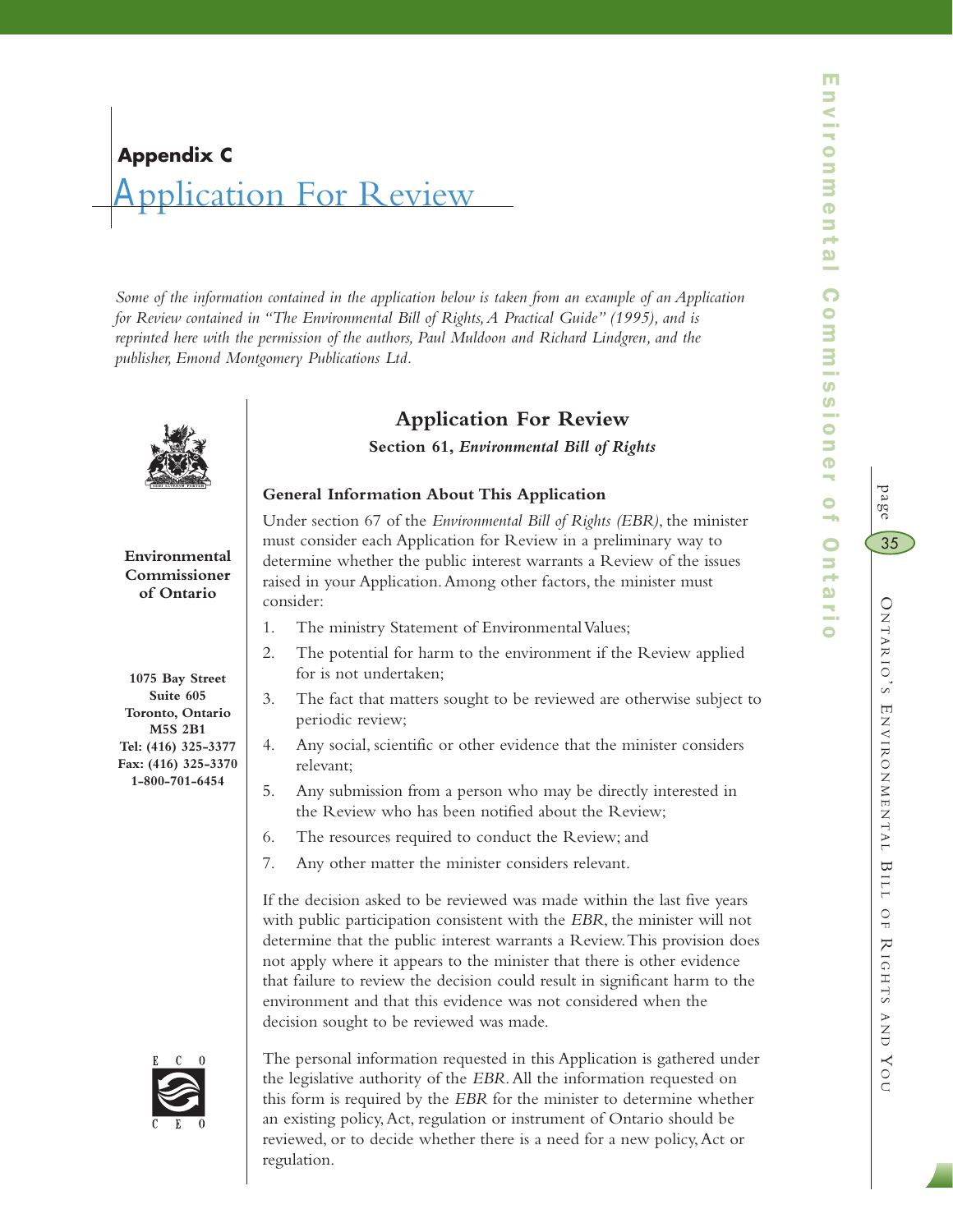$\bullet$ 

page O NTARIO ' S E NVIRONMENTAL

36

page

BILL OF

 $\preceq$ 

IGHTS AND

YO U

The *EBR* does not allow the Environmental Commissioner of Ontario or the ministry to disclose personal information about applicants.The *EBR* protects the personal information provided by applicants.Applicants' personal information may be disclosed if the Review results in further government action outside the *EBR* such as:

- a prosecution, or
- other administrative action.

For more information on the requirements of this Application and how to use the *EBR* please contact:

Public Information Officer Phone: (416) 325-3377 **Environmental Commissioner of Ontario Fax: (416) 325-3370 1075 Bay Street, Suite 605 Toll Free: 1-800-701-6454 Toronto, ON, M5S 2B1**

## **Instructions**

- 1. Type or print clearly in ink.
- 2. Ensure both applicants provide proof of Ontario residency.
- 3. Ensure both applicants sign and date the Application.
- 4. Answer all the questions.
- 5. Keep a copy of the Application and any supporting documents for your files.
- 6. Submit your original Application and supporting documents to the Environmental Commissioner of Ontario.

#### **Applicant Number One**

| Last Name           | First Name     | Initial                   |
|---------------------|----------------|---------------------------|
|                     |                |                           |
| Address             |                | Apartment                 |
|                     | <b>ONTARIO</b> |                           |
| City                | Province       | Postal Code               |
|                     |                |                           |
| Residence Telephone |                | <b>Business Telephone</b> |

#### **Declaration of Ontario Residency:**

I \_\_\_\_\_\_\_\_\_\_\_\_\_\_\_\_\_\_\_\_\_ am an Ontario resident and have been since \_ (Name) (Month) (Year)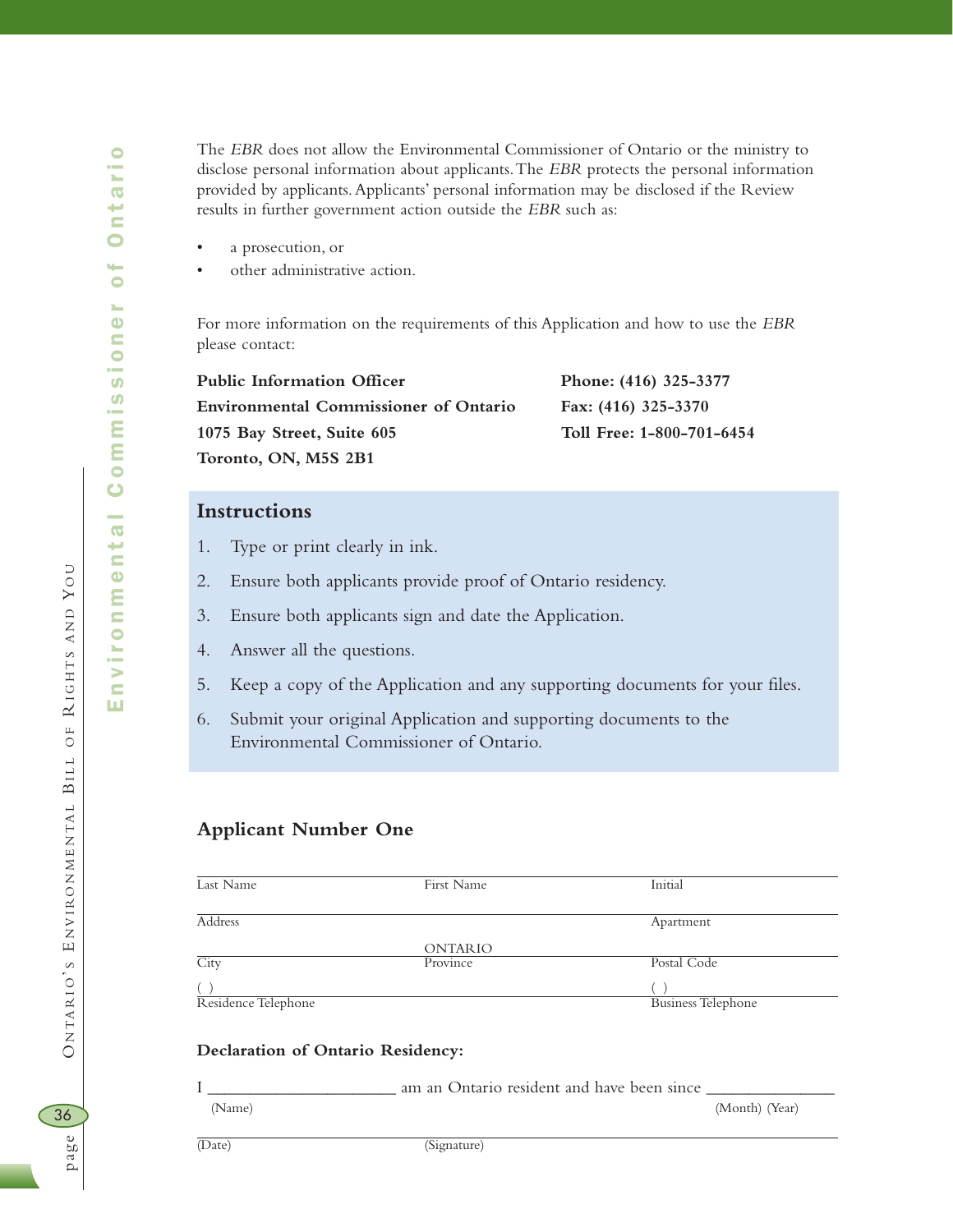## **Applicant Number Two**

| Last Name           | First Name     | Initial                   |
|---------------------|----------------|---------------------------|
|                     |                |                           |
|                     |                |                           |
| Address             |                | Apartment                 |
|                     |                |                           |
|                     | <b>ONTARIO</b> |                           |
| City                | Province       | Postal Code               |
|                     |                |                           |
|                     |                |                           |
| Residence Telephone |                | <b>Business Telephone</b> |
|                     |                |                           |

#### **Declaration of Ontario Residency:**

|        | am an Ontario resident and have been since |                |
|--------|--------------------------------------------|----------------|
| (Name) |                                            | (Month) (Year) |
| (Date) | (Signature)                                |                |

## **Corporate Applicant**

| Name of Corporation | Name and Position of Corporate Officer |                |  |
|---------------------|----------------------------------------|----------------|--|
|                     |                                        | <b>ONTARIO</b> |  |
| <b>Address</b>      | City                                   | Province       |  |
|                     |                                        |                |  |
| Postal Code         | <b>Business Telephone</b>              |                |  |

#### **Declaration Of Incorporation In Ontario**

I \_\_\_\_\_\_\_\_\_\_\_\_\_\_\_\_\_\_\_\_\_\_ is an Ontario or Canadian federal corporation in good (Name of Corporation) standing, carrying on business with its head office in Ontario\*, established by articles of incorporation in (Year)

(Date) (Name of Officer and Position)

(Company Number) (Signature)

\* If the company is a federal corporation, and its head office is not in Ontario, please contact the Environmental Commissioner.

\*\* If there are two corporate applicants, please copy this declaration form and attach the second completed declaration form to this application.

m

page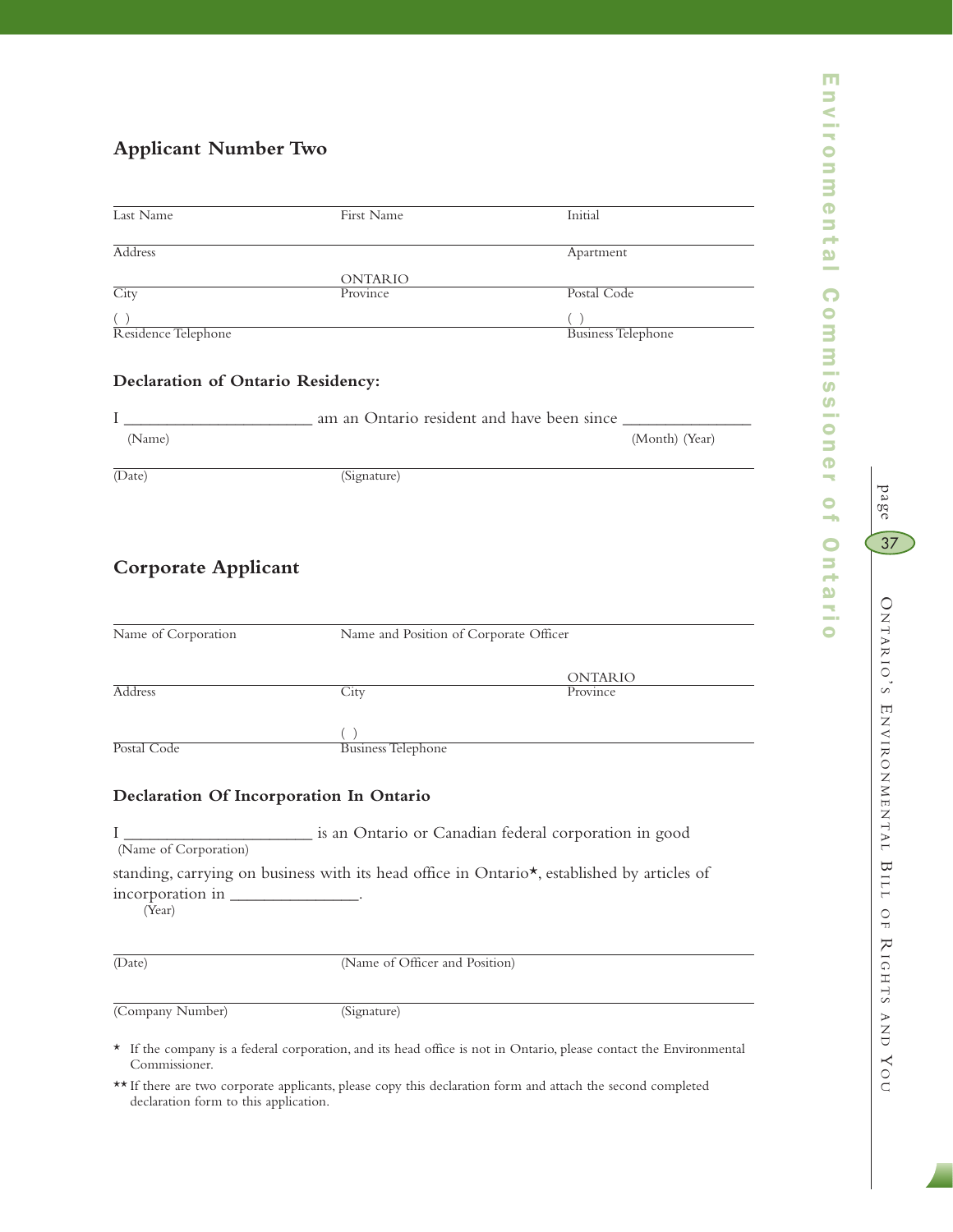Environmental Commissioner of Ontario

nvironmental

ш

Commission

 $\bullet$ 

ntai

 $\bullet$ 

 $\bullet$ s.  $\ddot{\bullet}$ 

#### **Questions**

**1.(a)** I request a Review of an **existing** policy,Act, regulation or instrument.

**Policy □** Act □ **Regulation □ Instrument** □

Clearly identify the name of the Policy,Act, Regulation or Instrument that you wish reviewed. Please provide as much detail as possible, including the name, section numbers and instrument numbers where applicable.

[example]

*Provisional Certificate of Approval for a Waste Disposal Site No. 0000, issued by Ministry of* 

*Environment and Energy (MOE) to Blackacre Landfill Limited on July 4, 1982.*

**1.(b)** I request a Review of the need for a **new** policy,Act or regulation.

**Policy** □ **Act** □ **Regulation** □

Description of Policy,Act or Regulation:

*Not Applicable*

**2.** Explain why you think there is a need for a review:

*The current Provisional Certificate of Approval for the Blackacre Landfill Site is inadequate to protect the environment because:*

- *1. The certificate does not require an impermeable liner or engineered leachate collection system at the landfill site.*
- *2. The certificate does not require the landfill owner and operator to monitor or characterize the leachate generated at the site, nor does it require the landfill owner or operator to take steps to improve the quality of the leachate or reduce the quantity of leachate.*
- *3. The present method of collecting and re-circulating leachate at the landfill without off-site treatment and disposal has resulted in groundwater contamination, surface water contamination and discharges of*

*leachate to Pike Creek and the natural environment.The discharges of leachate have caused* 

38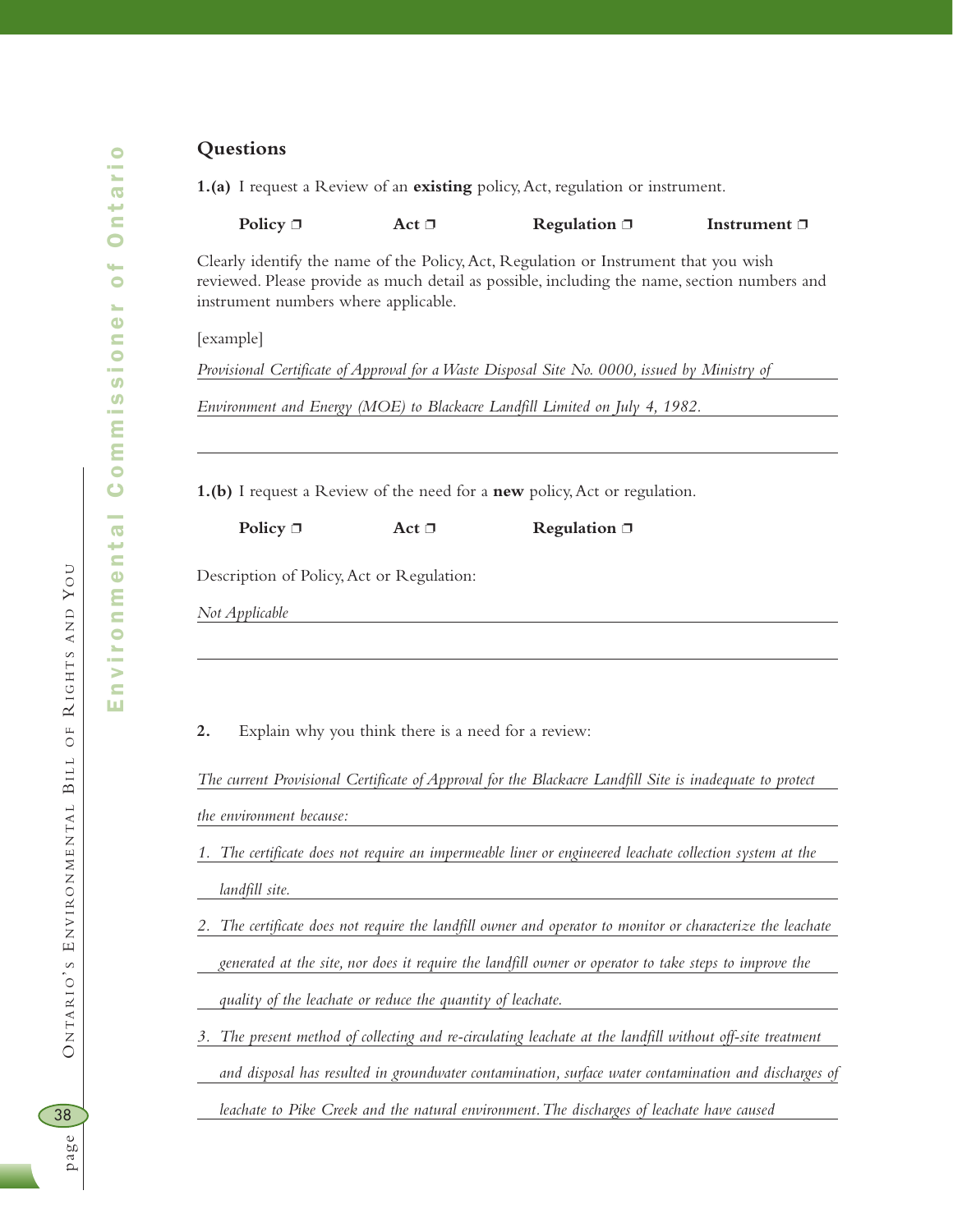*significant harm to Pike Creek and the life therein, and it is not in the public interest to permit these discharges and harm to continue.*

*4. The certificate should be amended to expressly require the landfill owner and operator to immediately* 

*design and implement an appropriate leachate collection and management system at the landfill site.*

*5. Such further or other reasons as the applicants may provide in support of this application for review.*

**3.** The following is a summary of the evidence that supports my Application For Review. **(For example, scientific studies and reports. Attach copies of written materials and photographs to this Application. Reference each document and photograph against the list you have created and reference them with**  this number  $-$  #3.)

*The following evidence supports the need to review and revise the current Provisional Certificate of* 

*Approval for the Blackacre Landfill Site:*

*1. MOE site inspection reports and laboratory analyses from 1989 to 1993 which document numerous* 

*examples of leachate-contaminated surface water runoff from the landfill site into Pike Creek.*

Leachate seepages draining from the eastern slope of the landfill towards and into Pike Creek have

*also been confirmed by MOE staff.*

*2. Memoranda from 1991 to the present time by MOE hydrogeologists who confirmed the existence of* 

*groundwater and surface water contamination originating from the landfill site.The MOE* 

*hydrogeologists also concluded that the landfill owner and operator should develop and implement an* 

*acceptable long-term plan for the collection, treatment and disposal of leachate generated at the landfill* 

*site.*

AND

YO $\subset$ 

page

39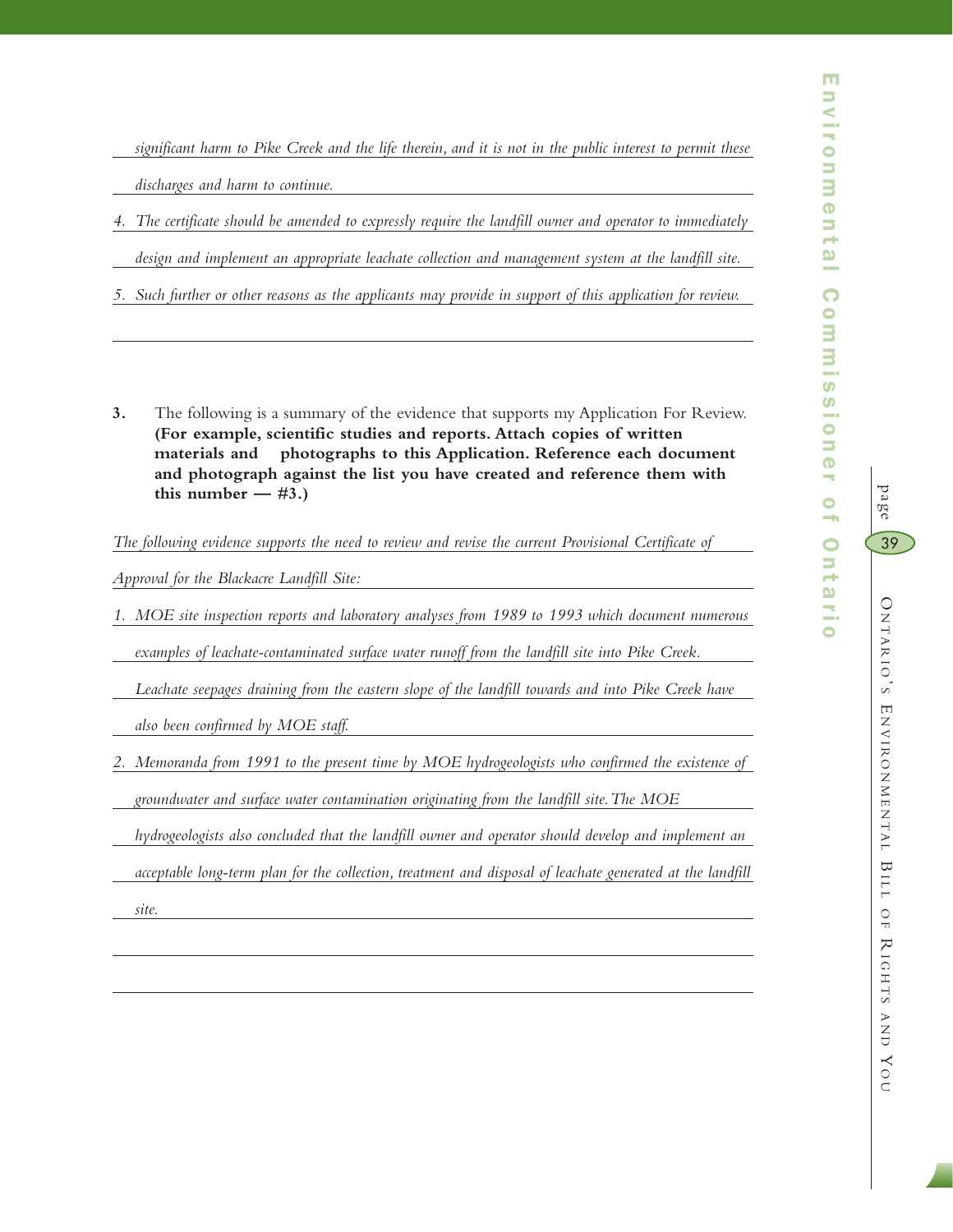## **Application Checklist...**

#### **Before you send your Application to the Environmental Commissioner of Ontario, make sure you've:**

- ❐ Reviewed what the minister must consider before undertaking the Review you have requested.
- ❐ Used a typewriter or pen, not pencil.
- ❐ Included someone as your co-applicant.
- ❐ Completely filled out Applicant Number One **AND** Applicant Number Two sections and signed both.
- ❐ Provided the proper legal name of the corporation **AND** completed the declaration of incorporation in Ontario, if you are a corporate applicant.
- ❐ Made it clear what existing policy,Act, regulation or instrument you want reviewed and explained in detail why.

#### **OR**

Made it clear what new policy,Act, or regulation you believe should be developed and explained in detail why.

- ❐ Provided a summary of the evidence that supports your Application For Review.
- ❐ Kept copies of your Application.
- ❐ Addressed your original Application to: **Environmental Commissioner of Ontario 1075 Bay Street, Suite 605 Toronto, ON, M5S 2B1**

**Disponible en français.**

BILL OF

 $\preceq$ 

IGHTS AND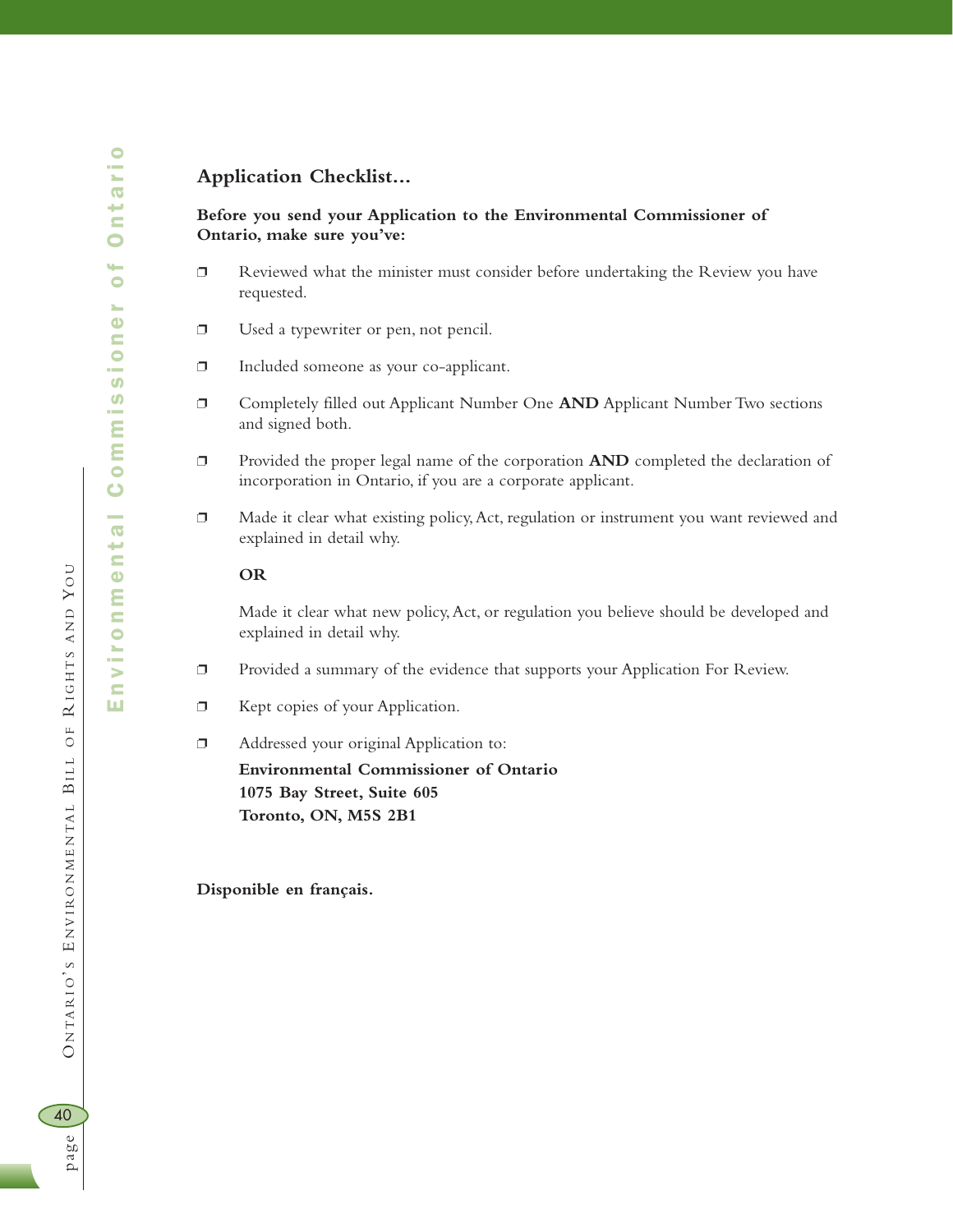# O NTARIO ' S E NVIRONMENTAL BILL OF  $\thicksim$ IGHTS AND YO $\subset$ 41

page

# Application For Investigation **Appendix D**

*Some of the information contained in the application below is taken from an example of an Application for Investigation provided in "The Environmental Bill of Rights,A Practical Guide" (1995), and is reprinted here with the permission of the authors, Paul Muldoon and Richard Lindgren, and the publisher, Emond Montgomery Publications Ltd.*



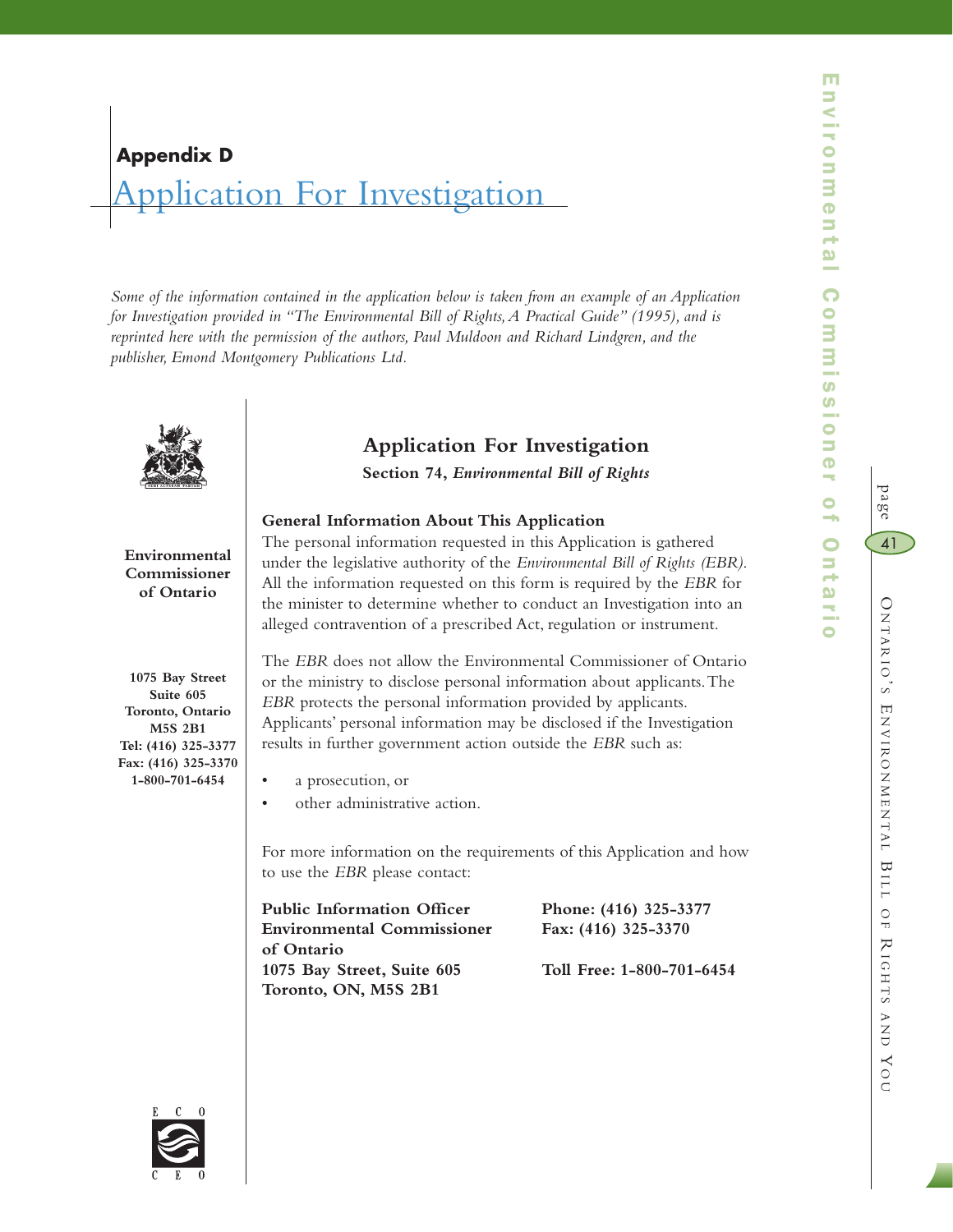42<br>Page

Environmental Commissioner of Ontario

nvironmental

Ш

Commission

ntario

 $\bullet$ 

 $\bullet$ s.  $\ddot{\bullet}$ 

## **Instructions**

- 1. Type or print clearly in ink.
- 2. Ensure both applicants provide proof of Ontario residency.
- 3. Ensure both applicants sign and date the Application.
- 4. Complete all the sections.
- 5. Clearly indicate to which section of the Application any additional documentation applies.
- 6. Ensure that your affidavit is attached and properly affirmed before a commissioner for taking affidavits in Ontario.
- 7. Keep a copy of the Application for your files.
- 8. Submit your original Application and supporting documents to the Environmental Commissioner of Ontario.

## **1. Applicant Number One**

| Last Name           | First Name     | Initial                   |
|---------------------|----------------|---------------------------|
|                     |                |                           |
| Address             |                | Apartment                 |
|                     | <b>ONTARIO</b> |                           |
| City                | Province       | Postal Code               |
|                     |                |                           |
| Residence Telephone |                | <b>Business Telephone</b> |

#### **Declaration of Ontario Residency:**

|        | am an Ontario resident and have been since |                |
|--------|--------------------------------------------|----------------|
| (Name) |                                            | (Month) (Year) |
|        |                                            |                |
| (Date) | (Signature)                                |                |

#### **2. Applicant Number Two**

| Last Name           | First Name     | Initial                   |
|---------------------|----------------|---------------------------|
|                     |                |                           |
| Address             |                | Apartment                 |
|                     | <b>ONTARIO</b> |                           |
| City                | Province       | Postal Code               |
|                     |                |                           |
| Residence Telephone |                | <b>Business Telephone</b> |

#### **Declaration of Ontario Residency:**

|        | am an Ontario resident and have been since |                |
|--------|--------------------------------------------|----------------|
| (Name) |                                            | (Month) (Year) |
|        |                                            |                |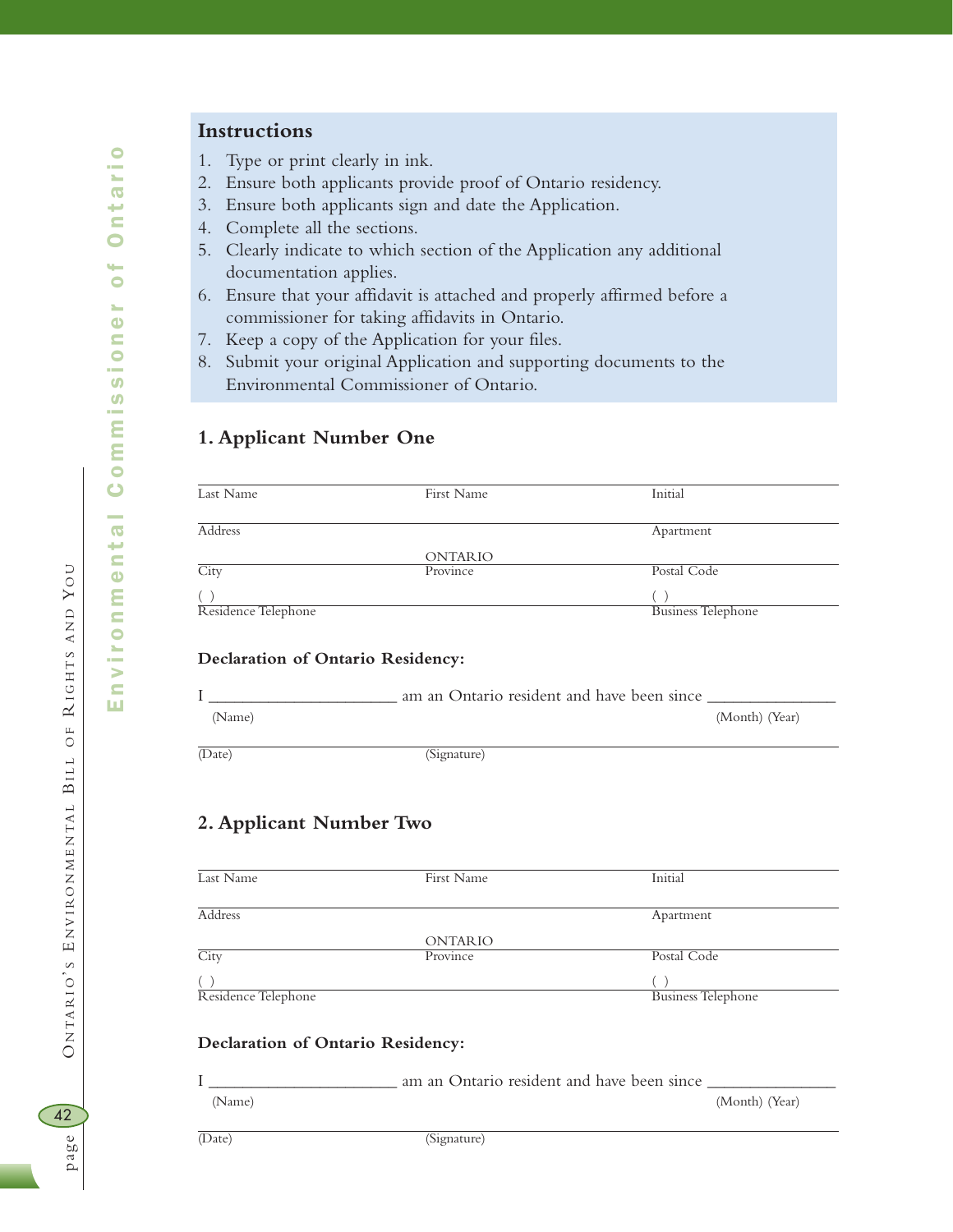## **3. Corporate Applicant**

| Name of Corporation                                                             | Name and Position of Corporate Officer |                                                                                                                    |  |
|---------------------------------------------------------------------------------|----------------------------------------|--------------------------------------------------------------------------------------------------------------------|--|
|                                                                                 |                                        |                                                                                                                    |  |
| <b>Address</b>                                                                  | City                                   | ONTARIO<br>Province                                                                                                |  |
|                                                                                 |                                        |                                                                                                                    |  |
|                                                                                 |                                        |                                                                                                                    |  |
| Postal Code                                                                     | <b>Business Telephone</b>              |                                                                                                                    |  |
| Declaration Of Incorporation In Ontario                                         |                                        |                                                                                                                    |  |
| (Name of Corporation)                                                           |                                        |                                                                                                                    |  |
|                                                                                 |                                        |                                                                                                                    |  |
| (Year)                                                                          |                                        | standing, carrying on business with its head office in Ontario*, established by articles of                        |  |
| (Date)                                                                          | (Name of Officer and Position)         |                                                                                                                    |  |
| (Company Number)                                                                | (Signature)                            |                                                                                                                    |  |
| Commissioner.                                                                   |                                        | * If the company is a federal corporation, and its head office is not in Ontario, please contact the Environmental |  |
| declaration form to this application.                                           |                                        | ** If there are two corporate applicants, please copy this declaration form and attach the second completed        |  |
|                                                                                 |                                        |                                                                                                                    |  |
| 4. Alleged Contravenors                                                         |                                        |                                                                                                                    |  |
| Act, regulation or instrument prescribed under the EBR.                         |                                        | Provide the name and address of the person (s) you believe has contravened an                                      |  |
| [example]                                                                       |                                        |                                                                                                                    |  |
| BLACKACRE LANDFILL LIMITED / J0SEPH HAROLD BLACKACRE<br>Company/Individual Name |                                        |                                                                                                                    |  |
| 123 ANYWHERE STREET                                                             |                                        | <b>APT 300</b>                                                                                                     |  |
| Address                                                                         |                                        | Unit/Apartment                                                                                                     |  |
|                                                                                 |                                        |                                                                                                                    |  |
| <b>KINGSTON</b><br>City                                                         | <b>ONTARIO</b><br>Province             | <b>K7L 1Z1</b><br>Postal Code                                                                                      |  |
|                                                                                 |                                        |                                                                                                                    |  |
| $(000)$ 000-0000                                                                |                                        | $(000)$ 000-0000                                                                                                   |  |
| Residence Telephone                                                             |                                        | Business Telephone                                                                                                 |  |

**Are you an employee of the suspected contravenor. Please circle Yes or No.**

**Applicant Number One:Yes/No Applicant Number Two:Yes/No**

page

43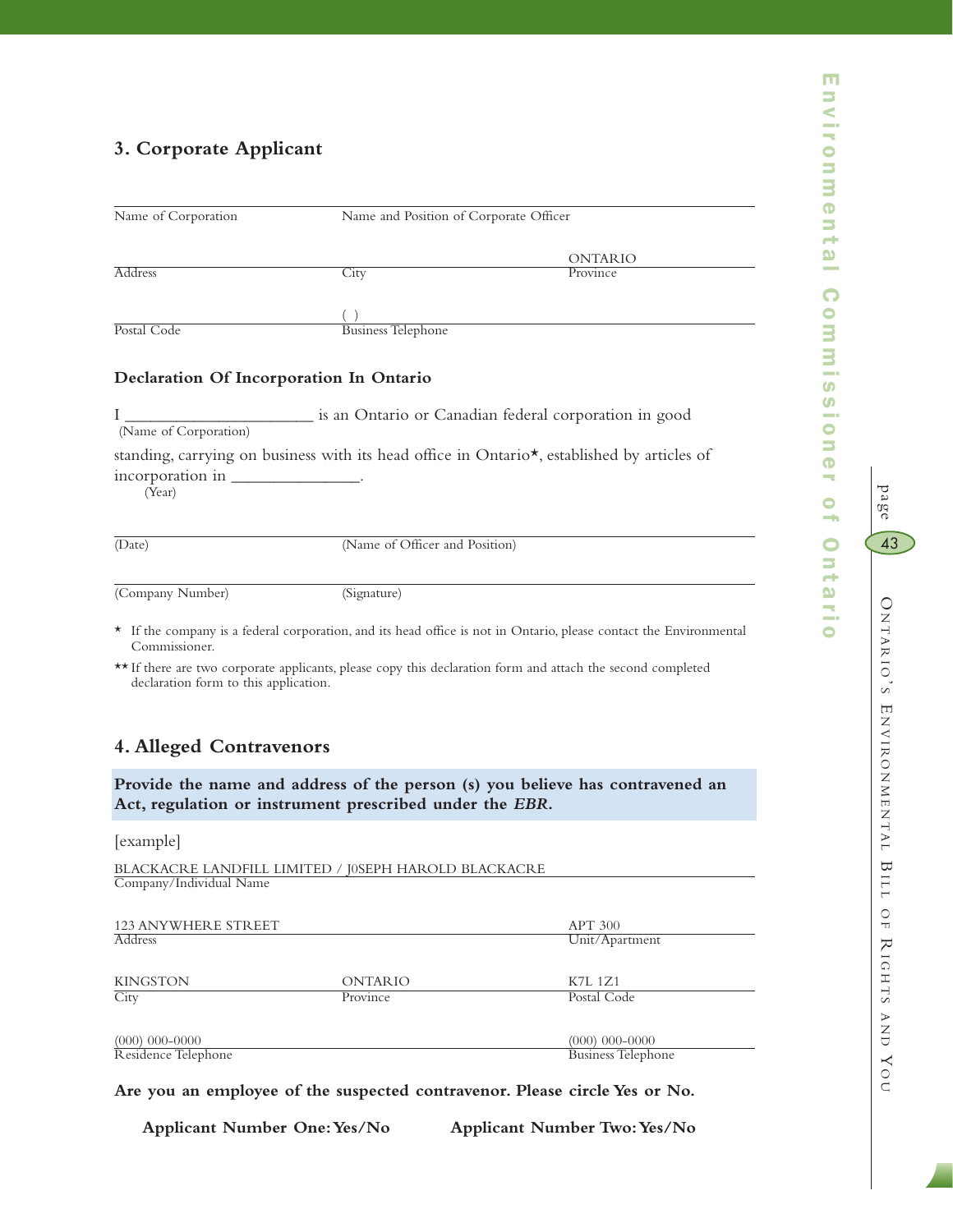#### **5. Alleged Contravention**

**(A) State the name of the prescribed Act, regulation or instrument you believe has been contravened.You must also provide the section number of the Act, regulation and/or instrument number. Please note that the Act must be prescribed under the Environmental Bill of Rights. Applications for Investigations alleging a contravention of a non-prescribed Act will not be considered.**

**Acts Prescribed For An Investigation**

| <b>Aggregate Resources Act</b>      | <b>Gasoline Handling Act</b>            |
|-------------------------------------|-----------------------------------------|
| <b>Conservation Authorities Act</b> | <b>Lakes and Rivers Improvement Act</b> |
| Crown Forest Sustainability Act     | <b>Mining Act</b>                       |
| <b>Endangered Species Act</b>       | <b>Ontario Water Resources Act</b>      |
| <b>Energy Efficiency Act</b>        | <b>Pesticides Act</b>                   |
| <b>Environmental Assessment Act</b> | Oil, Gas and Salt Resources Act         |
| <b>Environmental Protection Act</b> | <b>Provincial Park Act</b>              |
| Fish and Wildlife Conservation Act  | <b>Public Lands Act</b>                 |
| <b>Fisheries Act (Federal)</b>      | Waste Management Act                    |

|                            | Environmental Protection Act (EPA), and<br>Name of Act (s): Ontario Water Resources Act (OWRA).<br>(This item must be completed) | Section Number s. 30 and s. 107 | EPA, $s$ , 14 and<br>s. 186: OWRA. |
|----------------------------|----------------------------------------------------------------------------------------------------------------------------------|---------------------------------|------------------------------------|
| Regulation: Not applicable |                                                                                                                                  | Section Number Not applicable   |                                    |

Instrument Number: <u>Not applicable</u>

**(B) Provide a short description of the alleged contravention(s). For example: "An illegal discharge into the air or water","the contravention of an existing Certificate of Approval", or "the operation of equipment without proper approvals".**

*The applicants believe that the suspected violators have:*

*1. Failed to comply with a Director's Order issued against them on May 1, 1999;*

*2. Discharged or caused or permitted the discharge of a contaminant into the natural environment that* 

*causes or is likely to cause an adverse effect; and*

*3. Discharged or caused or permitted the discharge of material into Pike Creek that may impair the* 

*quality of the water of Pike Creek.*

BILL OF

ONTARIO'S ENVIRONMENTAL BILL

 $\preceq$ 

 $O F$ 

IGHTS AND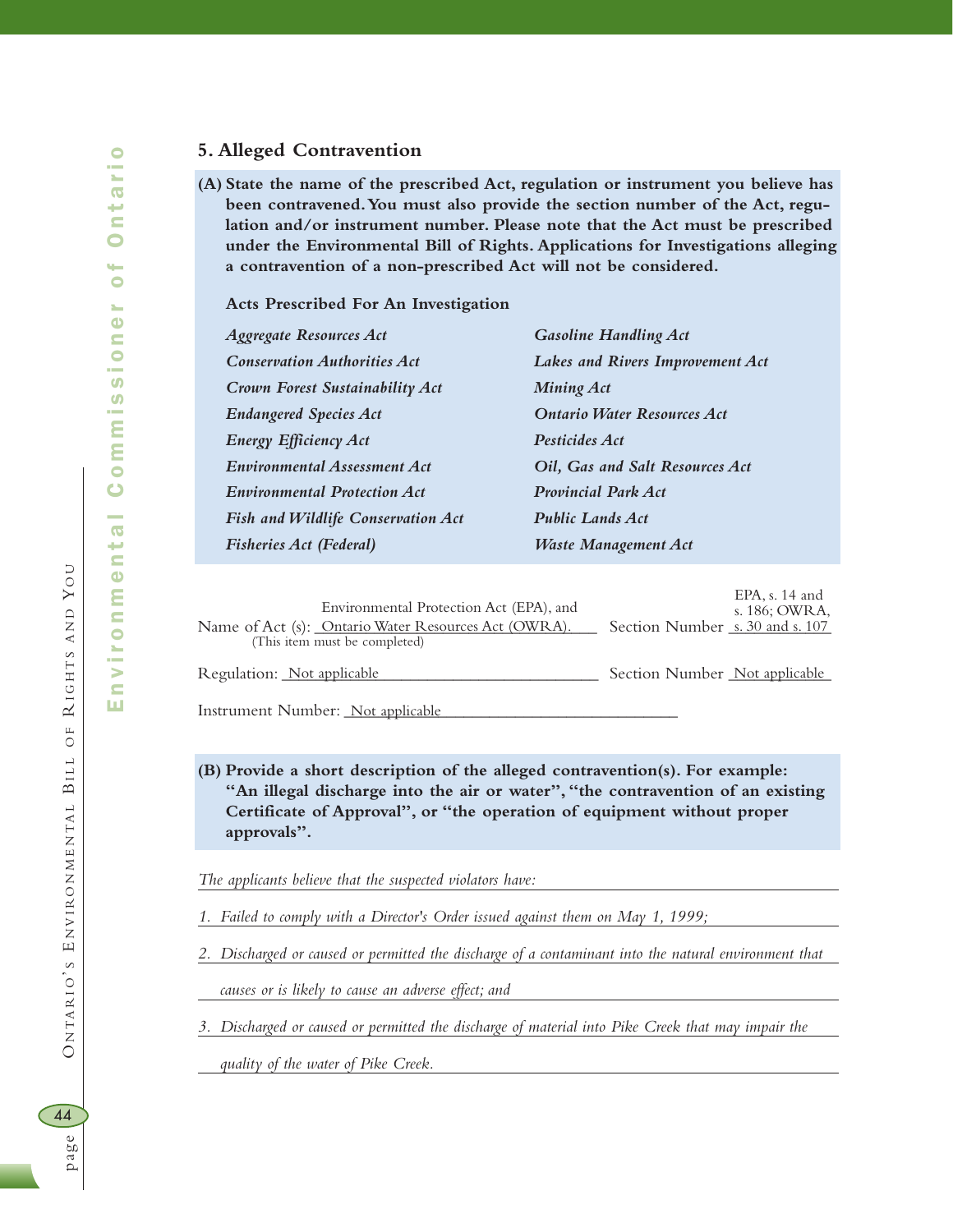- **(C) Provide a detailed description of the alleged contravention(s).You can do this on an attachment to this Application if you don't have enough space on this form. Please reference additional sheets with this section number, 5(c).The description must include:**
	- **an explanation of what the contravention is**
	- **details of why you believe that the company(ies) and/or individual(s) cited as the "contravenors" are responsible for the contravention**
	- **where known, the date and time of the contravention, or the approximate date and time**
	- **the date you first became aware of the incident(s)**
	- **how you became aware of the incident**
	- **any other information that you think is relevant**

 $\subset$ 

page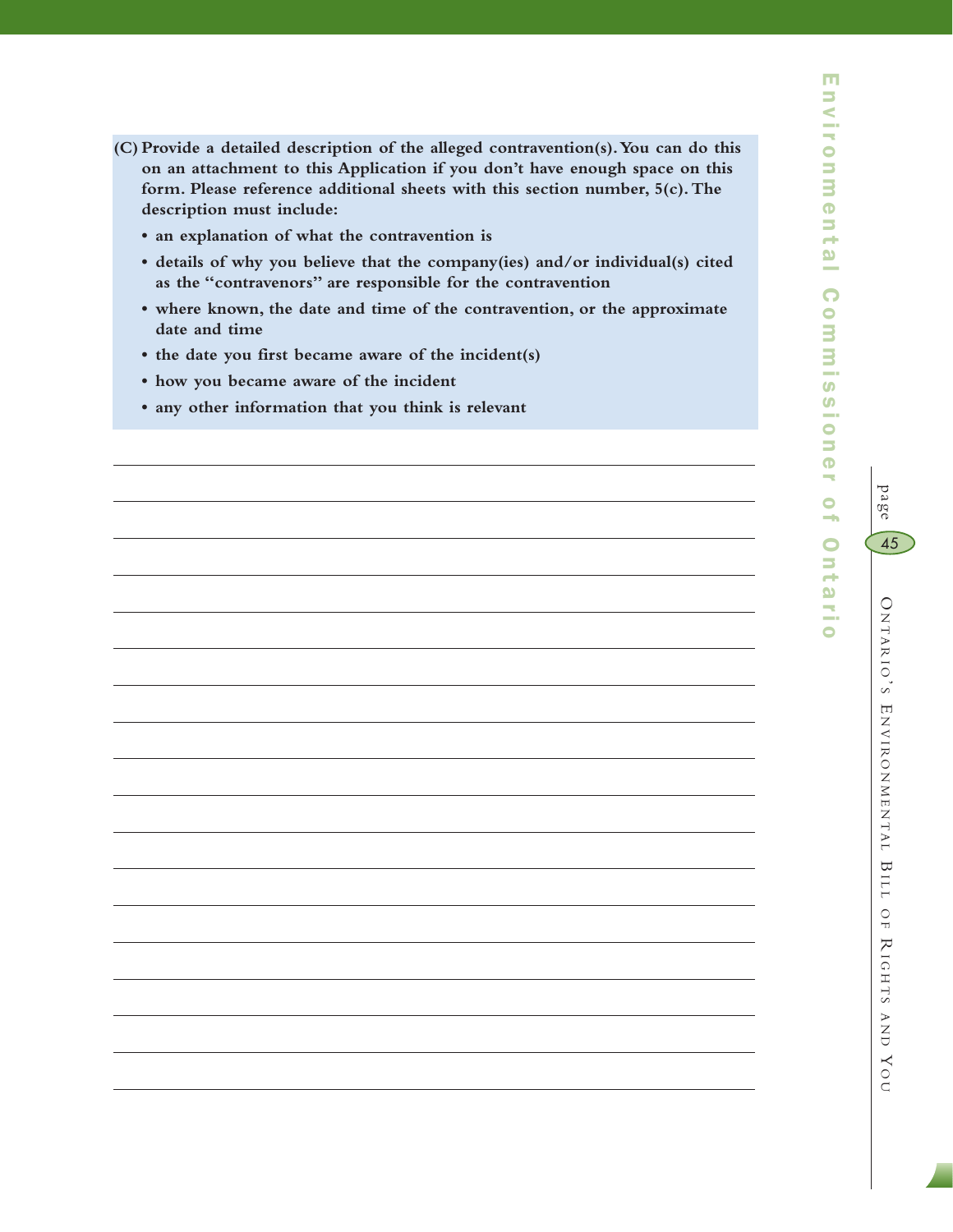#### **6. Seriousness Of The Contravention(s)**

**Provide your explanation of why the alleged contravention(s) is serious enough to warrant an Investigation. Explain the potential harm to the environment.**

*1. The suspected violators are committing a continuing contravention of the Director's Order,*

*Environmental Protection Act (EPA), and Ontario Water Resources Act (OWRA).*

*2. This continuing contravention involves the direct and deliberate discharge of leachate from the* 

*Blackacre Landfill site into Pike Creek and the natural environment. Leachate has also been* 

*permitted to drain or seep into Pike Creek.*

*3. This continuing contravention has caused, or is likely to cause, significant harm to public resources of Ontario, including Pike Creek and the fisheries, wildlife and plant life therein. It is not in the public* 

*interest to permit these discharges and harm to continue.*

*The contravention has caused, and continues to cause, the following environmental harm:*

*1. Degradation or contamination of the water quality of Pike Creek;*

*2. Degradation or contamination of the creek bed, aquatic organisms, fish and wildlife species within* 

*Pike Creek;*

*3. Degradation or contamination of fish habitat, including injury or damage to aquatic plant life, within* 

*Pike Creek; and* 

*4. Degradation or contamination of the ecological functions of Pike Creek.*

#### **7. Summary of Evidence**

**(A) List all the material evidence that supports your allegation. For example:**

**" 1. Photographs were taken of illegal discharges into the Pike Creek. 2. Samples were taken of the discharge."**

**Attached copies of written materials and photographs to this Application. Reference each document and photograph against the list you have created below.**

**Please note that if this Application is forwarded to an investigator, any evidence contained in it may be released to ministry investigators. Ministry investigators may also contact you to get more evidence, if it is available.**

BILL OF

ONTARIO'S ENVIRONMENTAL BILL

 $\preceq$ 

IGHTS AND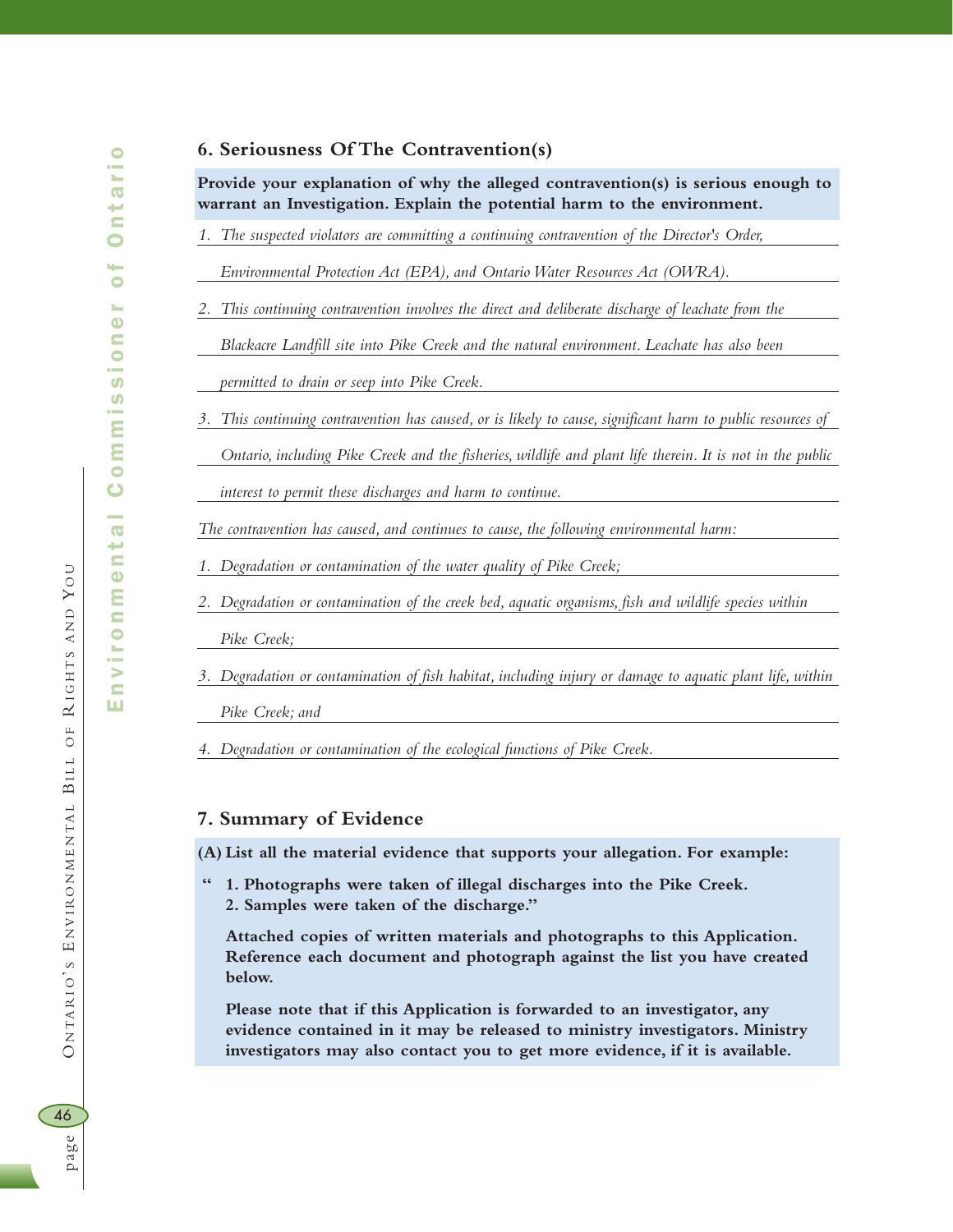page

47

*1. On-site observations and site inspection reports from MOE officers from 1989 to 1999* 

*documenting numerous examples of leachate runoff and seepages towards and into Pike Creek* 

- *(Document #1);*
- *2. Memoranda from 1989 to the present time from MOE hydrogeologists confirming the existence of groundwater and surface water contamination from the originating landfill site (Document #2);*
- *3. Director's Order dated May 1, 1999, and accompanying correspondence and reports, requiring the*

*suspected contravenors to immediately take steps to properly control leachate at the site (Document #3);*

*4. Personal observations and photographs by the applicants, who have witnessed the suspected violators* 

*operating a pump to discharge leachate directly into Pike Creek on the afternoons of August 16, 17* 

*and 23, 1999.The applicants have also observed and photographed significant harm to Pike Creek* 

*and the organisms and wildlife therein resulting from the discharge of leachate.This harm includes:*

*shoreline erosion; sediment deposits; discoloured water; and significant amounts of dead or dying* 

*aquatic plant life (Document #4).*

**(B) Provide names and addresses of anyone who might be able to give evidence about the alleged contravention, to the extent that this information is available. For example:**

**"Jane Doe, Abatement Officer, Ministry of Environment, Central Region (416) 555-1234**

**Ms. Doe will confirm that on August 25, 1995 a pipe from the alleged contravenor's company was discharging into Pike Creek. Ms. Doe can also confirm that the samples mentioned in Section 8 were obtained on August 25, 1995 from the same discharge."**

*1. Paul Jones — Hydrogeologist — MOE Southeastern Regional Office — has inspected the site and* 

*can confirm nature and extent of groundwater and surface water contamination originating from the* 

*landfill site.*

*2. Sarah Nova — Abatement Officer — MOE Southeastern Regional Office — has inspected the site* 

*and can confirm leachate runoff, leachate seepages, and can confirm non-compliance with Director's* 

*Order.*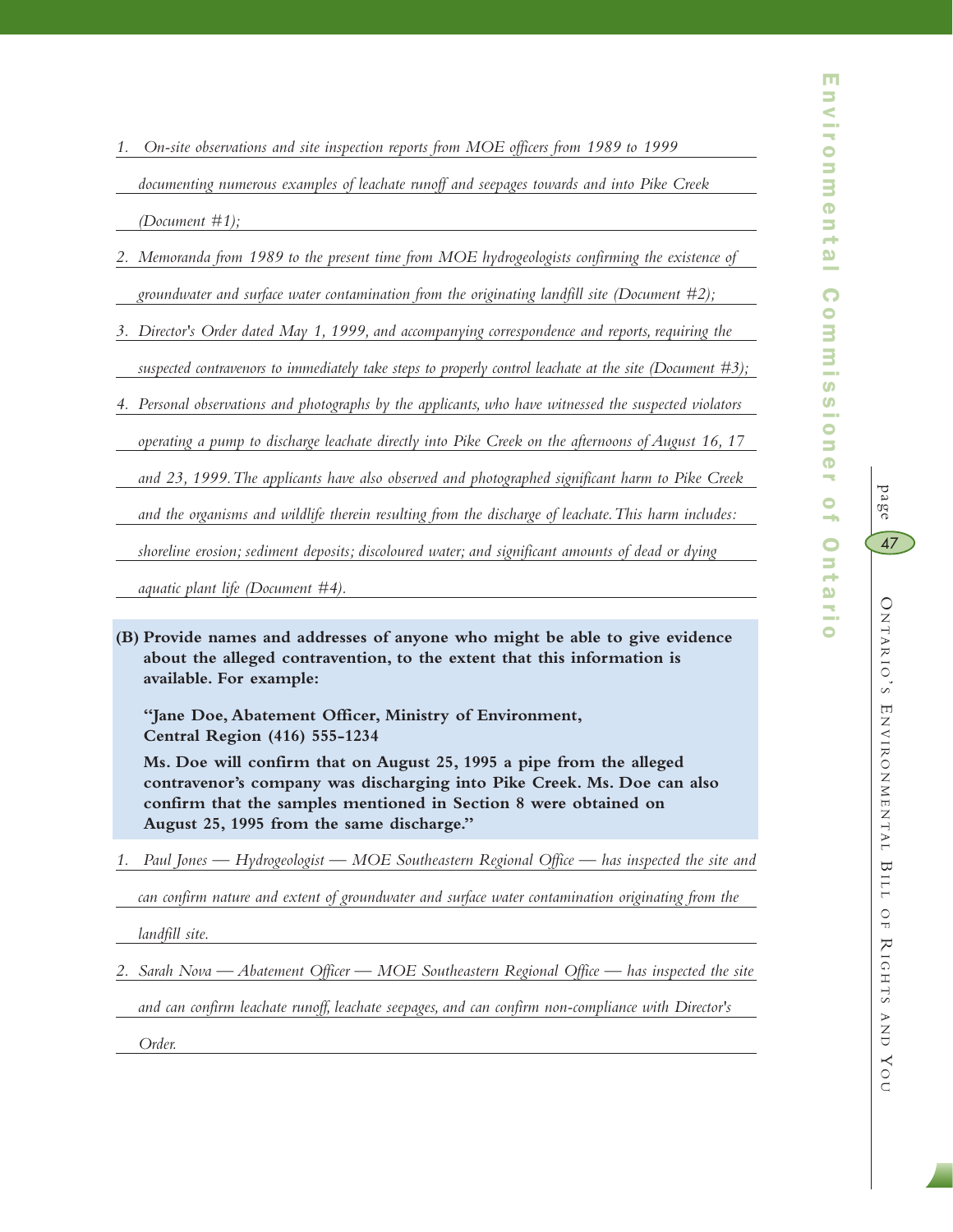- **(C) Describe the document(s) or other material you believe should be considered in the Investigation. Attached a copy of any document(s) referred to in this section where it is reasonable to do so.**
- *1. MOE reports, memoranda, laboratory analyses, correspondence and Director's Order, as*

*described above.*

*2. Photographs by the applicants, as described above.*

*All relevant documents are appended to this application.*

#### **8. Previous Contact with The Ministry or Environmental Commissioner of Ontario**

**If you have previously contacted any ministry or the Environmental Commissioner, please provide the following information:**

- **name, address and telephone number of the person or office contacted and date contacted**
- **details of the reason for contact**
- **the outcome of the contact**

*On August 24, 1999, the applicants contacted Mr. George Smith, abatement officer with the MOE,*

*by telephone (000-0000) to complain about the continuing discharge of leachate into Pike Creek.*

*Mr. Smith advised the applicants that he would look into the matter. Since this telephone* 

*conversation, the applicants have not received any follow-up information from Mr. Smith or the* 

*MOE as to what action, if any, the MOE would take to ensure compliance with the Director's* 

*Order, EPA or OWRA.*

**The** *Environmental Bill of Rights* **also requires that each applicant make a sworn statement that he or she believes that the facts alleged in the Application are true. After you have completed the Application, bring the Application before a Judge, Justice of the Peace, lawyer, MPP or anyone else who is a Commissioner for taking affidavits and have the Application sworn or affirmed to before you forward it to the Environmental Commissioner.Two affidavit forms are attached for your use.**

page O NTARIO ' S E NVIRONMENTAL 48

page

BILL OF

ONTARIO'S ENVIRONMENTAL BILL

 $\preceq$ 

 $O F$ 

IGHTS AND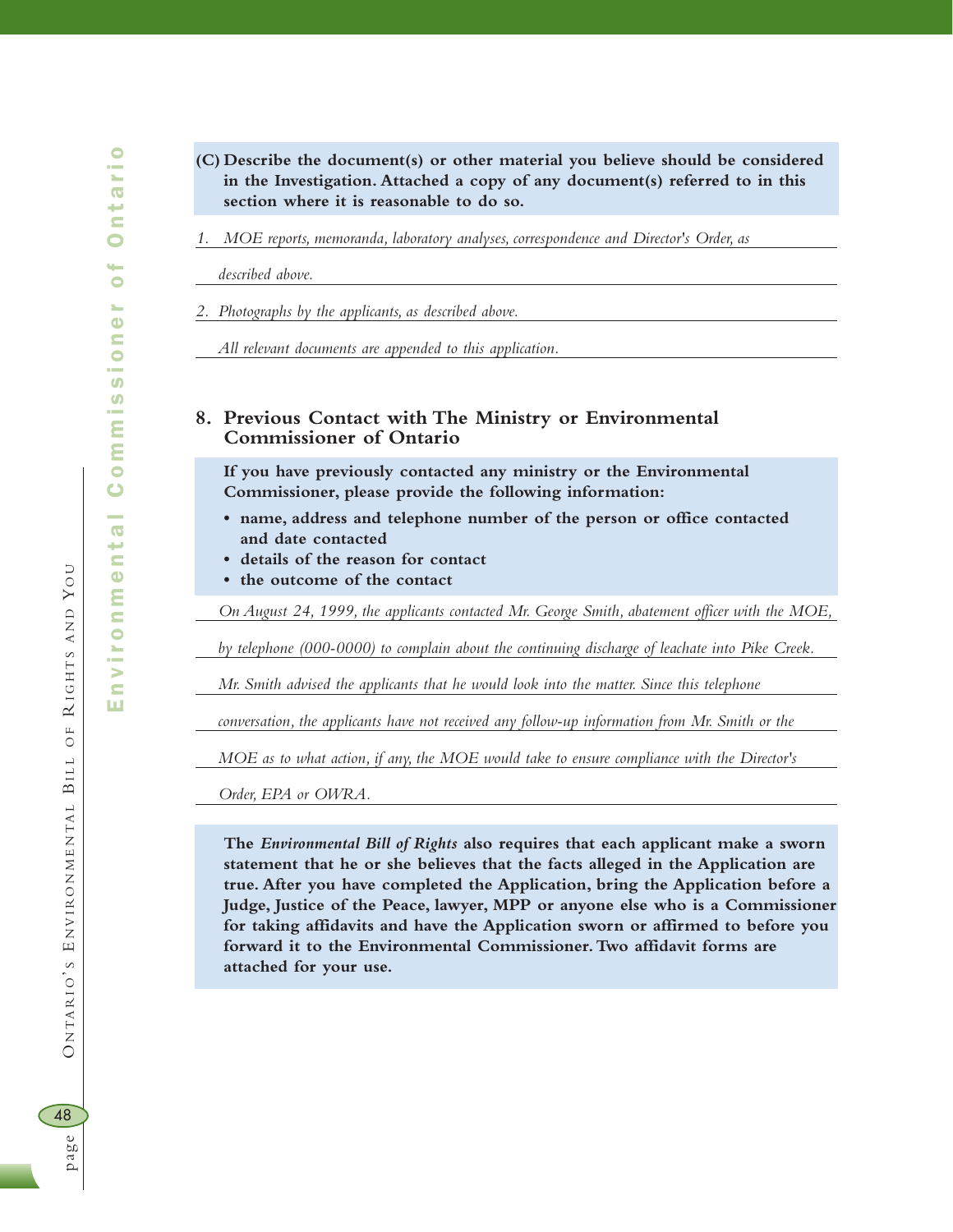## **Application Checklist...**

### **Before you send your Application to the Environmental Commissioner of Ontario, make sure you've:**

- ❐ Used a typewriter or pen, not pencil.
- ❐ Included someone as your co-applicant.
- ❐ Completely filled out Applicant Number One **AND** Applicant Number Two forms and signed both.
- $\Box$  Included as much support information as you can, including the names of any witnesses and copies of evidence.
- ❐ Made it clear what provisions of the Act, regulation or instrument you want investigated were contravened and explained in detail why.
- ❐ Included the section number of the Act or regulation you think has been contravened.
- ❐ Double checked that the policy,Act, regulation or instrument falls under the *Environmental Bill of Rights*.
- ❐ Filled out separate sheets of paper for **EACH** alleged contravenor.
- ❐ Provided a sworn affidavit for **BOTH** applicants.
- ❐ Kept copies of your Application.
- ❐ Addressed your original Application to:

**Environmental Commissioner of Ontario 1075 Bay Street, Suite 605 Toronto, ON, M5S 2B1**

**Disponible en français.**

 $\subset$ 

page

49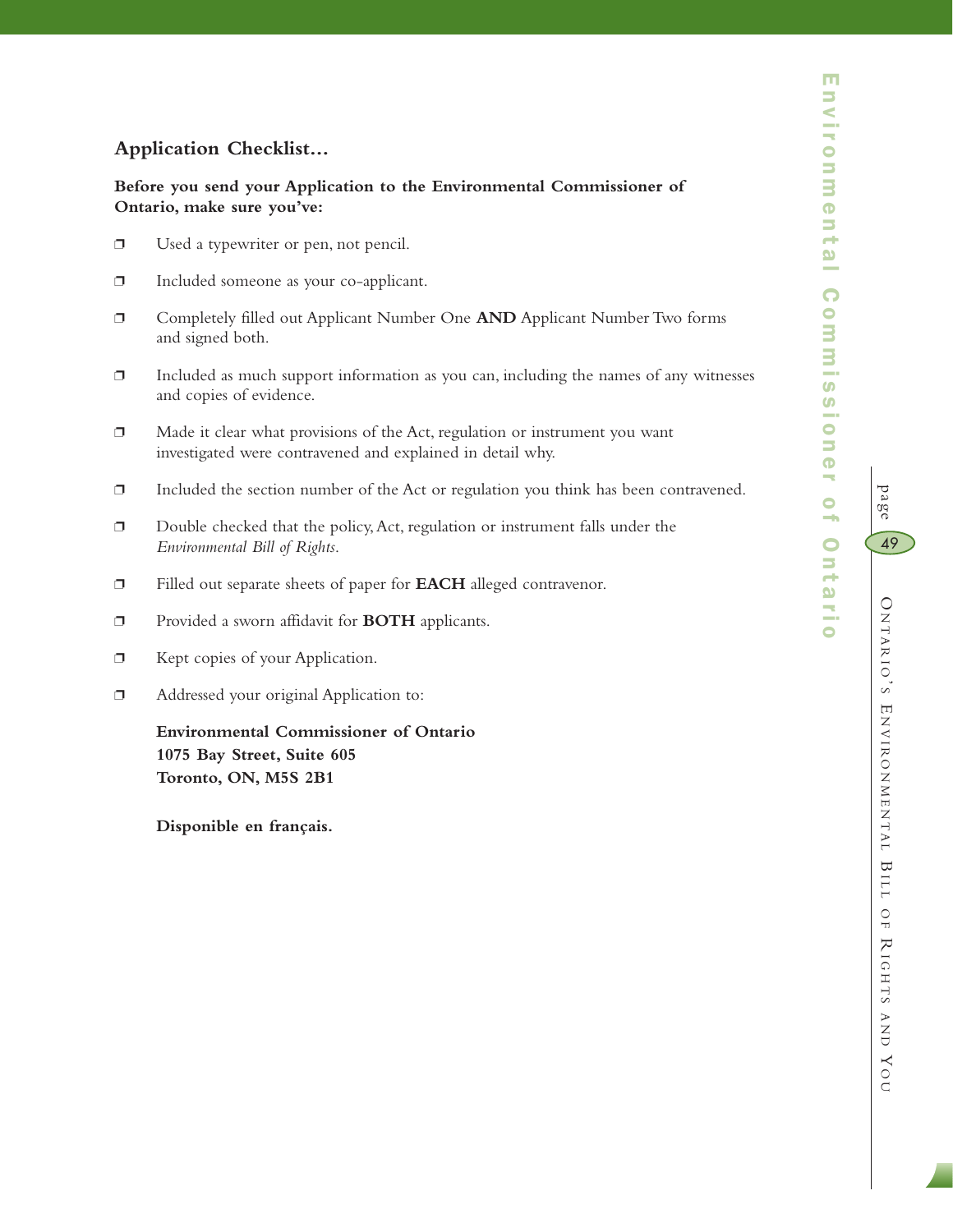**Appendix E**

## Acts Subject to the *EBR*

The table below shows the Acts, listed by ministry, which are subject to Applications for Review and Applications for Investigation under the *EBR*. Although most Acts are subject to both application processes, some are subject to only one process, as indicated in the explanatory notes.

#### **Ministry of the Environment**

*Environmental Assessment Act Environmental Protection Act Ontario Water Resources Act Pesticides Act Waste Management Act Environmental Bill of Rights\**

#### **Ministry of Energy**

*Energy Efficiency Act* 

#### **Ministry of Natural Resources**

*Aggregate Resources Act Conservation Authorities Act Crown Forest Sustainability Act Endangered Species Act Fisheries Act (s. 36)\*\*\* Fish and Wildlife Conservation Act\*\* Lakes and Rivers Improvement Act Niagara Escarpment Planning and Development Act\* Oil, Gas and Salt Resources Act Provincial Parks Act Public Lands Act* 

## **Ministry of Northern Development and Mines**

*Mining Act* 

#### **Ministry of Consumer and Business Services**

*Technical Standards and Safety Act* 

#### **Ministry of Municipal Affairs and Housing** *Planning Act\**

- These Acts are not subject to Applications for Investigation.
- \*\* The *Fish and Wildlife Conservation Act* is not subject to Applications for Review.
- \*\*\* The *Fisheries Act (Canada)* is a federal law subject to Applications for Investigation for matters administered under the jurisdiction of the Ministry of Natural Resources. As of October 2002, MNR enforced only s.36 of the *Fisheries Act*, since in August 1997 the ministry withdrew from enforcing habitat protection provisions in s.35.

BILL OF

ONTARIO'S ENVIRONMENTAL BILL

 $\preceq$ 

 $O F$ 

IGHTS AND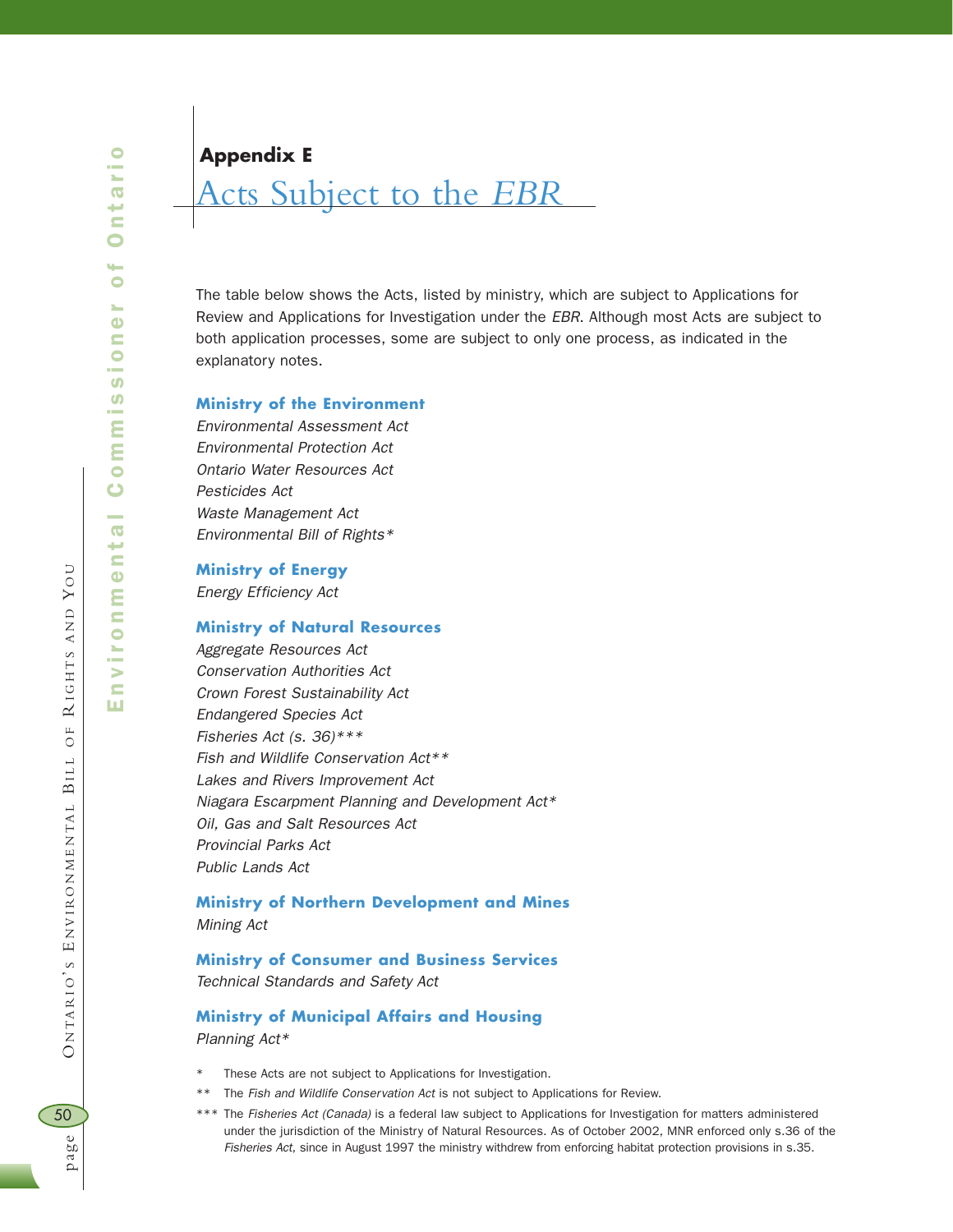**ECOnotes** 

## ECONOTES – January 2000

|  | <b>Econote 001</b> The Environmental Registry                                                                  |
|--|----------------------------------------------------------------------------------------------------------------|
|  | <b>Econote 002</b> Statements of Environmental Values                                                          |
|  | Econote 003 How to Comment on Proposals for Acts, Regulations, Policies and<br>Instruments                     |
|  | <b>Econote 004</b> How the Public can Appeal Ministry Decisions on Instruments                                 |
|  | <b>Econote 005</b> How to Apply for a Review                                                                   |
|  | <b>Econote 006</b> How to Apply for an Investigation                                                           |
|  | <b>Econote 008</b> How to Sue over a Public Nuisance                                                           |
|  | <b>Econote 009</b> How to Protect Yourself from Employer Reprisals                                             |
|  | <b>Econote 010</b> The Environmental Assessment Act                                                            |
|  | <b>Econote 011</b> Municipalities and the Environmental Bill of Rights                                         |
|  | <b>Econote 014</b> Before You Send Your Application for Review                                                 |
|  | <b>Econote 015</b> Before You Send Your Application for Investigation                                          |
|  | Econote 016 How Instruments are Classified under the Environmental Bill of Rights                              |
|  | <b>Econote 017</b> How You can Appeal Ministry Decisions - Instrument Holders and Applicants                   |
|  | <b>Econote 031</b> Applications for Investigation under the EBR - Questions and<br><b>Answers for Business</b> |
|  | <b>Econote 032</b> Applications for Review under the EBR - Questions and<br><b>Answers for Business</b>        |
|  |                                                                                                                |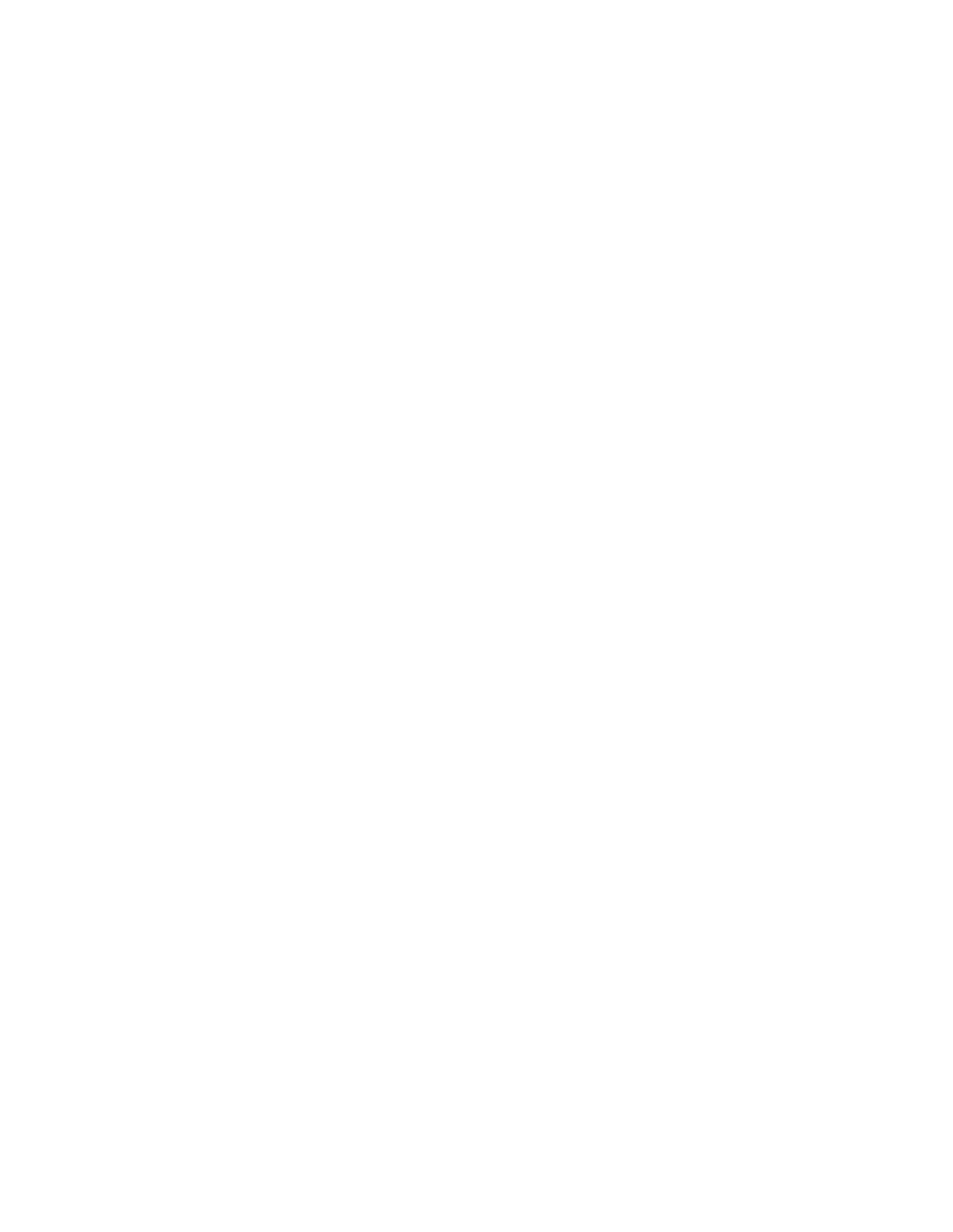## Ontario's Environmental Bill of Rights and You

#### **Produced by:**

Environmental Commissioner of Ontario 1075 Bay Street, Suite 605 Toronto, ON, M5S 2B1

Phone: (416) 325-3377 Toll Free: 1-800-701-6454 Fax: (416) 325-3370

## ISBN 0-7778-4471-0

Reprinted March 2000

*Cette publication est aussi disponible en français.*